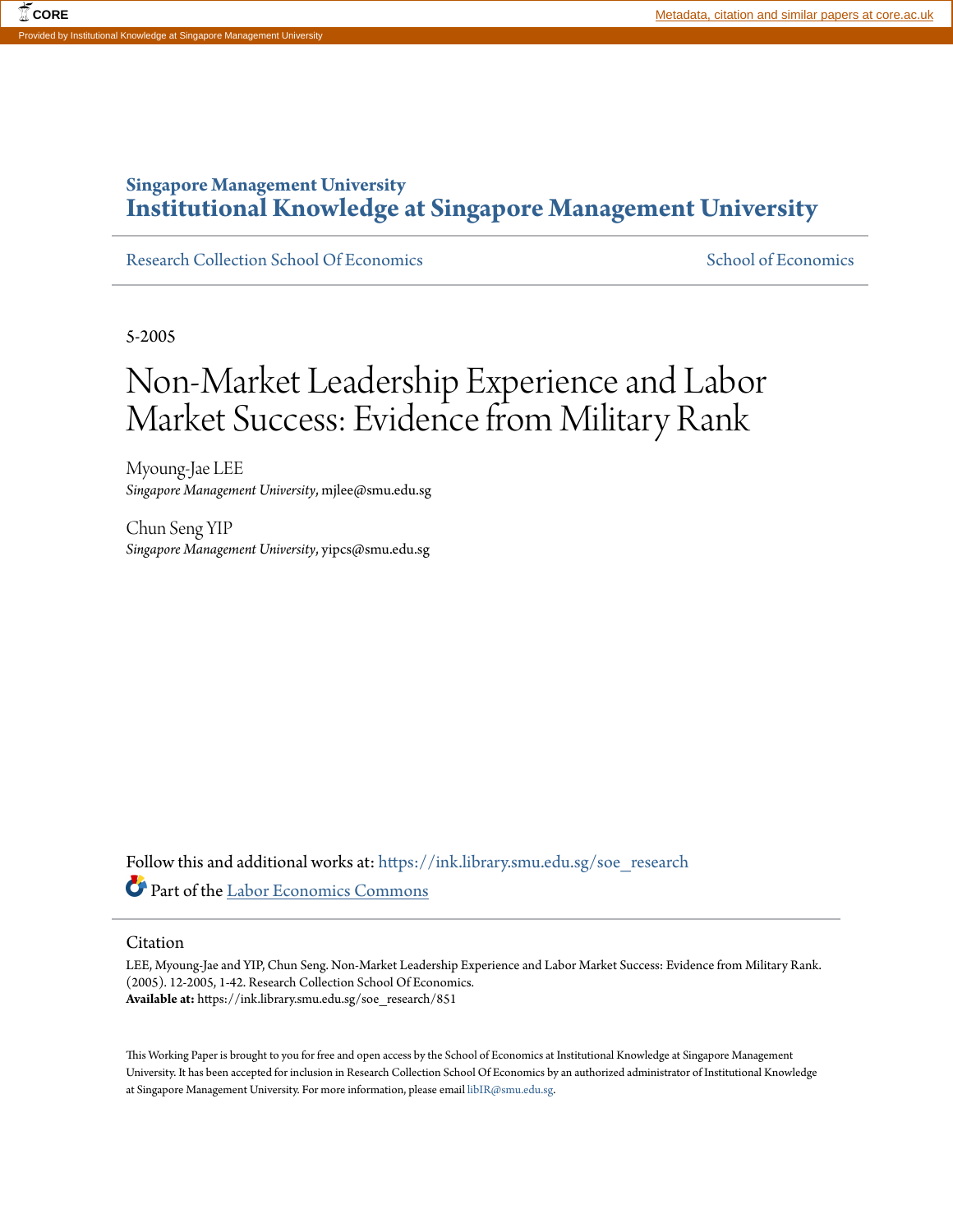**SMU ECONOMICS & STATISTICS WORKING PAPER SERIES** 



# Non-market Leadership Experience and Labor Market Success: Evidence From Military Rank

Myoung-Jae Lee, Yip Chun Seng May 2005

Paper No. 12-2005

ANY OPINIONS EXPRESSED ARE THOSE OF THE AUTHOR(S) AND NOT NECESSARILY THOSE OF THE SCHOOL OF ECONOMICS & SOCIAL SCIENCES, SMU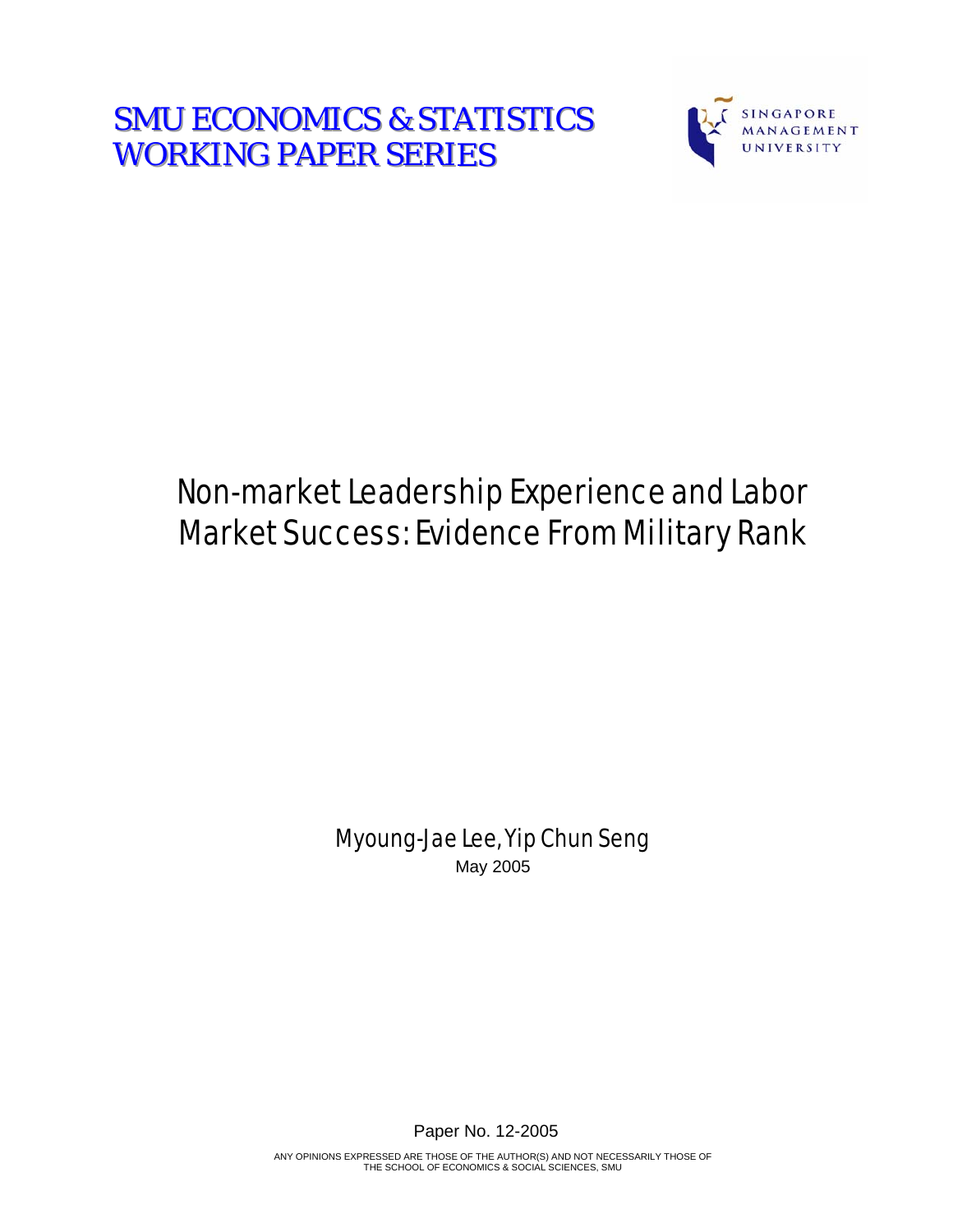# Non-market Leadership Experience and Labor Market Success:

# Evidence From Military Rank.

Myoung-Jae Lee and Chun Seng Yip

Singapore Management University

May 31, 2005

#### Abstract

There has been much recent interest in the effects of pre and non-market skills on future labor market outcomes. This paper examines one such effect: the effect on future wages of military leadership experience among "Vietnam generation" American men. We study rank, not just veteran status. We argue that rank is a good measure of pre-market leadership skills because of the clear military hierarchy and the primarily youth experience of Vietnam service. Two sources of selection bias are accounted for: non-random military entry and eventual rank attained. We apply a modified 2-stage parametric sample selection method. The rank premia on future wages are estimated using the parametric selection corrections and a propensity score matching with two indices. We find evidence of a leadership premium, but not a veterans' premium. It is the rank that matters. If one joins the military believing that military service commands a future wage premium, he had better become an NCO or an officer. JEL: J24, J10.

Corresponding author: Chun Seng Yip, Sch. of Economics and Social Sciences, Singapore Management University, 90 Stamford Road, Singapore 178903. Email: yipcs@smu.edu.sg. This research is funded by the SMU Office of Research.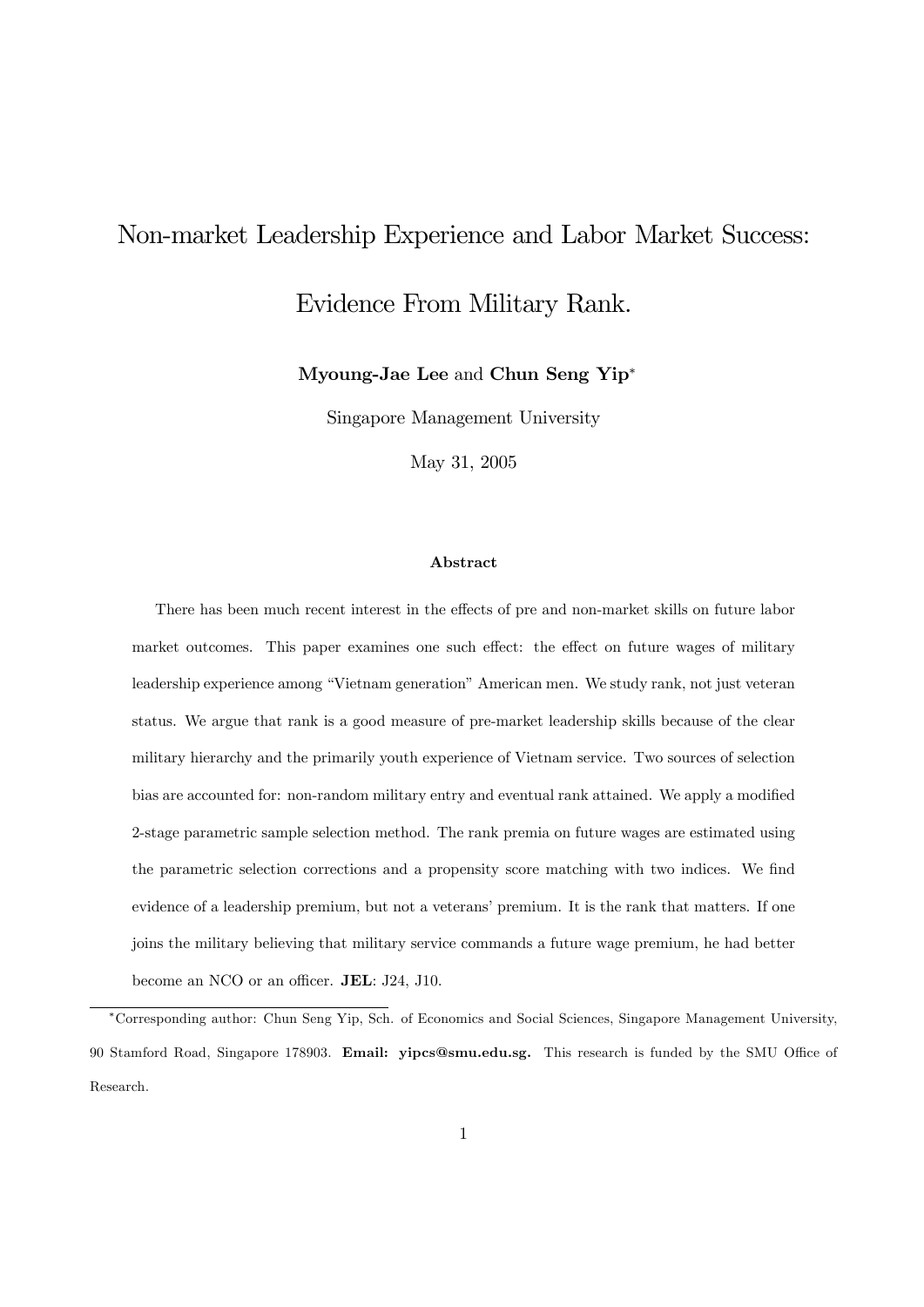I am certain that ...[universal military] training ... will not only make our youth better equipped to serve their country, but better mentally, morally, and physically.

President Harry S Truman, 1947 Commencement Address, Princeton University.

# 1 Introduction

In recent years, there has been growing interest among economists in the relation between labor market outcomes and various forms of non-schooling human capital. Specifically we are interested in intangible qualities not measurable by classroom learning attainment, cognitive tests, receipt of a diploma/degree, or acquisition of specific job skills through training. Some examples are qualities such as discipline, responsibility, leadership, and motivation  $-$  qualities that are hard to quantify or observe, and for which data is often lacking. In the economics literature, these qualities are sometimes referred to as "non-cognitive" skills (e.g. Heckman (2000)).

Why might looking at such non-schooling qualities be a profitable direction to explain labor market success? We can think of three reasons. One reason is the emerging consensus that "traditional" predictors of labor market outcomes, such as own and parental schooling, labor market experience, occupation and industry characteristics and so on, account for less than half of observed wage variation. Much of the observed wage variation remains relegated to the realm of "unobserved heterogeneity" (Bowles, Gintis and Osborne (2001) and Abowd et al. (1999), for example). A second reason is that recent evidence from employer surveys finds employers caring more about qualities such as "attitude" and "motivation" than about schooling attainment in hiring decisions. (See, e.g. Green et al., (1998)). A third reason is evidence that some aspects of adolescent experience matter for future labor market success. Participation in high school sports and experience in a high-school leadership position have been found to be related to higher future wages, while deviant and delinquent behavior are correlated with lower future wages. (See Kuhn and Weinberger (2005), Anderson (2000), Cawley et al. (2000), and Barron et al., (2000)).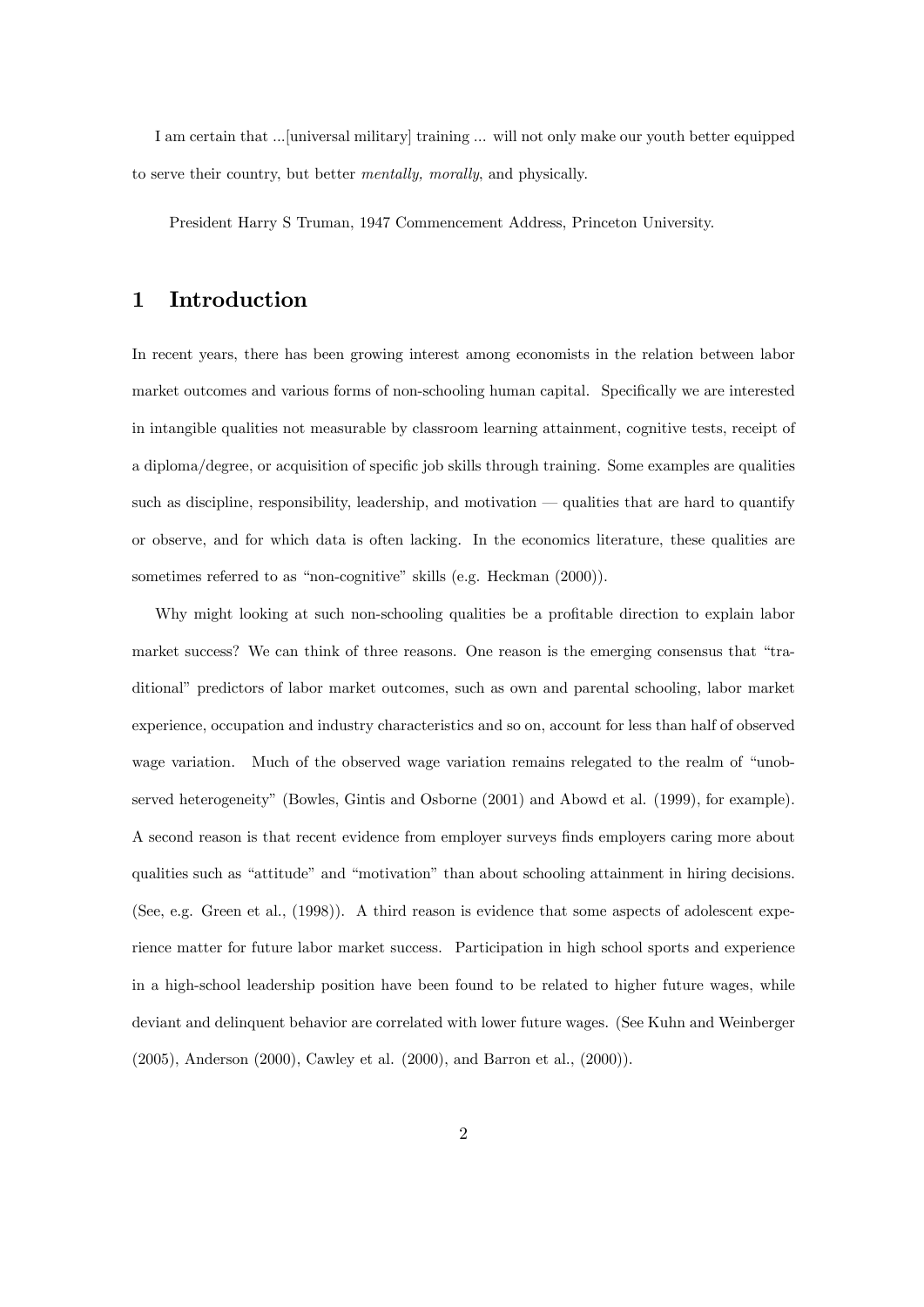This paper seeks to understand the nature of the relationship between "non-cognitive" skills and labor market success, using military rank as the measure of a quality such as "leadership" and "discipline". In particular, we use data on Vietnam-era youths (including veterans and nonveterans) to study whether the highest attained military rank has further labor market impact in subsequent civilian life.

Why Study Leadership, Military and Rank? We consider rank and veteran experience particularly suitable measures of non-cognitive factors. Our motivation arises from the observation that leadership qualities are highly valued in all sectors of work, public or private. While this appears to be conventional wisdom, we have not encountered much work that relates leadership to what we think of as human capital. The literature cited above represents the two related views that (1) non-cognitive human capital and (2) pre-labor market factors such as late-adolescent experiences are significant determinants of subsequent labor market success. Military experience, we believe, lies somewhere between these two views. The military provides training in discipline and motivation that is more rigorous than high school leadership experience or atheletics. Furthermore, rank is an easily observable measure that is likely to be highly correlated with actual leadership experience. Higher rank implies greater responsibilities and leadership. Finally, military experience, at least in the sample we consider, is largely constrained to late teenage, post-high school years. From this, we argue that by considering the military experience of young men, we essentially consider the effect of pre-labor-market experience.

**Empirical Approach** We use data from the National Longitudinal Surveys' 1966 Young Men Cohort (NLSYM). This data covers the experiences of the very cohorts known as the "Vietnam generation" and contains substantial information regarding individuals' experiences with the military and the draft system during that time. A well known empirical challenge is that of non-random selection into the military. To that, our research question adds the selection problem of the eventual rank attained. These challenges arise from two sources: on the one hand, there is heterogeneity in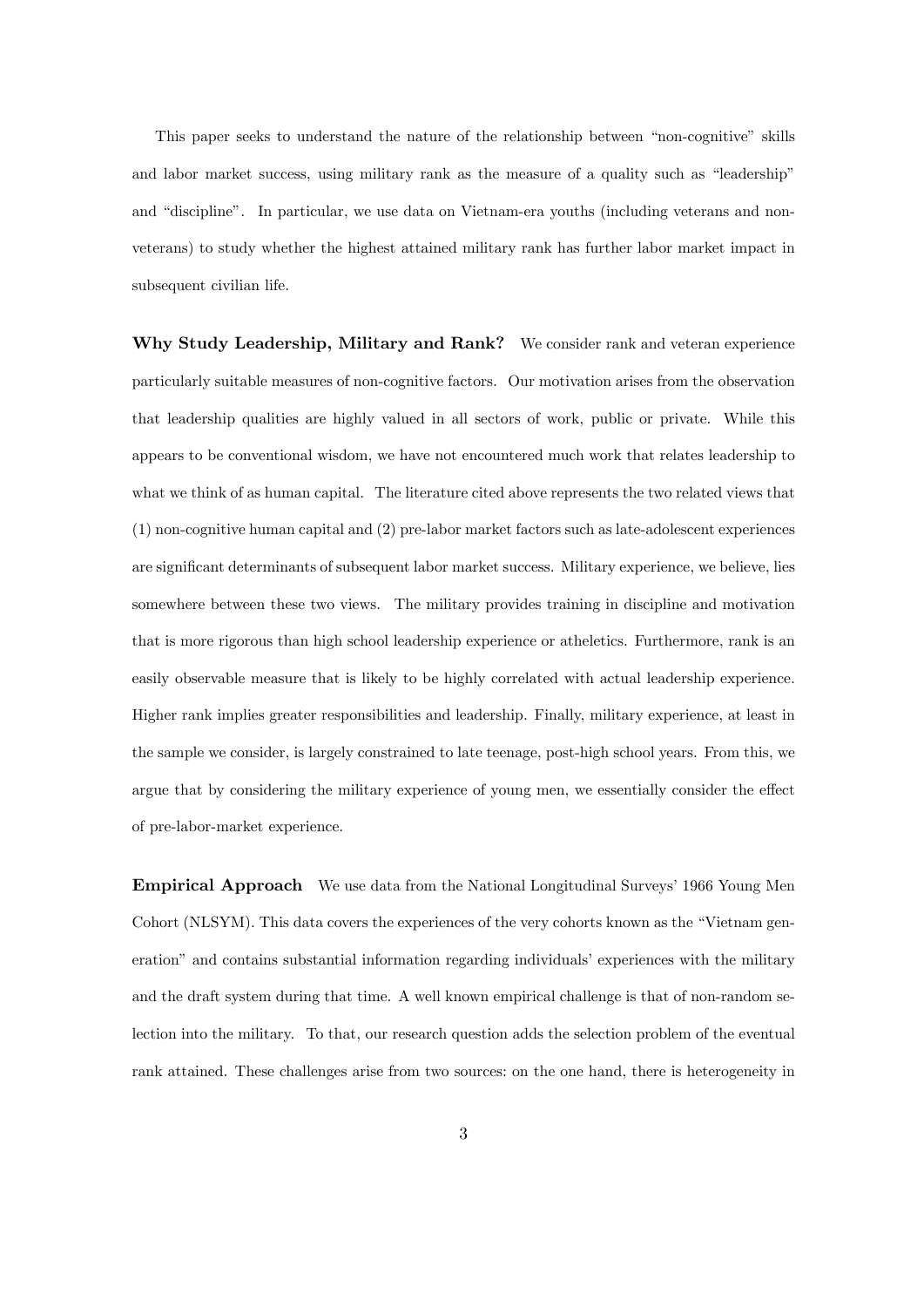military ability or interest, while on the other hand, it is well known that loopholes in the draft system allowed some eligible males to avoid conscription (Baskir and Strauss (1978) and Foley (2003) provide a good background to the draft system and avoidance behavior).

In addition to the economic contribution, we also make a methodological contribution. We present ways to account for the above two sources of selectivity: (1) selection into the military; and (2) selection on the eventual rank attained. We do so by developing and estimating a simultaneous probit and ordered probit for military service and rank respectively. From this we derive parametric selection correction techniques and two-dimensional propensity-score matching techniques to address the question of the rank premium.

Summary of Results Our findings are twofold. One methodological, the other substantive. We find that parametric selection correction fails to display evidence of a premium on rank. We find also that the selection correction terms are jointly not significant. This suggests that a least squares regression of a Mincer type wage equation augmented to include rank dummies, may suffer from less selection bias than originally thought. Our matching method delivers more promising results. In a variety of matching techniques, we find that the rank wage premium is absent among privates, but is positive and signiÖcant among corporals and sergeants. Thus we take this as evidence that veteran service *per se*, is not enough to generate a future wage premium; one needs to have been a veteran and a leader. We consider this our main finding, supporting the view that non-cognitive skills matter for the labor force.

Discussion of Related Work This paper draws together two strands of empirical work in labor economics. The first strand is that of the growing literature on non-cognitive skills that has been discussed earlier. The other literature is that of the veterans' wage premium, elaborated in the next section. The early papers mostly used ordinary least squares approaches to ask whether veteran status affects future wages. Subsequent work applied various methods such as instrumental variables and matching methods to account for the nonrandom selection. There have not been too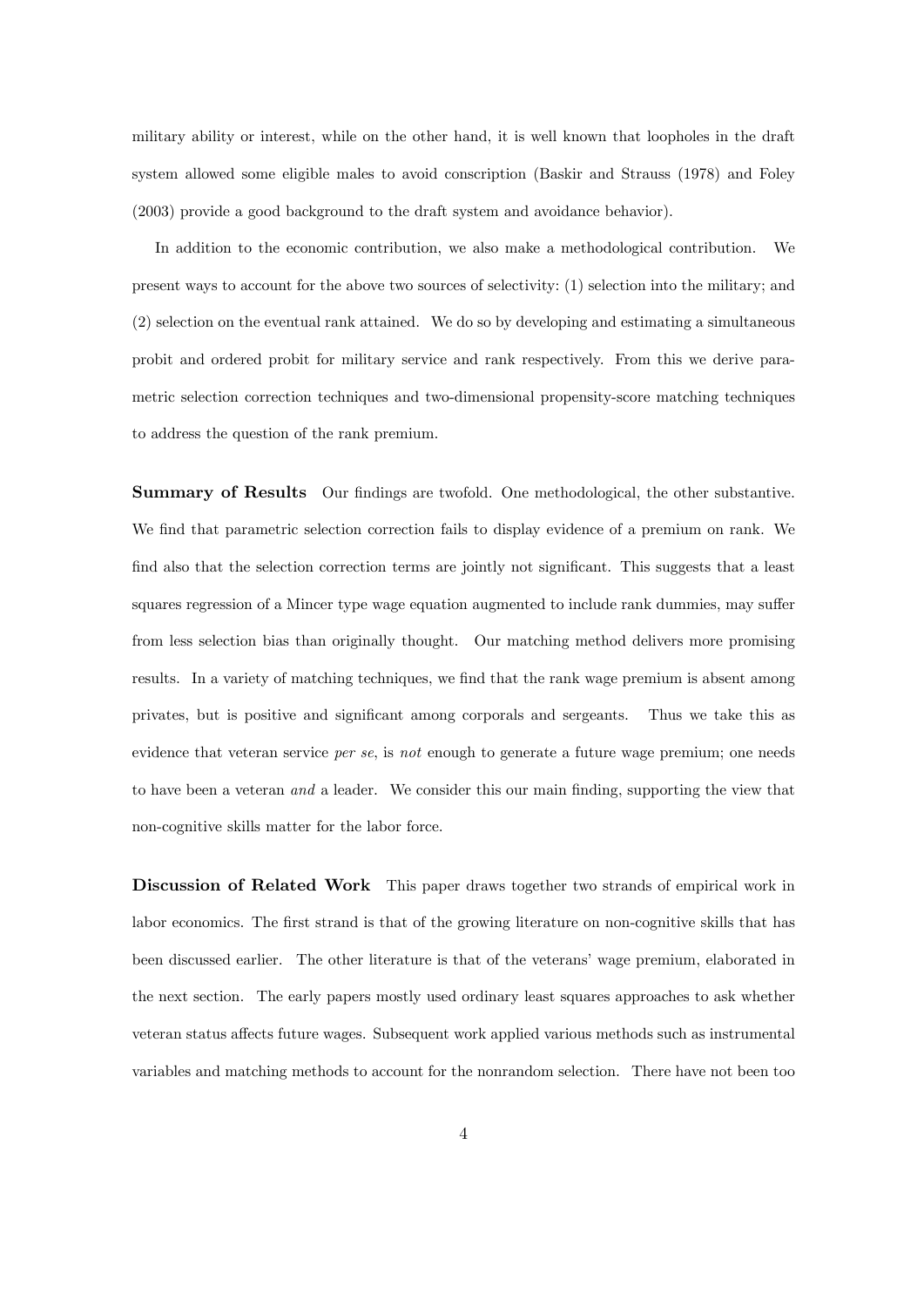many studies in this latter vein, and hence it has not been easy to draw firm conclusions.

The closest work to ours are Kuhn and Weinberger (2005) and Hirsch and Mehay (2003). Kuhn and Weinberger present evidence that teenage leadership experience relates to future labor market success. Hirsch and Mehay do matching to compare active duty servicemen with reserve component servicemen. They find a small veterans' premium of around 3 percent. However their matching method is restricted to a limited set of covariates, namely age and race, and they do not control for selection into eventual rank. Interestingly they report a larger veteran's premium among officers suggesting some evidence of greater returns to leadership and responsibility.

While our paper relates to the previous works, it is different in several ways. Firstly, whereas veteran status is a binary state in previous work, rank is a measure of leadership. We argue, if there is a wage premium among veterans, it is rank (and thus a non-cognitive skill such as leadership), and not veteran status *per se*, that generates heterogeneity in military returns. Secondly, we fill a gap in the literature by applying propensity score matching and thus making use of a higher dimensioned set of covariates, including longitudinal information.

The rest of the paper is laid out as follows. Section 2 presents the background and motivation. Section 3 shows our parametric approach. Section 4 presents our two-dimensional propensity-score matching approach. Section 5 discusses the data and provides the results. Section 6 discusses and concludes.

## 2 Background and Motivation

Our motivation arises from the observation that leadership qualities are valued in civilian labor markets. For example, a search of articles in the Harvard Business Review with the keyword ìleadershipî yielded 316 hits. A search at the websites of the top ranked American Business Schools show that leadership courses increasingly form part of the core curriculum. Interestingly Kuhn and Weinberger (2005) cite examples of top business schools incorporating Marine "boot campsî as part of the MBA education. This suggests belief that business leadership and military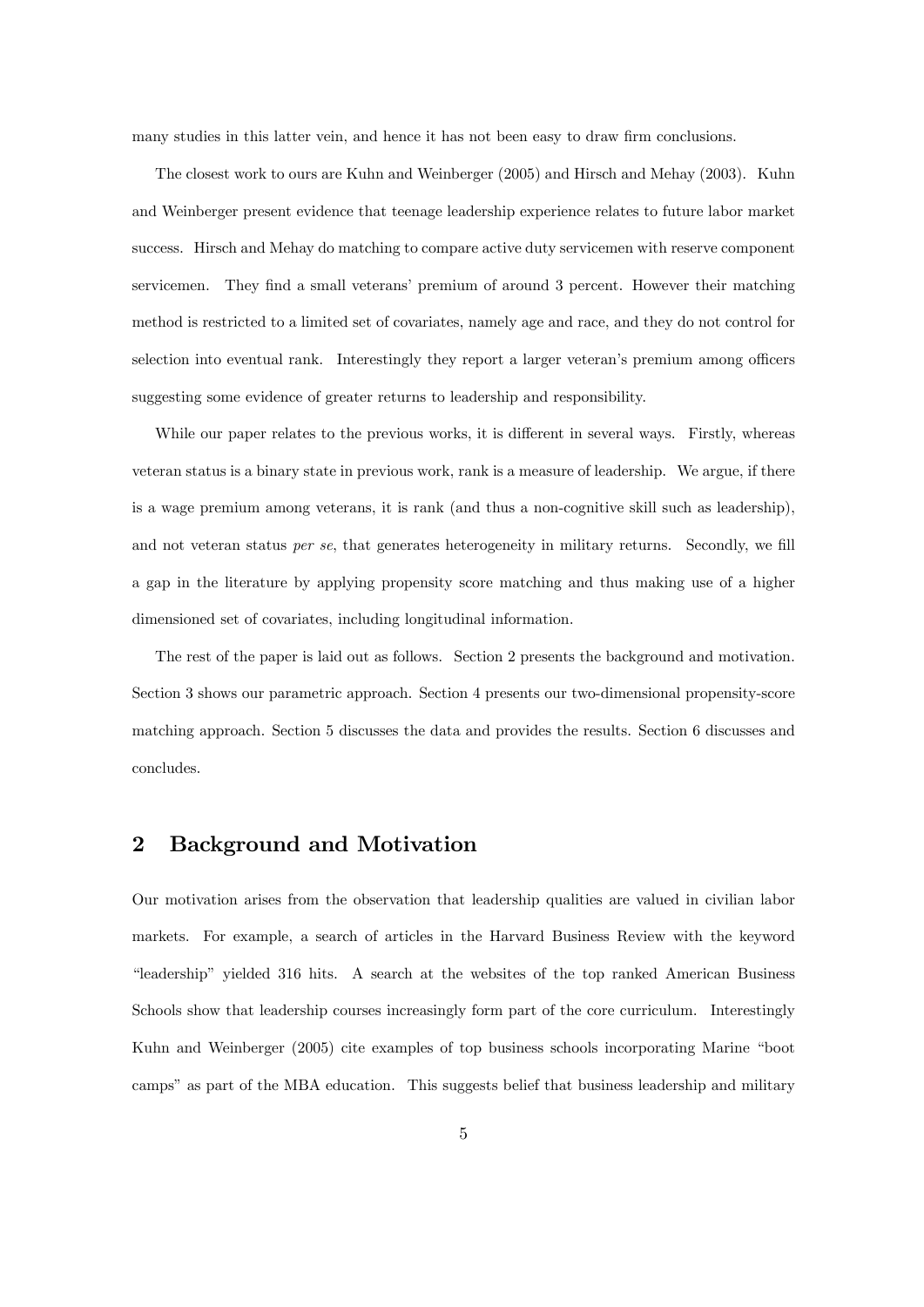leadership skills are correlated.

American society at large appears to value military service. A distinguished service record opens lucrative civilian job offers, while questionable service records can imply character flaws that can haunt the individual many years. It is revealing that individuals seeking political office are often scrutinized for their military experience. For instance, of the eleven American presidents since WWII, eight performed wartime service. The two most recent Presidents Bill Clinton and George W. Bush were frequently dogged by calls to account for their failure to serve in Vietnam.

Previous work has found that participation in high school athletics and leadership of clubs and societies have a positive effect on future wages (Kuhn and Weinberger (2005), Eide and Ronan (2000), Barron et al. (2000) and Postlewaite and Silverman (2005)). It is argued that better future labor market outcomes are related to the non-cognitive skills such as leadership, personal motivation, discipline developed through these activities. Relatedly Heckman and Carneiro (2004) report that early childhood intervention and teenage mentoring programs often uncover substantial program impact on non-cognitive skills that are stronger than effects on mesurable cognitives. Taken together, we see a growing body of evidence pointing to the significance of pre-market non-cognitive skills in human capital.

Many studies on military service suggest the importance of military experience for future wages, but few have approached it from the viewpoint of non-cognitive skills. Most work comes from Americaís Vietnam experience, while some are from WWII. The results appear mixed. The earlier work applies OLS to wage regressions incorporating a dummy variable for veteran status (For example De Tray (1982), Berger and Hirsch (1983) and Goldberg and Warner (1986).). On average the results suggest a positive wage premium for World War II veterans, but somewhat weaker evidence on Vietnam veterans. However as pointed out by Hirsch and Mehay (2003) the problem of selection bias makes it hard to draw clear conclusions. The more recent studies, notably by Angrist (1989, 1990), Angrist and Krueger (1994), Hirsch and Mehay (2003) that provide more robust controls for military selection, find generally small benefits to veteran status and on occasion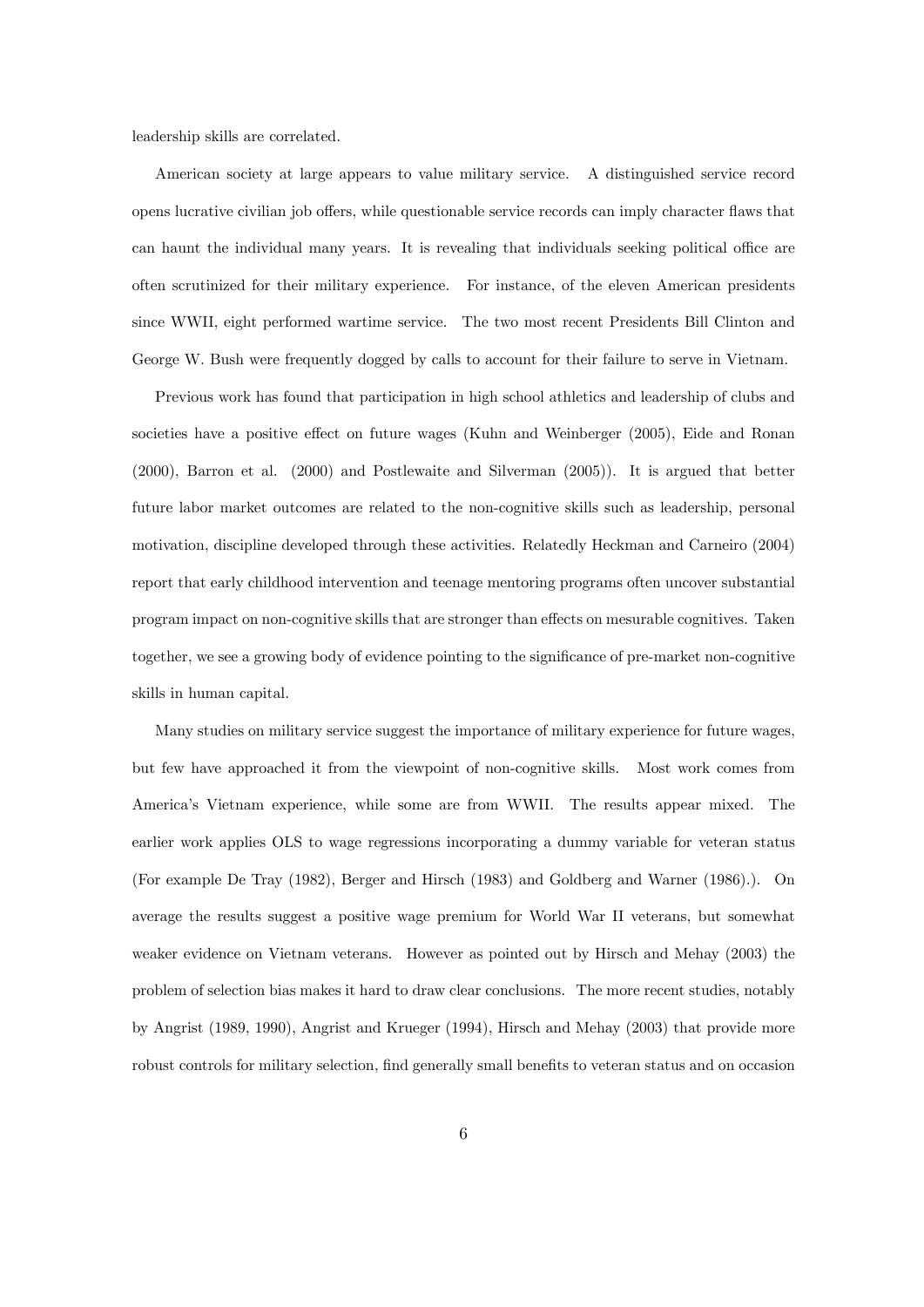finds wage penalties. Angrist (1990) used the draft lottery number as an instrument for military service. While he tries a variety of methods, his most notable contribution is to separate the population into two groups: the "at risk" group consisting of those whose draft number falls below the announced threshold, and those not at risk, i.e. with numbers above the threshold. Thus he constructs a "Wald" estimator of the military effect, with a binary instrumental variable. Hirsch and Mehay (2003) adopt a different approach. They perform a matching estimation to estimate the effect of treatment on the treated (TT). However rather than using propensity score methods, they deliberately keep matching to a limited set of covariates, namely by age and race. This, they argue, is due to the fact that they use a data set consisting of reservists, and in that sample, age is the major way in which veterans and nonveterans differ.

A dummy variable for veteran status seems inadequate to capture the military experience. Many different military specializations and the echelons of leadership and responsibility suggest that the military experience is far from homogeneous. Consider the case of rank. The experience of a private is different than that of a commissioned officer or NCO. The private is primarily a follower, whereas the NCO and officer are leaders responsible for increasing numbers of troops. A corporal is often in charge of around 5 soldiers. A sergeant would normally lead upwards of 10 troops, a lieutenant would be a leader of 40 troops, and a captain would lead 150 to 200 troops. Clearly it is harder to be a lieutenant than a private. Those promoted to the higher ranks would normally have displayed the potential to assume greater responsibility. Being exposed to higher levels of responsibility in turn affords many opportunities to further develop non-cognitive skills of the sort under investigation.

If our view is correct, then we should detect premia not simply to veteran status, but to leadership experience (i.e. rank in our case). Considering that high school leadership has significant effects on future wages, we should expect military leadership experience, which is more challenging, to have at least as much effect on future wages.

Our main challenge is that we face a non-standard sample selection problem for which a solution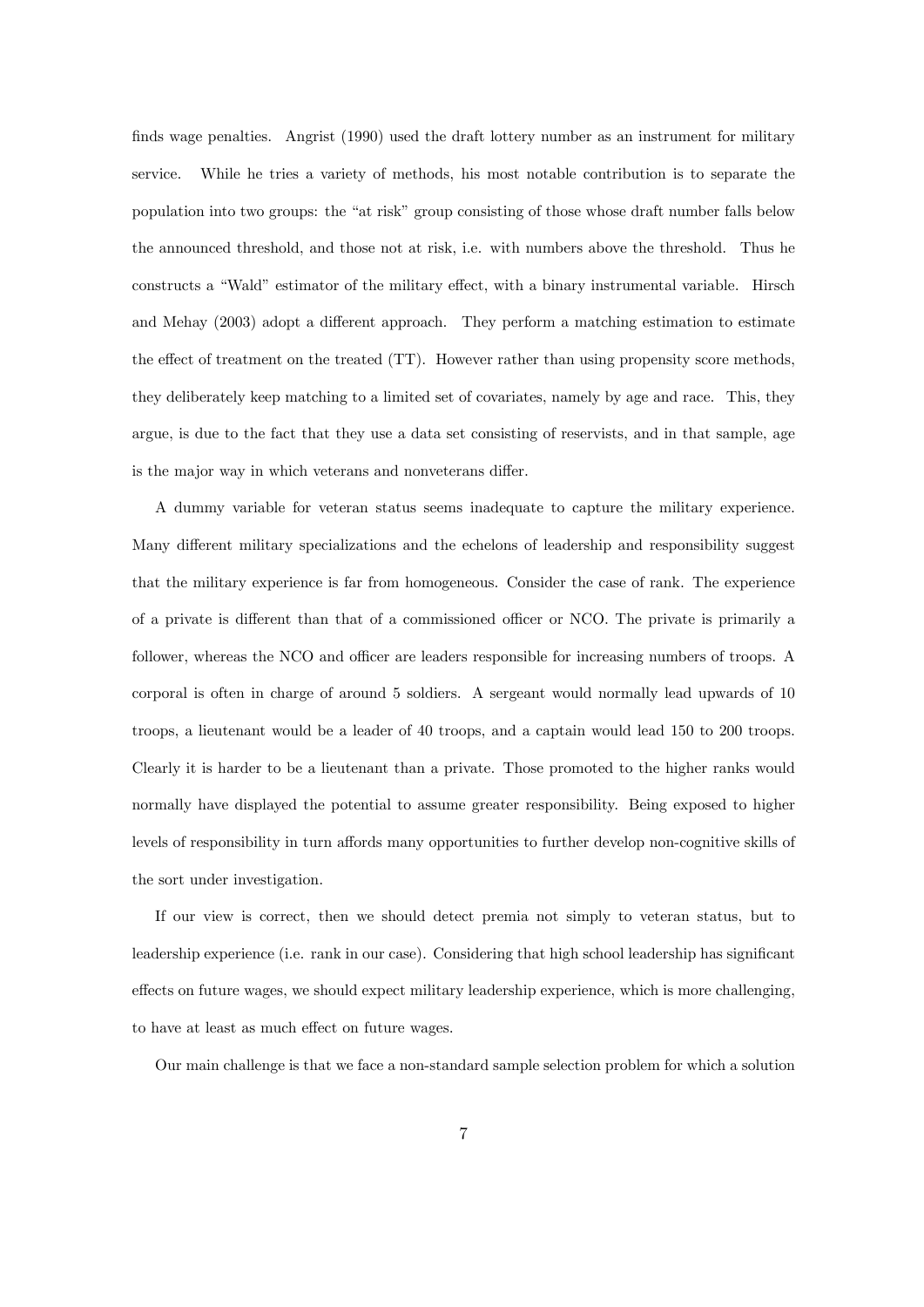needs to be developed. It is that we must account for entry into the military, as well as the rank attained. This is what we turn to in the next two sections. We present a parametric approach and a non-parametric approach. The former is based upon parametric sample selection, with a non-standard Örst stage; we develop parametric selection correction terms for the second stage. The nonparametric approach is propensity-score matching using the two indices estimated via the first stage.

# 3 Two-Stage Parametric Approach

We adopt a two-stage parametric approach. In the first stage, selection is based upon two events. The first selection denotes military entry, and the second selection is an ordered discrete response (ODR) representing rank Önally attained. In the second stage, we estimate a log-wage equation of the usual form.

Let  $d_{i1}$  be a binary variable denoting military entry for individual i, and  $d_{i2}$  is ordered response denoting the rank such that  $\{1, 2, 3, 4\}$  corresponds to {private, corporal, sergeant, officer}. Define indicator function  $1[A] = 1$  if A holds and 0 otherwise. The empirical model is as follows:

First Selection : 
$$
d_{i1}^* = w_i'\alpha_1 + \varepsilon_{i1}
$$
,  $d_{i1} = 1[d_{i1}^* > 0]$ ,  
\nSecond Selection :  $d_{i2}^* = w_i'\alpha_2 + \varepsilon_{i2}$ ,  $d_{i2} = \sum_{r=1}^3 1[d_{i2}^* \ge \gamma_r]$ ,  $\gamma_1 = 0$ , (1)  
\nLog-wave :  $y_i = x_i'\beta + u_i$ ,  $E(\varepsilon_1) = E(\varepsilon_2) = E(u) = 0$ 

where the regressor  $w$  may include  $x$  and the second selection equation is ODR with unknown thresholds  $\gamma_2$  and  $\gamma_3$ . What is observed is

$$
(d_{i1}, d_{i1}d_{i2}, w'_i, y_i)', i = 1, ..., N, \text{ } iid;
$$

 $d_{i2}$  is observed only when  $d_{i1} = 1$ . In view of the iid assumption, we will often omit the subscript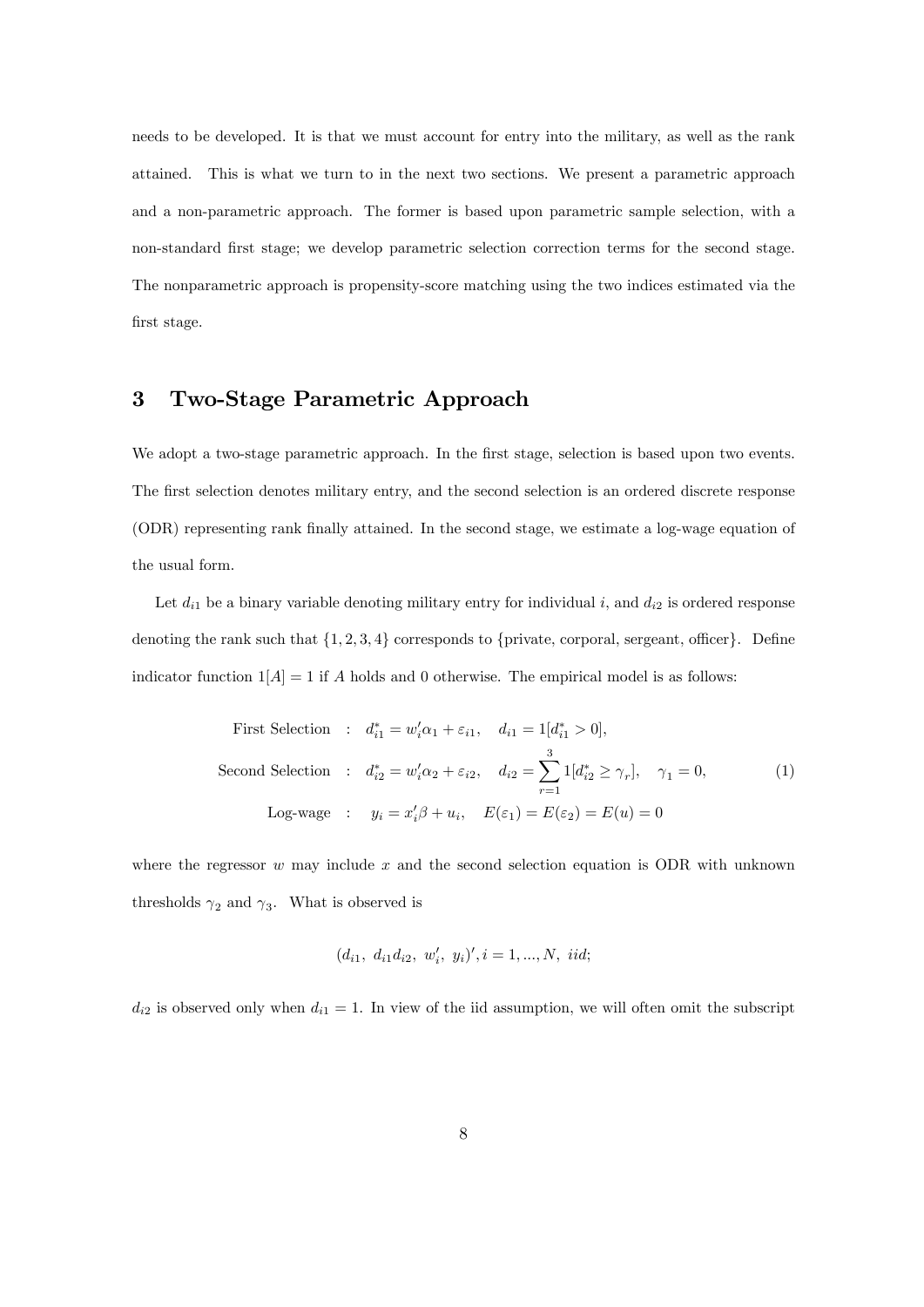*i* in the following. Defining  $\varepsilon \equiv (\varepsilon_1, \varepsilon_2)'$ , further assume

Normality of 
$$
\varepsilon
$$
:  $\varepsilon$  follows  $N(0, \Omega)$ ,  $\Omega \equiv \begin{bmatrix} 1 & \rho_{12} \\ \rho_{12} & 1 \end{bmatrix}$ , independently of  $w$ ,

\nLinear Projection  $u|\varepsilon$ :  $E(u|w, \varepsilon) = (\theta_1, \theta_2)\varepsilon$ , where  $(\theta_1, \theta_2) = E(u\varepsilon') \cdot \{E(\varepsilon \varepsilon')\}^{-1}$ .

The joint estimation of the parameters with MLE is difficult because we have to estimate three correlation parameters,  $\rho_{12}$ ,  $\rho_{1u} \equiv COR(\varepsilon_1, u)$ , and  $\rho_{2u} \equiv COR(\varepsilon_2, u)$ ; estimating covariance matrix is often the source of non-convergence in numerical optimization. Also the MLE requires the joint normality of  $(\varepsilon_1, \varepsilon_2, u)$  that is stronger than the combination of the normality of  $\varepsilon$  and the linear projection assumption. Instead, we can proceed in the following two stages. First, estimate  $(\alpha'_1, \alpha'_2, \rho_{12}, \gamma_2, \gamma_3)$  with the MLE for  $(d_1, d_1d_2)$ ; denote the estimator as  $(a'_1, a'_2, r_{12}, g_2, g_3)$ . Second, do a Heckman type least squares estimation of  $y$  on  $x$  and the selection correction terms that are known functions of two indices  $w'a_1$  and  $w'a_2$ .

For this procedure, we need to derive the likelihood function for the first step and the selection correction terms for the second step. The main complication here is the selection problem of the ODR  $d_2$  observed only when  $d_1 = 1$ . Although an analogous selection problem with a binary  $d_2$ appeared in Van de Ven and Van Praag (1981) and Dubin and Rivers (1989), our type of the selection problem has not appeared in the literature as far as we are aware of. As shown in the following, the first step is relatively straightforward, but the closed form formulas are difficult to obtain for some selection correction terms; for these, we will use numerically computed selection correction terms.

#### 3.1 Likelihood Function for the First Stage

Define  $\psi(\varepsilon_1, \varepsilon_2, \rho_{12})$  as the standard joint normal density function with correlation  $\rho_{12}$ , and

$$
\Psi(\varepsilon_1, \varepsilon_2, \rho_{12}) \equiv \int_{-\infty}^{\varepsilon_2} \int_{-\infty}^{\varepsilon_1} \psi(t_1, t_2, \rho_{12}) dt_1 dt_2.
$$

The log-likelihood function to maximize for  $(\alpha_1, \alpha_2, \rho_{12}, \gamma_2, \gamma_3)$  consists of five terms corresponding to the five cases:  $d_1 = 0$ ,  $(d_1 = 1, d_2 = 0)$ ,  $(d_1 = 1, d_2 = 1)$ ,  $(d_1 = 1, d_2 = 2)$ , and  $(d_1 = 1, d_2 = 3)$ .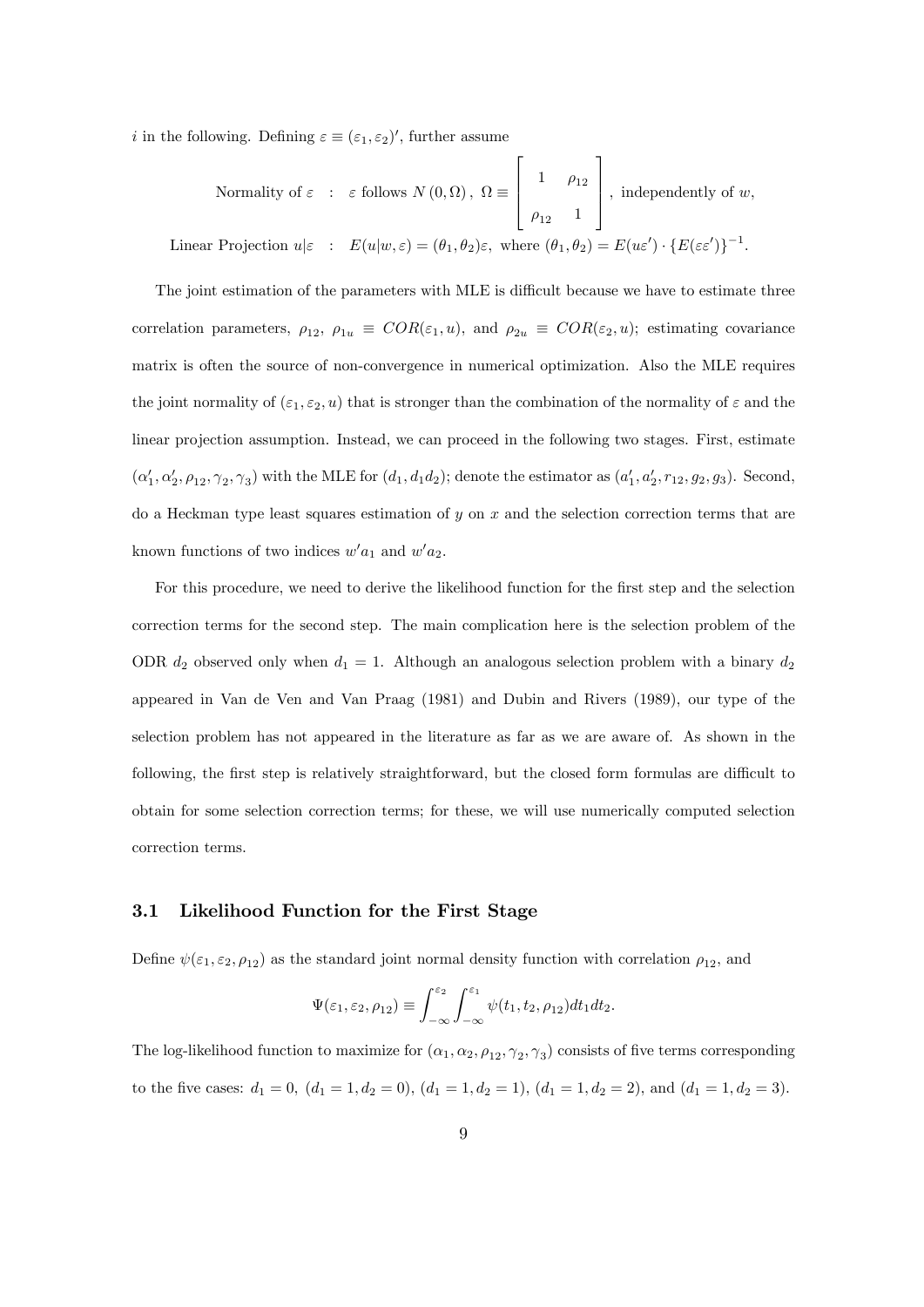The log-likelihood function is

$$
\sum_{i=1}^{N} [(1 - d_{i1}) \cdot \ln \Phi(-w_i' \alpha_1) \qquad (2)
$$
  
\n
$$
+d_{i1} 1 [d_{i2} = 0] \cdot \ln P(-w_i' \alpha_1 < \varepsilon_{i1}, \varepsilon_{i2} < -w_i' \alpha_2)
$$
  
\n
$$
+d_{i1} 1 [d_{i2} = 1] \cdot \ln P(-w_i' \alpha_1 < \varepsilon_{i1}, -w_i' \alpha_2 < \varepsilon_{i2} < -w_i' \alpha_2 + \gamma_2)
$$
  
\n
$$
+d_{i1} 1 [d_{i2} = 2] \cdot \ln P(-w_i' \alpha_1 < \varepsilon_{i1}, -w_i' \alpha_2 + \gamma_2 < \varepsilon_{i2} < -w_i' \alpha_2 + \gamma_3)
$$
  
\n
$$
+d_{i1} 1 [d_{i2} = 3] \cdot \ln P(-w_i' \alpha_1 < \varepsilon_{i1}, -w_i' \alpha_2 + \gamma_3 < \varepsilon_{i2}).
$$
 (2)

A detailed explanation of the derivation of this likelihood function is in the appendix.

#### 3.2 Correction Term for the Second Stage

The selection correction term for the case  $d_1 = 0$  is easy to derive. As is well known, with  $\sigma_u \equiv SD(u),$ 

$$
E(y|w, d_1 = 0) = x'\beta + E(u|w, \varepsilon_1 < -w'\alpha_1) = x'\beta - \rho_{1u}\sigma_u \frac{\phi(-w'\alpha_1)}{\Phi(-w'\alpha_1)}.
$$
 (3)

More difficult to derive are the selection correction terms for the  $d_1 = 1$  cases. We use the linear projection assumption of  $u|\varepsilon$ . The correction terms are presented here while the details are left to the appendix. Define the correction term in (3) as  $\lambda_c(\alpha_1, \alpha_2, \rho_{12}, \gamma_2, \gamma_3)$ , and  $\lambda_{jk}(\alpha_1, \alpha_2, \rho_{12}, \gamma_2, \gamma_3)$ ,  $j = 0, 1, 2, 3$  (denoting rank), and  $k = 1, 2$  (denoting first or second correction) for  $d_1 = 1$  such that

non vectors : 
$$
E(u|w, d_1 = 0) = -\rho_{1u}\sigma_u \cdot \lambda_c = -\sigma_{1u}\lambda_c
$$
 where  $\sigma_{1u} \equiv COV(\varepsilon_1, u)$ ,  
\nprivates :  $E(u|w, d_1 = 1, d_2 = 0) = \theta_1\lambda_{01} + \theta_2\lambda_{02}$ ,  
\ncorporals :  $E(u|w, d_1 = 1, d_2 = 1) = \theta_1\lambda_{11} + \theta_2\lambda_{12}$ ,  
\nsergeants :  $E(u|w, d_1 = 1, d_2 = 2) = \theta_1\lambda_{21} + \theta_2\lambda_{22}$ ,  
\nofficers :  $E(u|w, d_1 = 1, d_2 = 3) = \theta_1\lambda_{31} + \theta_2\lambda_{32}$ ;

where for privates,

$$
\lambda_{01} = E\left(\varepsilon_{1}|w, -w'\alpha_{1} < \varepsilon_{1}, \varepsilon_{2} < -w'\alpha_{2}\right) = \frac{\int_{-\infty}^{-w'\alpha_{2}} \int_{-w'\alpha_{1}}^{\infty} \varepsilon_{1}\psi\left(\varepsilon_{1}, \varepsilon_{2}, \rho_{12}\right) d\varepsilon_{1} d\varepsilon_{2}}{\int_{-\infty}^{-w'\alpha_{2}} \int_{-w'\alpha_{1}}^{\infty} \psi\left(\varepsilon_{1}, \varepsilon_{2}, \rho_{12}\right) d\varepsilon_{1} d\varepsilon_{2}},\tag{4}
$$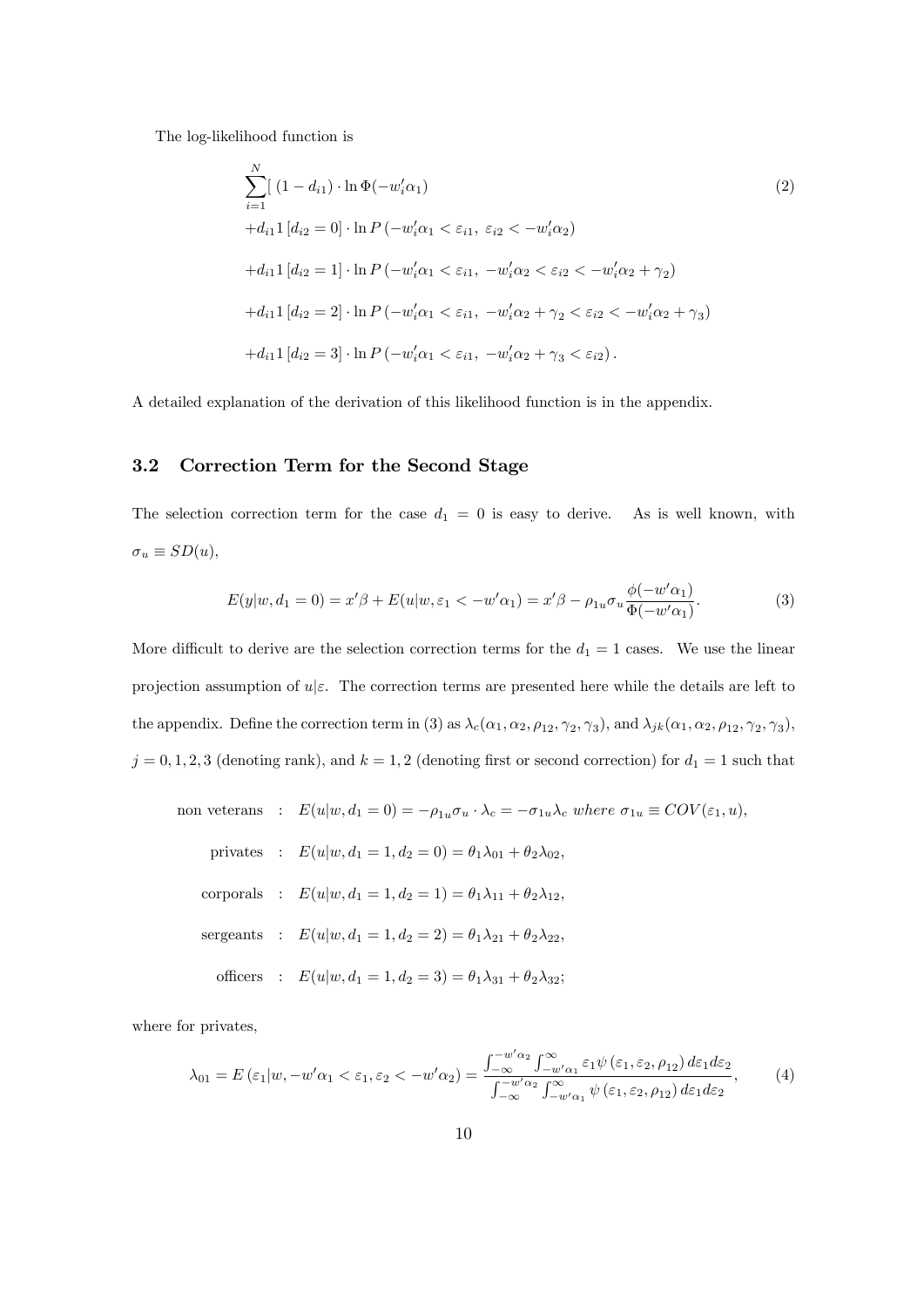$$
\lambda_{02} = E\left(\varepsilon_2 | w, -w'\alpha_1 < \varepsilon_1, \varepsilon_2 < -w'\alpha_2\right) = \frac{\int_{-\infty}^{-w'\alpha_2} \int_{-w'\alpha_1}^{\infty} \varepsilon_2 \psi\left(\varepsilon_1, \varepsilon_2, \rho_{12}\right) d\varepsilon_1 d\varepsilon_2}{\int_{-\infty}^{-w'\alpha_2} \int_{-w'\alpha_1}^{\infty} \psi\left(\varepsilon_1, \varepsilon_2, \rho_{12}\right) d\varepsilon_1 d\varepsilon_2};\tag{5}
$$

for corporals,

$$
\lambda_{11} = E\left(\varepsilon_{1}|w, -w'\alpha_{1} < \varepsilon_{1}, -w'\alpha_{2} < \varepsilon_{2} < -w'\alpha_{2} + \gamma_{2}\right) = \frac{\int_{-w'\alpha_{2}}^{-w'\alpha_{2}+\gamma_{2}} \int_{-w'\alpha_{1}}^{\infty} \varepsilon_{1}\psi\left(\varepsilon_{1}, \varepsilon_{2}, \rho_{12}\right) d\varepsilon_{1} d\varepsilon_{2}}{\int_{-w'\alpha_{2}}^{-w'\alpha_{2}+\gamma_{2}} \int_{-w'\alpha_{1}}^{\infty} \psi\left(\varepsilon_{1}, \varepsilon_{2}, \rho_{12}\right) d\varepsilon_{1} d\varepsilon_{2}};
$$
\n
$$
\lambda_{12} = E\left(\varepsilon_{2}|w, -w'\alpha_{1} < \varepsilon_{1}, -w'\alpha_{2} < \varepsilon_{2} < -w'\alpha_{2} + \gamma_{2}\right) = \frac{\int_{-w'\alpha_{2}}^{-w'\alpha_{2}+\gamma_{2}} \int_{-w'\alpha_{1}}^{\infty} \varepsilon_{2}\psi(\varepsilon_{1}, \varepsilon_{2}, \rho_{12}) d\varepsilon_{1} d\varepsilon_{2}}{\int_{-w'\alpha_{2}}^{-w'\alpha_{2}+\gamma_{2}} \int_{-w'\alpha_{1}}^{\infty} \psi(\varepsilon_{1}, \varepsilon_{2}, \rho_{12}) d\varepsilon_{1} d\varepsilon_{2}};
$$
\n
$$
(7)
$$

for sergeants,

$$
\lambda_{21} = E\left(\varepsilon_{1}|w, -w'\alpha_{1} < \varepsilon_{1}, -w'\alpha_{2} + \gamma_{2} < \varepsilon_{2} < -w'\alpha_{2} + \gamma_{3}\right) = \frac{\int_{-w'\alpha_{2}+\gamma_{3}}^{-w'\alpha_{2}+\gamma_{3}} \int_{-w'\alpha_{1}}^{\infty} \varepsilon_{1}\psi(\varepsilon_{1}, \varepsilon_{2}, \rho_{12}) d\varepsilon_{1} d\varepsilon_{2}}{\int_{-w'\alpha_{2}+\gamma_{2}}^{-w'\alpha_{2}+\gamma_{3}} \int_{-w'\alpha_{1}}^{\infty} \psi(\varepsilon_{1}, \varepsilon_{2}, \rho_{12}) d\varepsilon_{1} d\varepsilon_{2}},\tag{8}
$$
\n
$$
\lambda_{22} = E\left(\varepsilon_{2}|w, -w'\alpha_{1} < \varepsilon_{1}, -w'\alpha_{2} < \varepsilon_{2} < -w'\alpha_{2} + \gamma_{2}\right) = \frac{\int_{-w'\alpha_{2}+\gamma_{3}}^{-w'\alpha_{2}+\gamma_{3}} \int_{-w'\alpha_{1}}^{\infty} \varepsilon_{2}\psi(\varepsilon_{1}, \varepsilon_{2}, \rho_{12}) d\varepsilon_{1} d\varepsilon_{2}}{\int_{-w'\alpha_{2}+\gamma_{2}}^{-w'\alpha_{2}+\gamma_{3}} \int_{-w'\alpha_{1}}^{\infty} \psi(\varepsilon_{1}, \varepsilon_{2}, \rho_{12}) d\varepsilon_{1} d\varepsilon_{2}},\tag{9}
$$

and for officers,

$$
\lambda_{31} = E\left(\varepsilon_{1}|w, -w'\alpha_{1} < \varepsilon_{1}, -w'\alpha_{2} + \gamma_{3} < \varepsilon_{2}\right) = \frac{\int_{-w'\alpha_{2}+\gamma_{3}}^{\infty}\int_{-w'\alpha_{1}}^{\infty}\varepsilon_{1}\psi(\varepsilon_{1}, \varepsilon_{2}, \rho_{12})d\varepsilon_{1}d\varepsilon_{2}}{\int_{-w'\alpha_{2}+\gamma_{3}}^{\infty}\int_{-w'\alpha_{1}}^{\infty}\psi(\varepsilon_{1}, \varepsilon_{2}, \rho_{12})d\varepsilon_{1}d\varepsilon_{2}},\tag{10}
$$
\n
$$
\lambda_{32} = E\left(\varepsilon_{2}|w, -w'\alpha_{1} < \varepsilon_{1}, -w'\alpha_{2} + \gamma_{3} < \varepsilon_{2}\right) = \frac{\int_{-w'\alpha_{2}+\gamma_{3}}^{\infty}\int_{-w'\alpha_{1}}^{\infty}\varepsilon_{2}\psi(\varepsilon_{1}, \varepsilon_{2}, \rho_{12})d\varepsilon_{1}d\varepsilon_{2}}{\int_{-w'\alpha_{2}+\gamma_{3}}^{\infty}\int_{-w'\alpha_{1}}^{\infty}\psi(\varepsilon_{1}, \varepsilon_{2}, \rho_{12})d\varepsilon_{1}d\varepsilon_{2}}.\tag{11}
$$

## 3.3 Second-Stage OLS Estimation

We next define five dummy variables  $\delta_c, \delta_0, ..., \delta_3$  for the five categories (e.g.,  $\delta_c$  is for  $d_1 = 0, \delta_0$  is for  $(d_1 = 1, d_2 = 0), \ldots$ , and its category number

$$
\delta \equiv \delta_c + 2\delta_0 + 3\delta_1 + 4\delta_2 + 5\delta_3.
$$

Define  $\tilde{m}_i$  and  $\beta$  such that

$$
x_i = (\delta_{ci}, \delta_{0i}, \delta_{1i}, \delta_{2i}, \delta_{3i}, \tilde{m}'_i)' \quad \text{and } \beta = (\beta_c, \beta_0, \beta_1, \beta_2, \beta_3, \beta'_{\tilde{m}})';
$$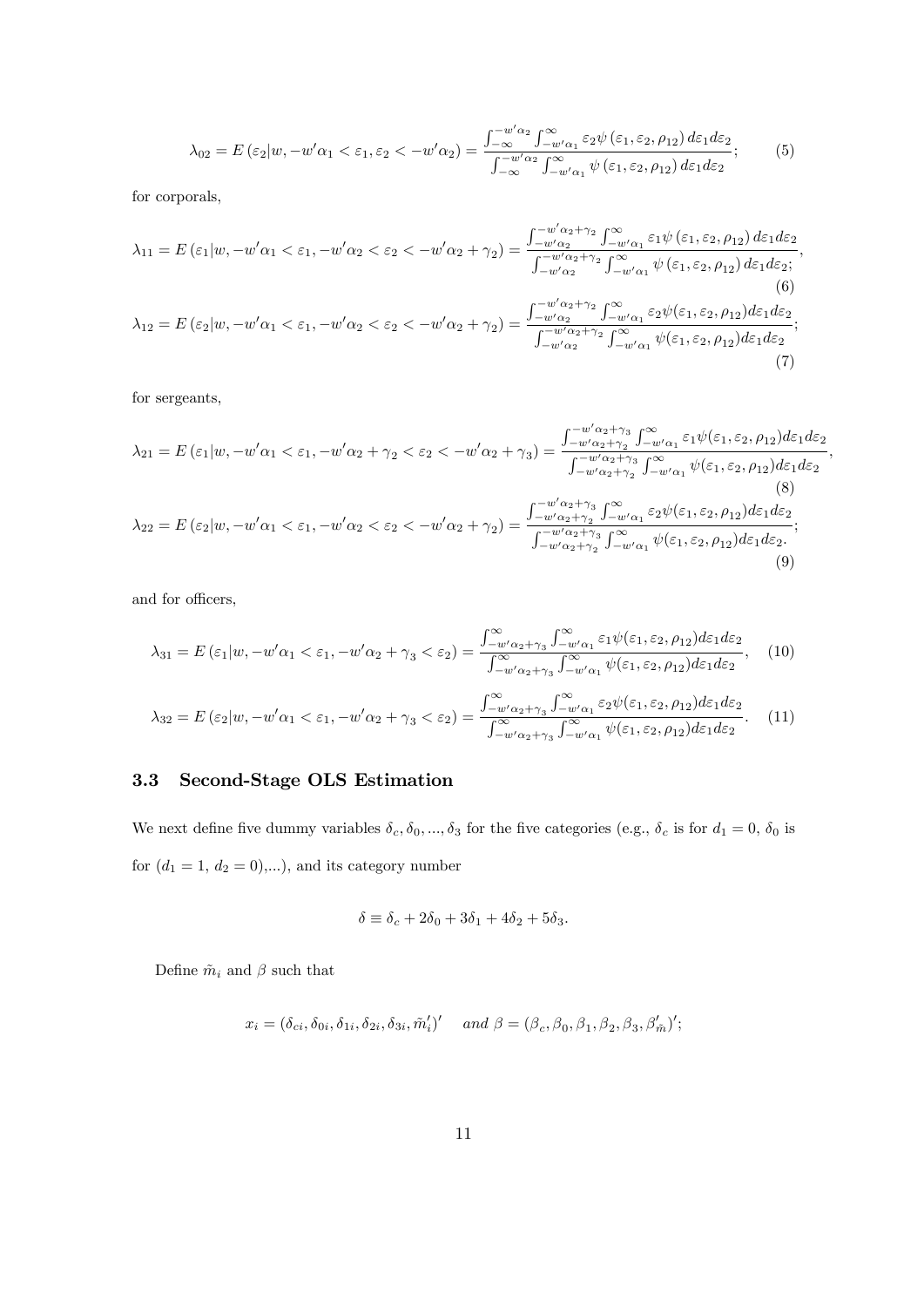here  $\tilde{m}$  does not include the unity but it may include interaction terms between  $\delta_c, \delta_0, ..., \delta_3$  and some covariates. Rewrite the outcome equation as

$$
y = \delta_c \beta_c + \delta_0 \beta_0 + \delta_1 \beta_1 + \delta_2 \beta_2 + \delta_3 \beta_3 + \tilde{m}' \beta_{\tilde{m}}
$$
  
+ 
$$
\left\{ \delta_c E(u|w, \delta_c = 1) + \sum_{j=0}^3 \delta_j E(u|w, \delta_j = 1) \right\} + \left[ u - \delta_c E(u|w, \delta_c = 1) - \sum_{j=0}^3 \delta_j E(u|w, \delta_j = 1) \right].
$$

The part in  $\{\cdot\}$  is the 'selection correction' term, and the part in  $[\cdot]$  is the error term. The selection correction term can be written as

$$
-\delta_c \sigma_{1u} \lambda_c + \sum_{j=0}^3 \delta_j (\theta_1 \lambda_{j1} + \theta_2 \lambda_{j2}) = -\sigma_{1u} \cdot \delta_c \lambda_c + \theta_1 \sum_{j=0}^3 \delta_j \lambda_{j1} + \theta_2 \sum_{j=0}^3 \delta_j \lambda_{j2}.
$$

Further define

$$
v \equiv u - \delta_c E(u|w, \delta_c = 1) - \sum_{j=0}^{3} \delta_j E(u|w, \delta_j = 1)
$$

to rewrite the outcome equation as

$$
y = \delta_c \beta_c + \delta_0 \beta_0 + \delta_1 \beta_1 + \delta_2 \beta_2 + \delta_3 \beta_3 + \tilde{m}' \beta_{\tilde{m}} - \sigma_{1u} \delta_c \lambda_c + \theta_1 \sum_{j=0}^3 \delta_j \lambda_{j1} + \theta_2 \sum_{j=0}^3 \delta_j \lambda_{j2} + v.
$$

Observe that

$$
E(v|w, \delta = j) = E(v|w, \delta_j = 1) = E(u|w, \delta_j = 1) - E(u|w, \delta_j = 1) = 0 \text{ for } j = c, 0, 1, 2, 3,
$$

which justifies OLS estimation for the outcome equation. The identified parameters are

$$
\beta', -\sigma_{1u}, \theta_1, \theta_2.
$$

For our empirical analysis, instead of the five dummies  $\delta_c$ ,  $\delta_0$ , ...,  $\delta_3$ , we will use only the last four  $\delta_0, ..., \delta_3$  along with the unity. In this case, substituting  $\delta_c = 1 - \delta_0 - \delta_1 - \delta_2 - \delta_3$  into the above outcome equation, we get

$$
y = \delta_0(\beta_0 - \beta_c) + \delta_1(\beta_1 - \beta_c) + \delta_2(\beta_2 - \beta_c) + \delta_3(\beta_3 - \beta_c) + m'\beta_m
$$
 (12)  

$$
-\sigma_{1u}\delta_c\lambda_c + \theta_1 \sum_{j=0}^3 \delta_j\lambda_{j1} + \theta_2 \sum_{j=0}^3 \delta_j\lambda_{j2} + v
$$
  
where  $m \equiv (1, \tilde{m}')'$  and  $\beta_m = (\beta_c, \beta'_{\tilde{m}})'$ .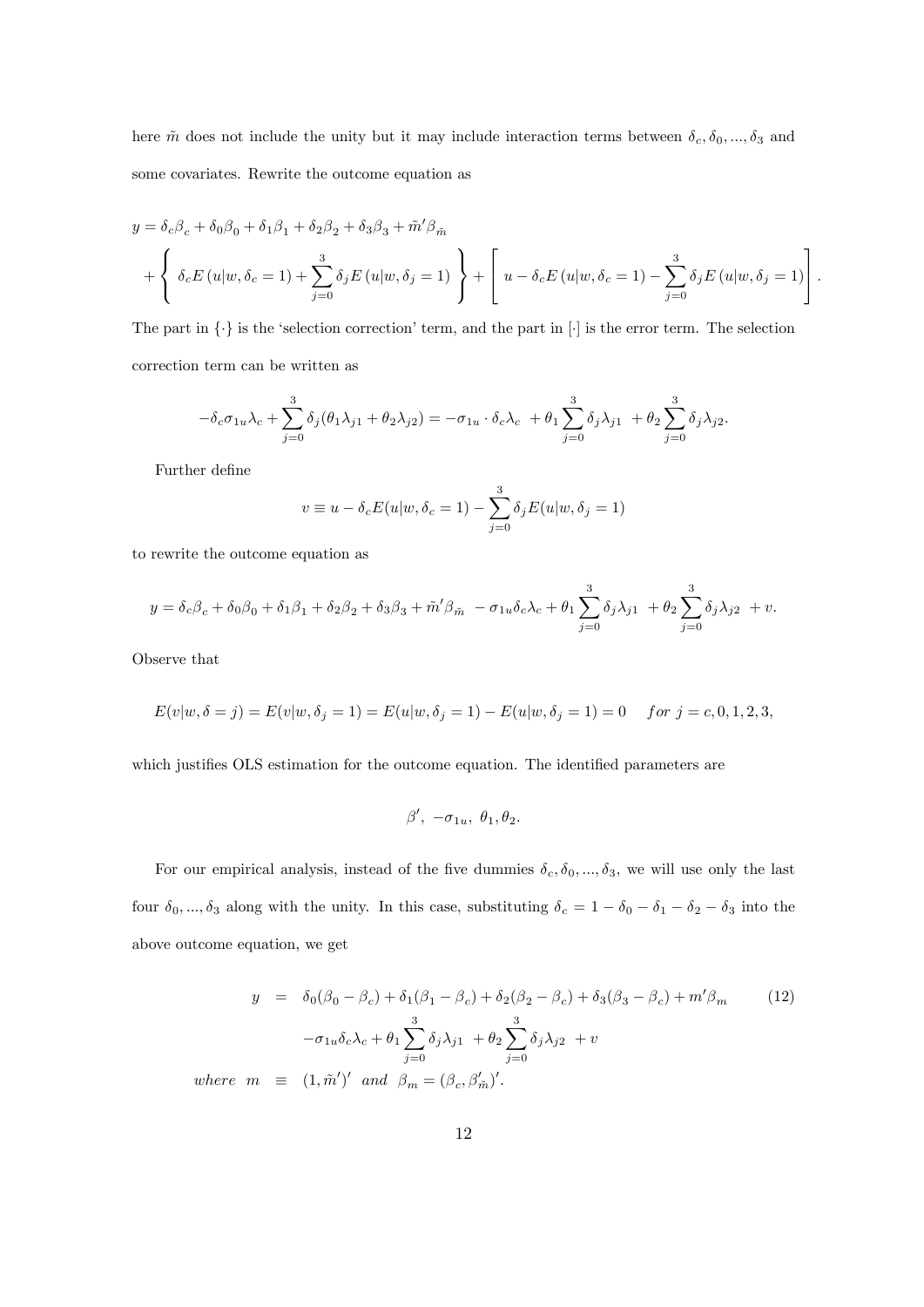Interaction terms between  $\delta_c$  and covariates in  $\tilde{m}$  are also removed by substituting  $\delta_c = 1-\delta_0-\delta_1-\delta_1$  $\delta_2 - \delta_3$ ; i.e., m includes interaction terms between covariates and  $\delta_0, ..., \delta_3$  only. The parameters for  $\delta_0, ..., \delta_3$  show the 'military rank premium' relative to the 'base' civilian case.

## 4 Program Evaluation Approach

In this section, we describe our matching approach. Our outcome of interest is post-military civilian wage. In the data we use wage in 1980 and 1981, and our parameter of interest is the effect of treatment on the treated (TT). We have four treatments (private, corporal, sergeant, and officer) relative to no treatment (no military service).

The matching approach is based on a simple idea. For each subject in the four treated pools, we find a set of controls (untreated) closest in terms of the two indices that are the two linear functions in the first stage MLE. The matched controls are used as the 'comparison group' to construct the counter-factual no-treatment response of the treated. In the following, for the sake of expostion, we will use a binary variable  $d = 0, 1$  to denote treatment and no treatment. Since we will be comparing each treatment (there are four) to no treatment, this simplification does no harm.

Let  $y_1$  and  $y_0$  be two potential responses, treated and untreated, respectively. The TT effect is

$$
E(y_1 - y_0|d = 1) = E(y_1|d = 1) - E(y_0|d = 1)
$$

where the second term on the r.h.s. is a counter-factual to be constructed. If we have some covariates x and if  $E(y_0|d, x) = E(y_0|x)$ , then the following construction of the counterfactual is valid:

$$
E(y_0|x, d=0) = E(y_0|x, d=1).
$$

In other words, for a treated subject with  $x_i$ , we find a group of untreated controls with  $x = x_i$ . Since their covariates are similar, then presumably so is  $y_0$ . It thus follows that

$$
E(y_1 - y_0|d = 1) = \int \{E(y|x, d = 1) - E(y|x, d = 0)\} f(x|d = 1) dx.
$$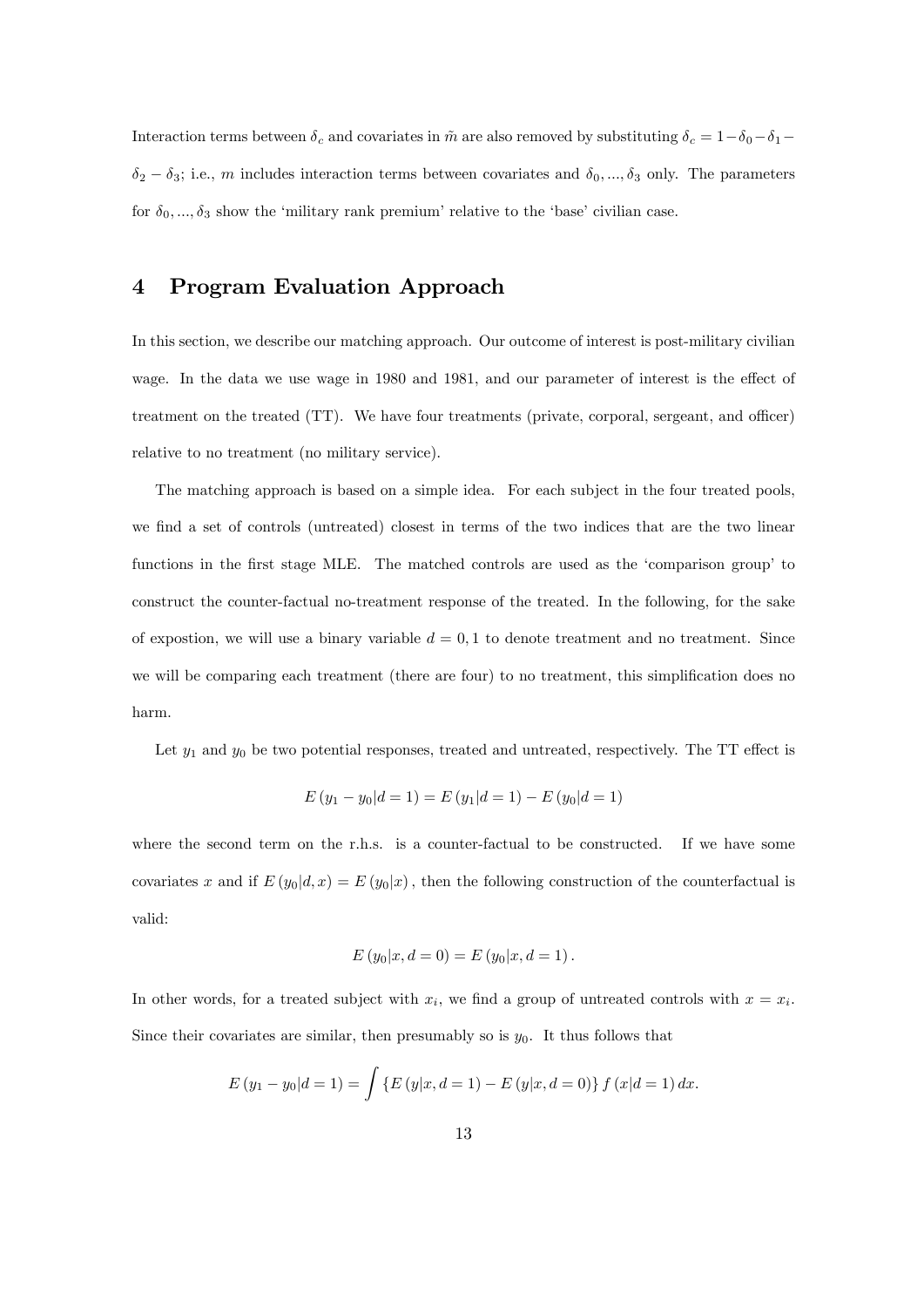When d takes values  $0, 1, 2, 3, 4$ , we can think of  $E(y_2 - y_0|d = 2)$  and so on.

An important issue is how to choose the control groups. If the dimension of x is large, it is advantageous to replace x by its propensity score  $Pr(d = 1|x)$  as proposed by Rosenbaum and Rubin (1983). Since  $P(d=1|x)$  in our data depends on two events of joining the military and to attain a particular rank, there are two linear indices determining  $P(d=1|x)$ . We thus use the two indices obtained in section 3, instead of four propensity scores; the issue of how to do matching in multiple treatment cases is discussed in some detail in Lee  $(2005)$ . For a given treated case i, we use the following metric, known as the 'Mahalanobis distance' to measure similarity of a control to case  $i$  :

$$
D_{i,m} = (\pi_i - \pi_m)' C_N^{-1} (\pi_i - \pi_m)
$$
\n(13)

where  $\pi_i = (w_i' a_1, w_i' a_2)'$ , m indexes the subject in the control group,  $C_N$  is the sample covariance matrix of  $\pi$ . With  $D_{i,m}$  we implement several different matching criteria, namely pairwise, Mnearest neighbor (M-NN), and fixed caliper matching. Let  $N_T$  be the number of treated cases,  $N_i$ be the number of successful matches to treated subject  $i, C_i$  be the set of controls for treated subject i, and  $y_{mi}$  be the wage of the m-th control that is matched to treated subject i. An estimator for the effect of treatment on the treated is

$$
TT_N = \frac{1}{N_T} \sum_{i \in T} \left[ y_i - \frac{1}{N_i} \sum_{m \in C_i} y_{mi} \right]
$$
 (14)

where  $i \in T$  means that i is in the treatment group, and  $m \in C_i$  means that m is in the matched controls for the treated subject  $i$ . In the case of pairwise matching, this is

$$
TT_N = \frac{1}{N_T} \sum_{i \in T} (y_i - y_{mi}). \tag{15}
$$

In the case of M-NN matching this is

$$
TT_N = \frac{1}{N_T} \sum_{i \in T} \left[ y_i - \frac{1}{M} \sum_{m \in C_i} y_{mi} \right].
$$
 (16)

In the case of fixed caliper matching,  $C_i$  in equation (14) is the set  $\{m \in \text{control group}: D_{i,m} \leq K\}$ where K is the caliper. In caliper matching there will be some unmatched treated units if K is small.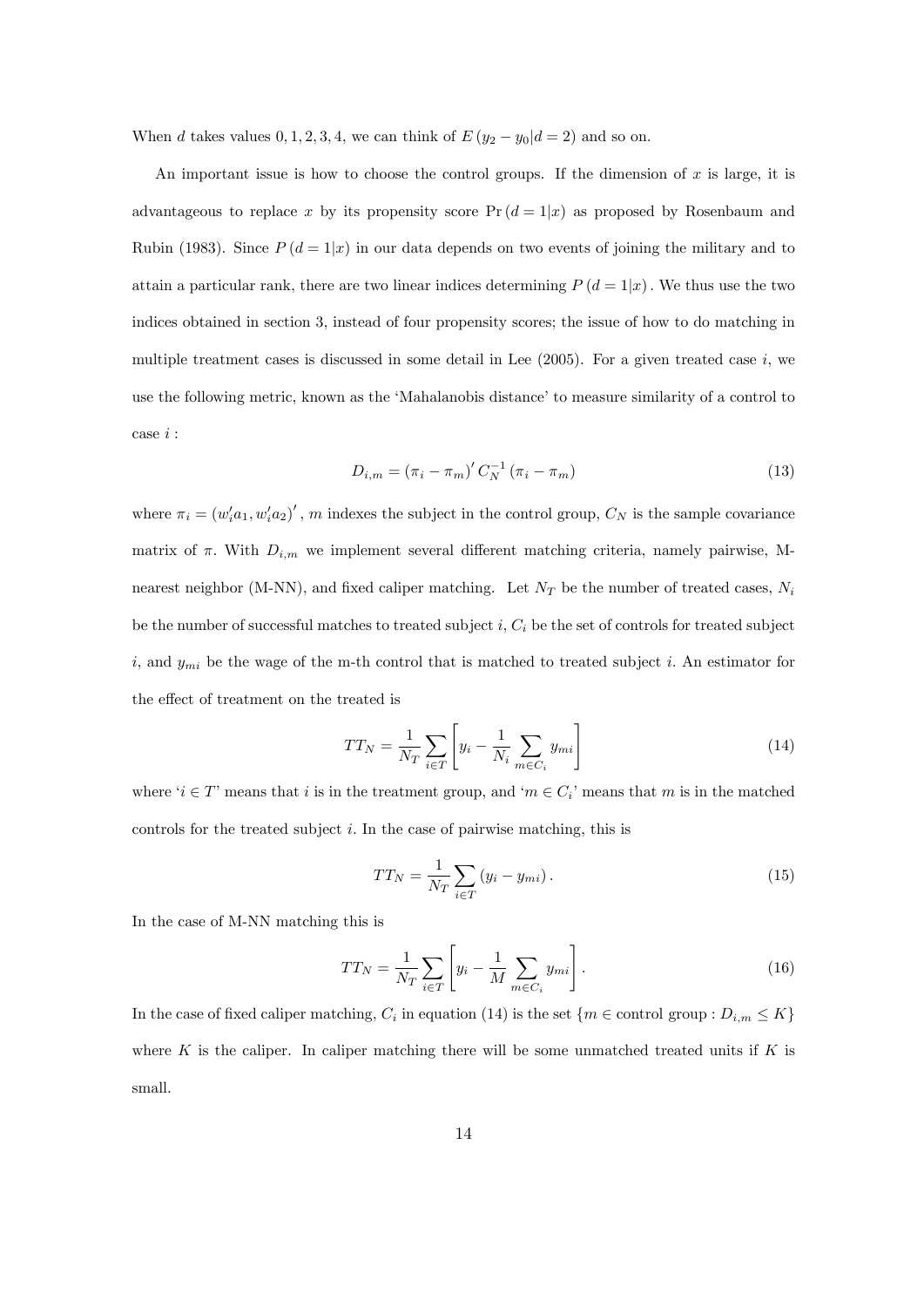To evaluate matching success, we check how "balanced"  $\pi$  is across the two groups at the aggregate level, by calculating the following statistic for each linear index  $j = 0, 1$ :

$$
M_{(j)} = \frac{\sum_{i \in T} (\pi_{ij} - N_i^{-1} \sum_{m \in C_i} \pi_{mj}) \cdot 1 [C_i \neq \phi]}{\sum_{i \in T} 1 [C_i \neq \phi]}.
$$
 (17)

For each index j we calculate the average distance between the treated subjects and their respective matched controls. This number should be close to zero if the matching is successful.

#### 5 Empirical Results

#### 5.1 Data

The NLSYM began in 1966 and ended in 1981. The first five waves and last two waves were collected annually, and remaining waves were collected biannually. This data consists of 5225 young men aged 14 to 24 in 1966 and it is unique for its coverage of the very cohorts that faced the draft during the Vietnam years - the young men known as the "Vietnam generation". Compared to other data sets, the NLSYM contains a substantial amount of information regarding military service and experience with the draft system. Questions pertaining to military and draft experience were asked in the 1966, 1969, 1971, 1976, and 1981 waves. They included questions on veteran status, the branch of service, the rank he held, whether he had enlisted or been drafted, the duration of active duty etc. Those who did not serve were asked questions pertaining to their draft eligibility. This data forms a rich body of wartime information available in a longitudinal survey. Unfortunately, one drawback is its high attrition rates. By the end of the survey in 1981, only 65 percent of the 1966 respondents were contacted. Most of the remainder were refusals or dropped after two consecutive non-interviews; 139, or 2.7 percent of the sample, were deceased - a high mortality rate to be sure, but not significant enough relative to attrition.

We start by presenting the summary statistics of the variables in table 1.

table 1 about here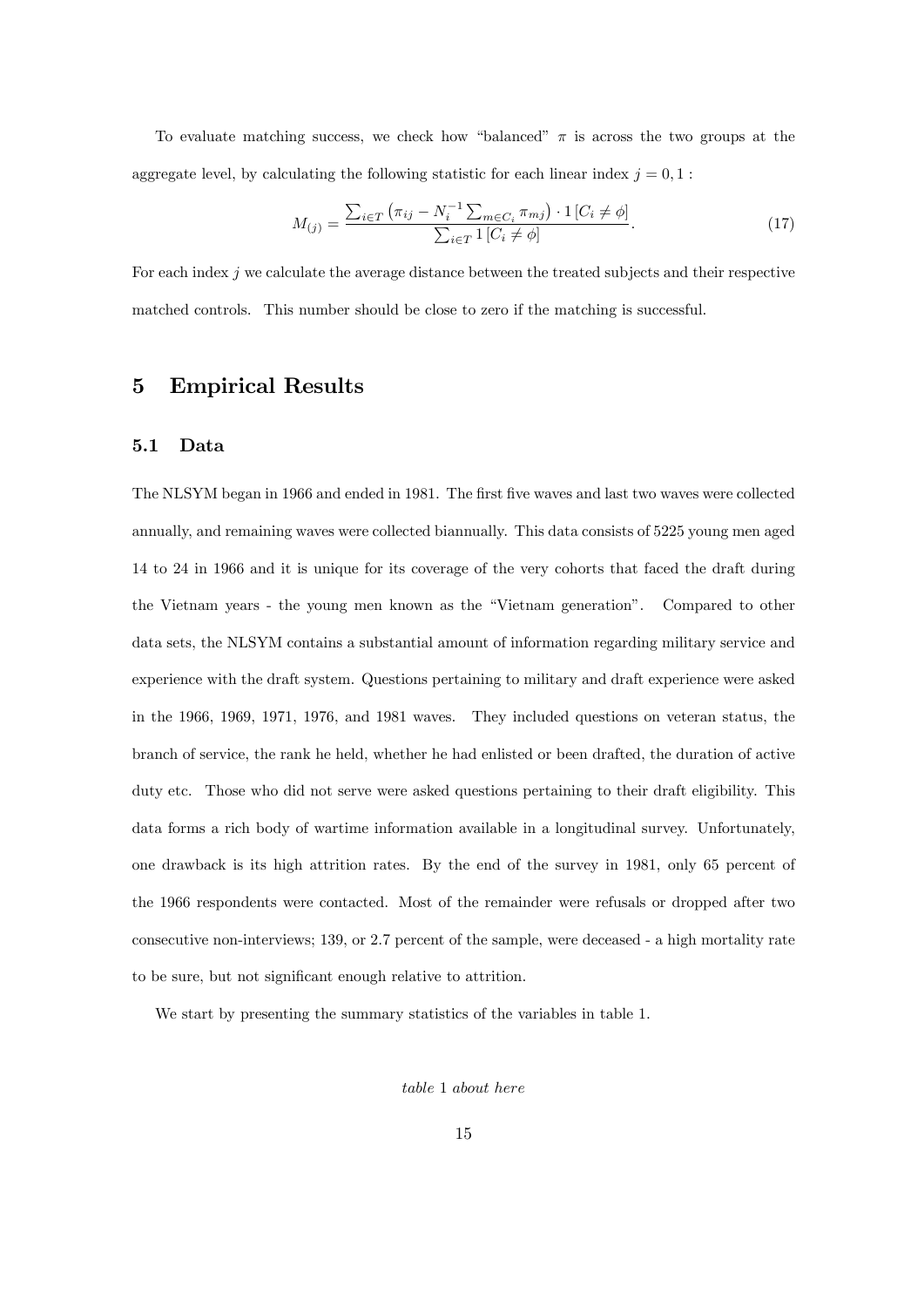About  $32\%$  of the sample are veterans. An asterisk indicates that the difference in means between veterans and nonveterans is significant at the  $5\%$  level. Veterans are significantly more likely to have higher socio-economic status, live in the south, have lower draft numbers, have a male presence in youth, live in a metropolitan area, and earn higher wages. Turning to the rank attained. In the US Military there are nine grades of enlisted ranks  $(E1 \text{ to } E9)$ , five grades of warrant officers  $(W1-W5)$  and eleven grades of officer ranks  $(O1 to O11)$ . However the overwhelming majority of the servicemen in this sample, due to a relatively short average spell of service, would only have achieved the lower grades: enlisteds would rarely achieve a rank much higher than sergeant  $(E5)$ , and officers would rarely be promoted beyond captain  $(03)$ . There are virtually no warrant o¢ cers. As a result, it is convenient to partition the rank distribution into four categories: private, corporal, sergeant, and officer. "Private" refers to servicemen who attained the ranks of private, private first class, or lance corporal (corresponding to enlisted ranks  $E1$  to  $E3$ ). "Corporal" refers only to servicemen who attained that rank  $(E4)$ . "Sergeant" refers to servicement attaining all ranks of sergeant up to sergeant major or in the case of the Navy, petty officer (corresponding to enlisted ranks E5 to E9).<sup>1</sup> "Officer" refers to all warrant officers and commissioned officers. In actuality, officers largely consist of lieutenants and captains. To summarize, the data was recoded as follows:

| Recoded Rank | Actual Rank                                         |
|--------------|-----------------------------------------------------|
| Private      | private, pvt 1st class, lance corporal (E1-E3)      |
| Corporal     | Corporal (E4)                                       |
| Sergeant     | Sergeant to Sergeant Major (E5-E9)                  |
| Officer      | Warrant Officer, Lieutenant to Major (W1-W5, O1-O5) |

From table 1 we see that the among the veterans, 32% attained the rank of private, 38% corporal,

 $26\%$  sergeant, and  $5\%$  officer. Observe also that wages increase steadily with rank. The increase is

<sup>1</sup>For a comparison of the ranks across the services army, navy, air force and marines, refer to http://usmilitary.about.com/library/milinfo/rankchart/blenlistedrank.htm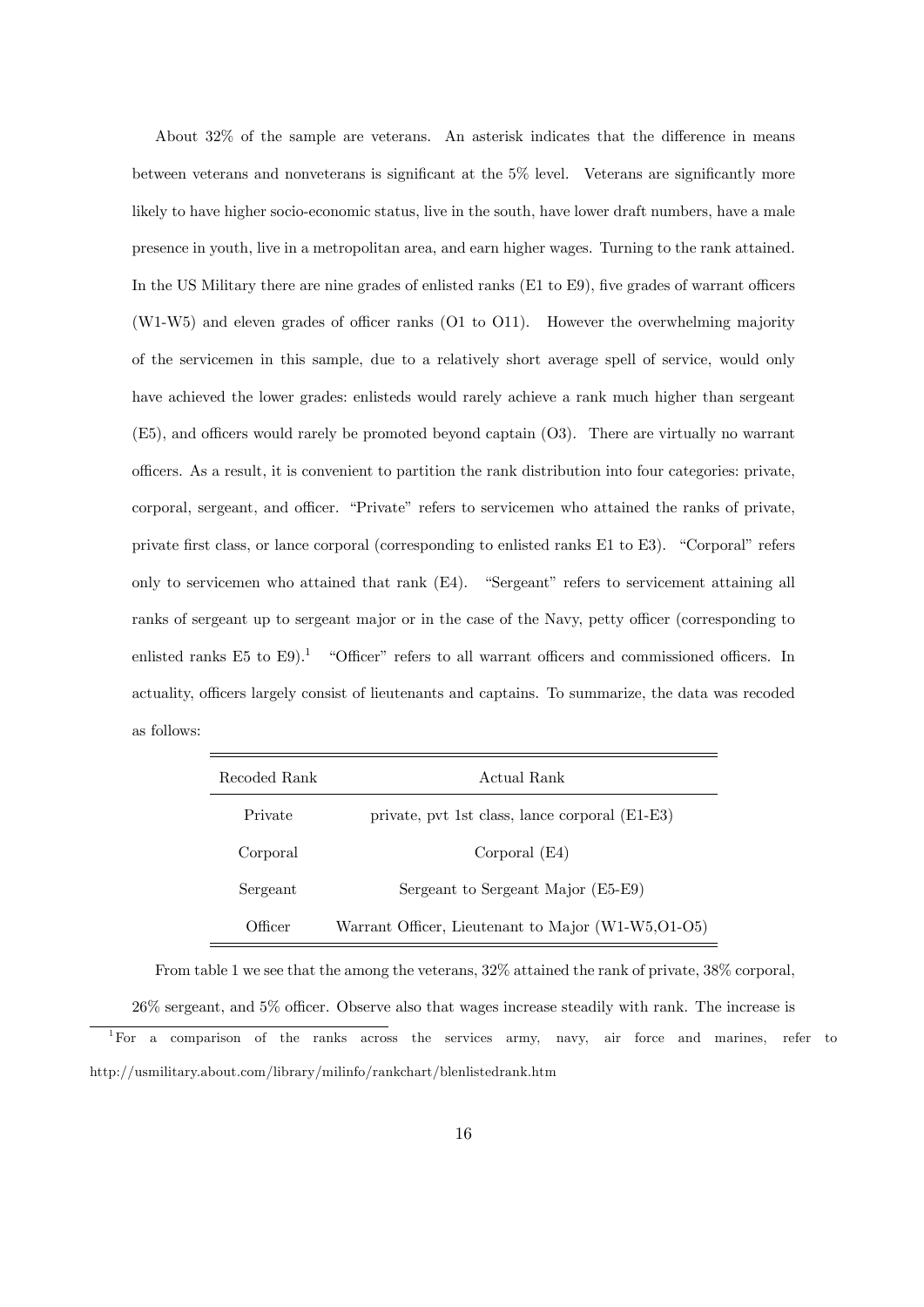slight from non-veterans to privates, and then much more steeply as rank progresses.

#### 5.2 Estimation Results

#### 5.2.1 First Stage

We begin by estimating the first stage bivariate probit-ordered probit pair of equations in (1) by MLE. We selected a variety of covariates that reflected "initial conditions", household and individual characteristics, and geographical characteristics. For initial conditions we use variables at the beginning of the survey in 1966. These include geographical information such as measures of local level unemployment, labor market condition, and labor force, metropolitan status, information on region. These variables are meant to capture whether labor market conditions may affect individuals' willingness to enlist. We also include family background characteristics such as whether the parents were alive in the initial year, whether there was a paternal presence during adolescence, and measures of family socio-economic status in the initial survey.<sup>2</sup> For individual characteristics, we focus on anthropometric measures such as height. We avoid using variables such as schooling to minimize issues of endogeneity; the usage of parental socio-economic status proxies fairly well for schooling. Cohort effects were also included via the use of an orthogonal polynomial of birth year (up to the fifth degree). We experimented also with the use of cohort dummies but there were little differences in the results. Following Angrist (1990) we use the draft number of cohorts facing the draft lottery. In view of this, we consider two samples. The first sample consists only of respondents born between  $1944$  and  $1952$  – the cohorts that faced the draft lottery. The second, larger sample in addition uses cohorts born before 1944. After eliminating missing observations we are left with 2856 observations in the draft lottery sample, and 3554 observations in the full sample.

<sup>&</sup>lt;sup>2</sup>Socio Economic Index is a composite measure of parents' schooling, parents' occupation, education of eldest sibling and indicator of reading materials at home (eg, newspapers).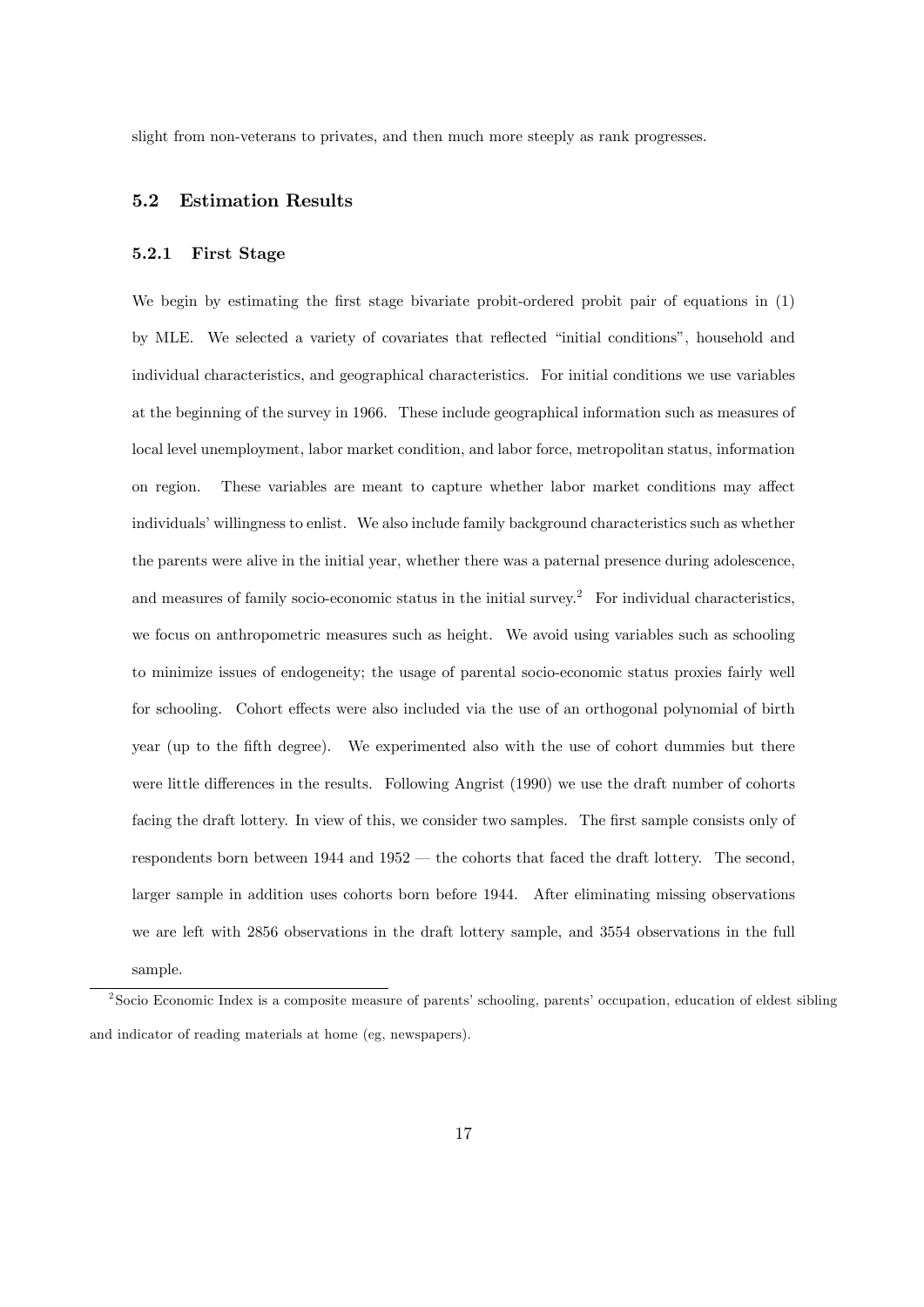#### table 2 about here

In table 2 we present the results of estimating the first stage equation that jointly determines military entry and subsquent rank. The first three columns refer to the military entry equation, while the last three columns refer to the rank equation. From the estimates in the first three columns, we see that race, socio-economic status, the draft lottery number, and family background characteristics are signiÖcant predictors of military entry. Blacks are less likely to enter the military. The presence of the father at age 14 has a positive effect of military entry, but if the parents are alive in 1966, the individual is much less likely to serve in the military. However in the rank equation, only height and socio-economic status of parents are significant predictors of rank. Both are positive. The finding that height is significant is in line with other research that finds a wage premium to height (e.g. Sargent and Blanchflower  $(1994)$  and Persico et al. 2004). Here, height does not affect military entry, but affects rank, suggesting that tall individuals acquire more leadership skills only after entry into the military. There is concavity in the effect of socioeconomic status of the family, which suggests that those with high and low levels of socioeconomic status are less likely to serve. This effect is reversed when we look at the rank equation, where rank increases with family background. As is often the case with estimating bivariate probit models, we are unable to estimate the correlation parameter  $\rho_{12}$  with much precision. Though not reported here, we conducted a simulation study which confirmed that  $\rho_{12}$  is not well estimated whereas  $\alpha_1$  and  $\alpha_2$ are. Performing the same estimation on the larger full sample yields very similar results as shown in table A1.

Our main interest in the first stage is to obtain the two linear indices  $w'\alpha_1$  and  $w'\alpha_2$ . We calculate the parametric selection correction terms according to equations  $(3)$  to  $(11)$ . The first equation is the selection term corresponding to those who did not enter the military, and the latter eight equations are parametric selection terms corresponding to the terms  $\lambda_{01}, \lambda_{02}, \lambda_{11}, \lambda_{12}, \lambda_{21}, \lambda_{22}, \lambda_{31}$ and  $\lambda_{32}$ . There are two expressions per rank, which correspond to the first correction (military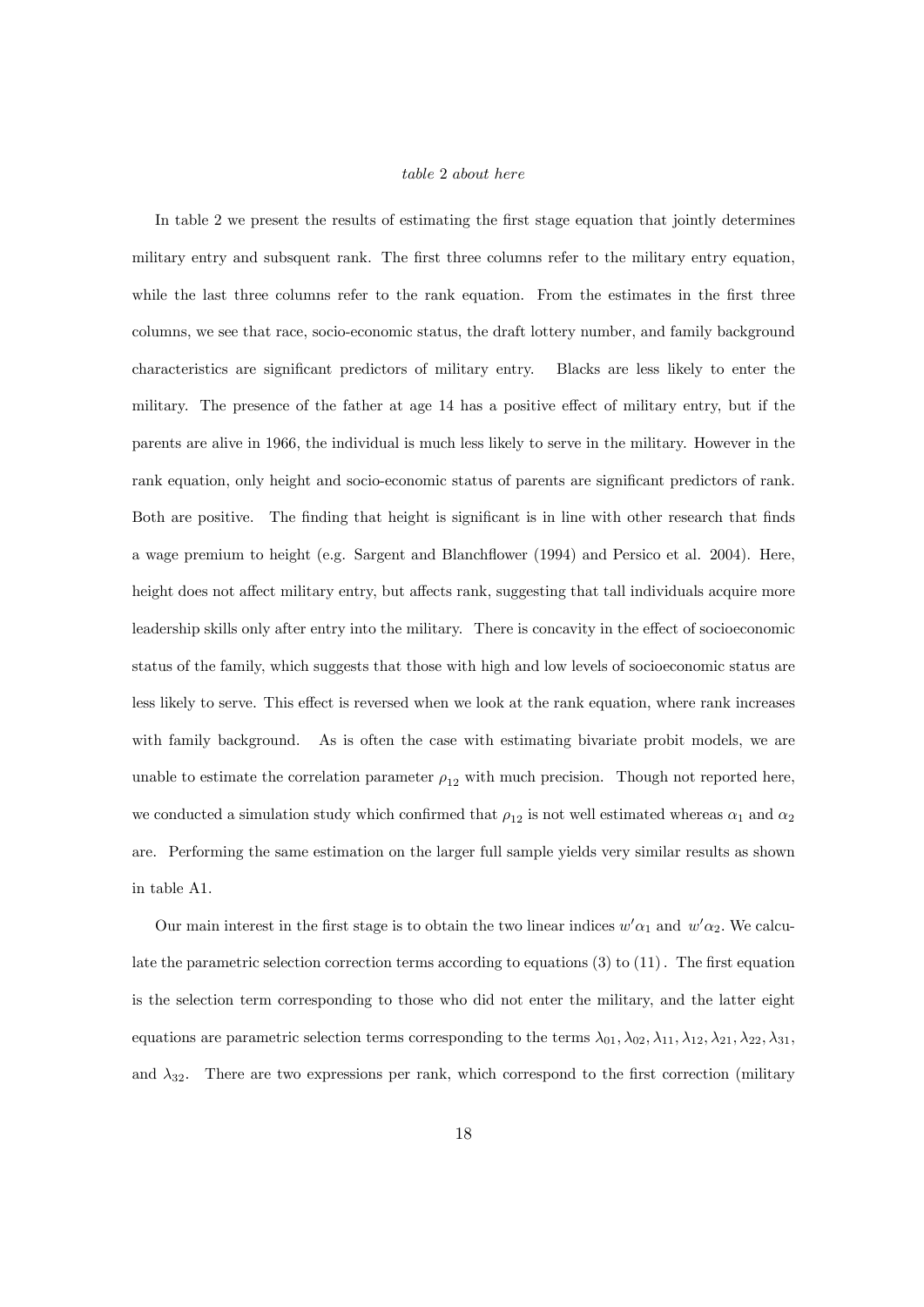entry) and second correction (rank). For instance,  $(\lambda_{01}, \lambda_{02})$  correspond to the entry and rank correction terms of privates,  $(\lambda_{11}, \lambda_{12})$  for corporals and so on. We calculate these expressions using numerical integration routines such as those found in Press et al. (1992). To have an idea of what the indices look like, refer to Ögure 1 which presents kernel density estimates of the two indices for both the lottery and the full samples.

#### figure 1 here

#### 5.2.2 Parametric Selection Wage Regressions

Table 3 (lottery sample) presents the second stage wage regressions, equation (12). We compare several specifications of the wage regression including and not including the selection correction terms. We try these regressions using wages in two years. The sample consists of only those individuals who reported positive earnings. The sample size is around 1900 to 2000 observations in the draft lottery sample. We also consider the full sample which consists of around 2350 to 2450 observations in table A2.

#### table 3 about here

The first column presents OLS regression of ln(wage in 1981) on a unity, polynomial in cohort, a dummy for metropolitan standard area (MSA), years of schooling, dummies for black and rank (the omitted category being non-veterans). As can be seen, the rank coefficients for corporals and sergeants are significant. Column 2 presents the same specification including the parametric selection correction terms  $\lambda_c$ ,  $\lambda_1$  and  $\lambda_2$ . Immediately we see that the rank premium on corporals and sergeants is no longer significant. At the same time, none of the correction terms are significant as well. As years of schooling are likely to be endogenous, we also present instrumental variable estimates of the same equation in column  $3<sup>3</sup>$ . Likewise, neither the rank terms nor the selection

<sup>&</sup>lt;sup>3</sup>The instruments used are : central MSA, noncentral MSA, indicators of local unemployment rate and labor force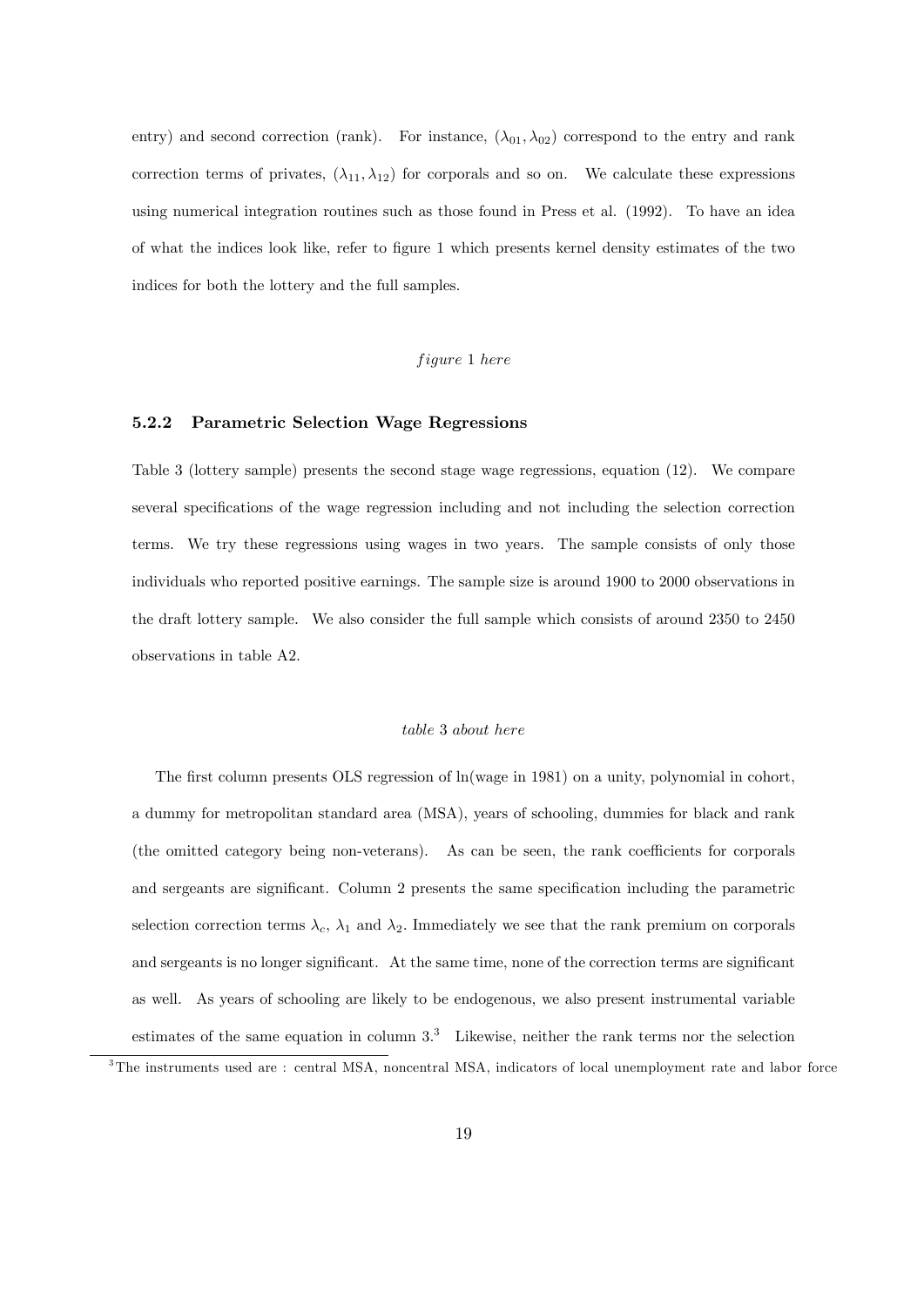correction terms are significant. Columns  $4$  to  $6$  in table 3 present the same results with 1980 wages. We see that the results are similar, in that the coefficients on the ranks of corporal and sergeant are significant under OLS, but when we add the selection correction terms and instrument for years of schooling, we find that neither the rank dummies nor the selection correction terms are significant. We also perform F-tests to check for joint significance of the selection correction terms and for the rank coefficients. The tests fail to reject the null hypotheses in all but one case. The results of the full sample turn out to be similar (see appendix). Although far from definitive, we take this as supporting evidence that our parametric selection correction procedure does not invalidate our use of OLS estimates of the rank premium.

To delve deeper into the lack of significance when the selection correction terms are included, we check for correlations among the regressors. We found that correlations between several of the rank dummies and the selection correction terms were quite high:  $cor\left(\delta_c\lambda_c, \sum_j \delta_j\lambda_{j1}\right)$  $-0.77$ ,  $cor\left(\delta_0, \sum_j \delta_j \lambda_{j2}\right) = -0.75$ , and  $cor\left(\delta_1, \sum_j \delta_j \lambda_{j1}\right) = 0.54$ . This suggests that nearmulticollinearity affecting some key variables could be the main reason why neither the selection correction terms nor the rank coefficients are significant. It also appears that the high correlations are more severe around the lower levels of military participation (i.e. non-veterans, and privates). Unfortunately there does not appear to be much we can do about it.

#### 5.2.3 Matching Estimates

The preceding results indicate that the selection problem would not be severe and the OLS would be valid. But OLS assumes the linear functional form and the OLS results may be biased if the functional form is misspecified. To avoid this problem, we now try matching estimates of the rank wage premium. Considering each rank separately, we have four treatments vs no treatment (non-

veteran). For each treated subject we find a group of controls closest in terms of two indices that are size in 1960, dummies for whether father and mother and respondent were born in the US, dummies for whether parents were alive in 1966, and dummy for whether father was present in the household when the respondent was 14.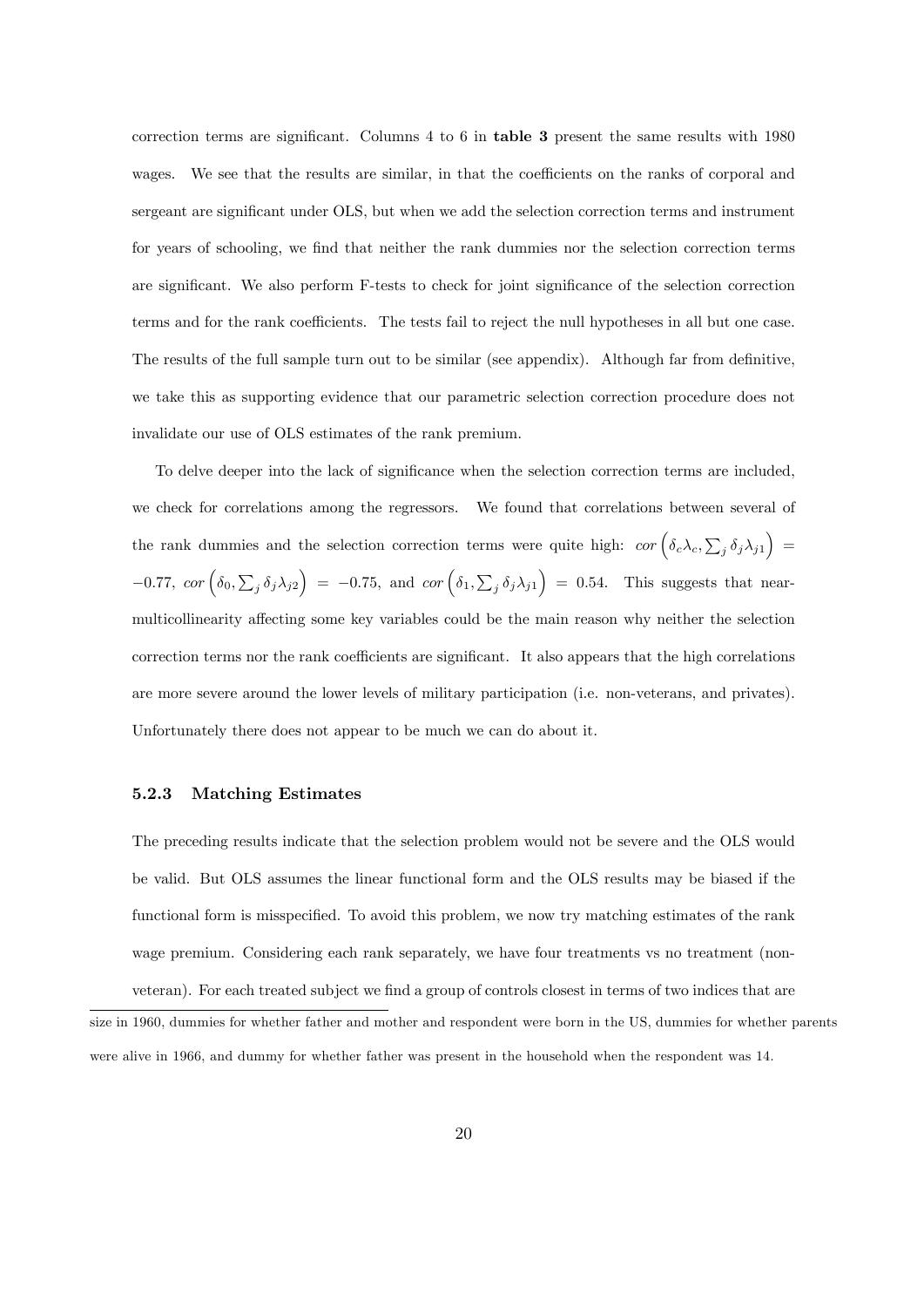the two linear indices in the Örst stage MLE. The metric we use is the Malahanobis distance as per equation (13). Table 4 presents the matching estimates of the  $TT$  effect using  $M$  nearest-neighbor estimation with  $M = 1, 5, 10$ . The TT effect corresponds to equation (15) in the case of pairwise matching, and equation  $(16)$  in the case of general M. Table 5 presents the estimates using caliper matching with  $K = 0.007, 0.01$ , and 0.03. In each case bootstrap standard errors were calculated using 2000 repetitions, except the case of  $M = 1$  where the formula for asymptotic variance is straightforward treating each pair as one unit. To assess the overall match, we also calculate the average measure of covariate balance as per equation (17). As before, our calculations use 1980 wages and 1981 wages, and we also perform the analysis using the lottery sample and the larger full sample.

We first focus on table 4, nearest neighbor matching. Observe that as the number of neighbors increase, across all ranks, the standard error of the estimated TT decreases. There is no discernible pattern for the mean difference. The net result is some gain in precision of the estimated rank premium. It ranges between 8% and 14% for corporals, 9% and 12% for sergeants, and 15% and  $34\%$  for officers. The most consistent results in terms of significance levels are for corporals, followed by officers (for the latter case we should note the smaller sample size). Indeed the standard errors for corporals is the lowest across the four ranks. Turning next to average imbalance of the indices, as expected, average imbalance increases as we increase the number of neighbors; but also as would be expected, with larger numbers of neighbors in the control group, the rank premium emerges as significant. Fortunately this is achieved without significant drop in covariate balance. From this table, it begins to emerge that veteran status is not enough to command a wage premium (observing the wage premium for privates would confirm this) but it is rank that carries with it a premium.

#### $table\ 4, 5, 6, 7\ about\ here$

Nearest neighbor matching may have the disadvantage that some treated subjects could be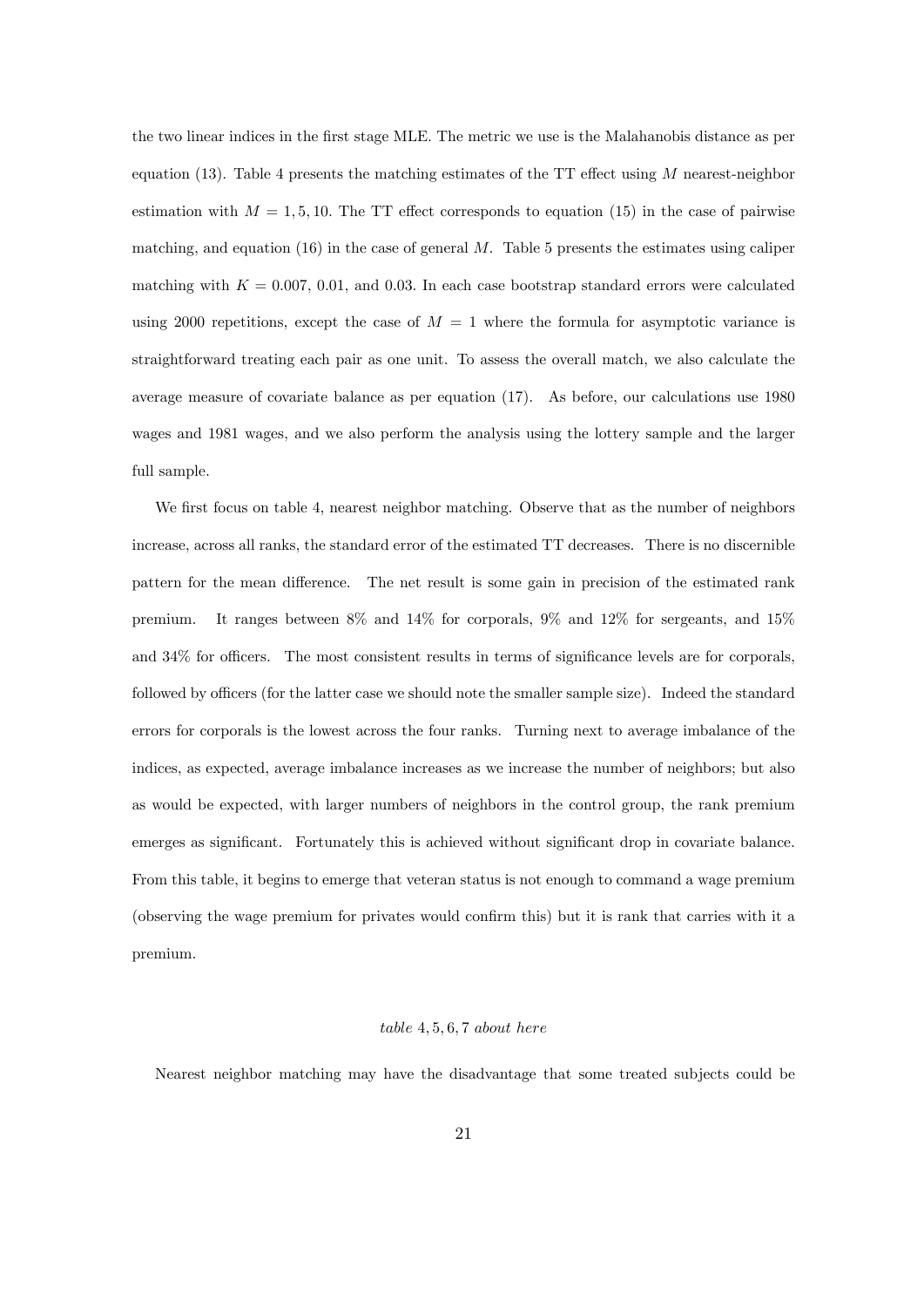poorly matched due to lack of close enough controls. Indeed this might be true if covariate balance were at worrying levels. To examine whether this might be a factor, we turn to consider caliper matching, using a variety of different-sized calipers. Refer to table 5. As before, observe that with an increase in the caliper size, more controls are included in the control group, and thus we observe a fall in the standard errors of the estimated TT. There is no discernible pattern in the mean difference, and covariate balance levels are maintained at fairly low levels compared with the M-NN. With a caliper size of 0.007, the percentage of unmatched treated subjects ranges from 11% to 29%. This decreases to 2.7% to 7.1% when caliper size is 0.03. Despite the smaller sample size of officers, covariate balance does not change dramatically even at larger caliper sizes. The levels of significance are somewhat less than nearest neighbor estimates. However if one is willing to admit significance levels at the  $10\%$  level, then we still observe significant wage premiums to corporals, sergeants and officers at larger caliper sizes. As with the nearest neighbor estimates, corporals appear to have the most consistent wage premiums.

We also perform the same analysis with a larger sample that includes the earlier cohorts (that is, before the draft lottery was implemented). The first stage results are found in appendix in table A1. However we present the propensity score matching results here in tables 6 and 7. The addition of the earlier cohorts increases the sample size by around 20%. The increased sample sizes result in lower standard errors all round, and hence higher levels of significance. As before, there is no premium to being a private, but in this larger sample, we Önd that the rank premium increases with rank. For instance, looking at table 6, the 1981 wages of corporals were  $10\%$  to 13% higher than comparable non-servicemen, but  $14\%$  to  $17\%$  higher for sergeants. In 1980 the wages were  $8\%$  to  $10\%$  for corporals,  $13\%$  to  $17\%$  for sergeants. We find the same pattern holding when we perform caliper matching in table 7. There is a premium to corporals of 9.5 to 14%, a premium to sergeants of 16 to 18%, and a premium to officers of 18 to 33%.

For comparison, the bottom rows of tables 4 to 7 present the average of the index 1 and index 2 (before matching) in each group. However these rows also reveal some interesting findings in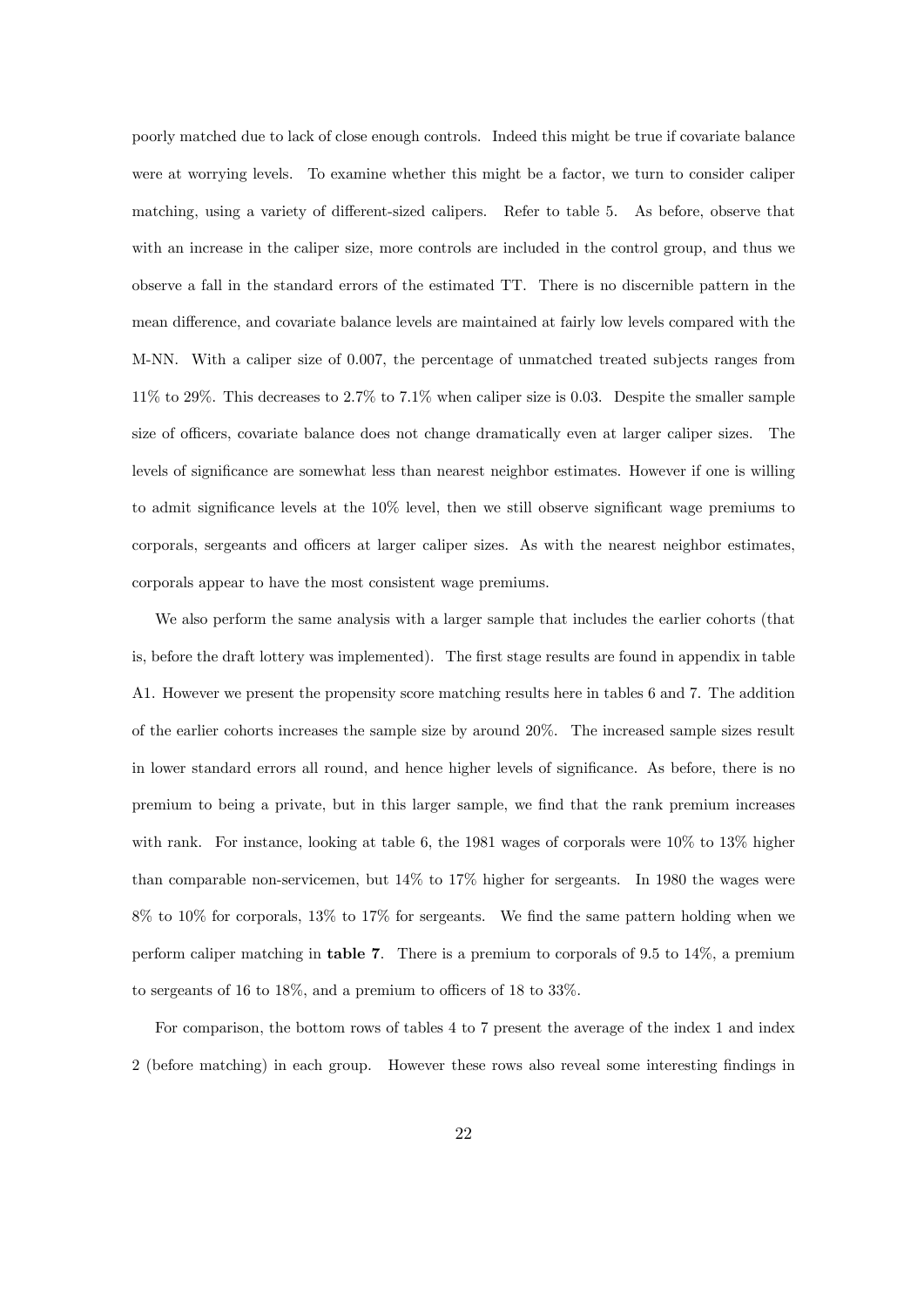themselves. Notice from table 4 that the average of index 2 for non-veterans is 0.381, which is in between that of sergeants  $(0.289)$  and officers  $(0.672)$ . We find the same pattern in the other tables as well. This implies that among the Vietnam era youth, there were many eligible among those who  $did$  not serve in the military. In fact, they could have become sergeants or officers had they done so!

The overall finding, therefore, is that among the Vietnam era youth cohorts, men born between 1940 and 1952 (full sample), there is a positive and significant wage premium among veterans above private, which increases monotonically in rank. When we restrict to the draft lottery cohorts (those born 1944 and after), we find slightly weaker results, but in those cases the rank premium is most consistent among corporals, followed by officers. It is not significant among sergeants.

Why Corporals? It seems surprising that in the lottery sample, there is stronger evidence of a corporalís wage premium over a sergeantís wage premium. An understanding of NCO training may provide a clue. Typically, NCOs are promoted from the lower ranks. The rank of Sergeant could only be attained after 4 to 6 years of service. High casualty rates in the early years of the Vietnam War led to attrition of the NCO ranks. In later years of the conáict, the military sought to replenish the depleted NCO ranks by establishing NCO training schools. Promising candidates would be selected from among enlistees or draftees at an early stage (usually after basic training), be trained for about 12 weeks, and instantly promoted to sergeants, bypassing the corporal rank. The program was controversial, was widely thought to have produced "shake and bake" sergeants or "instant NCOs" who were untested and lacked the experience and skill needed to lead men who were their peers. By contrast, promotions to corporal could have come more slowly than promotions to sergeant, and consequently may have been a clearer indicator of skill, leadership or ability.

Early Cohorts and Later Cohorts. We also observe that inclusion of the early cohorts born before 1944 significantly improved the matching results. On the one hand it could be due to sample size. On the other hand, it is well documented that public opinion turned against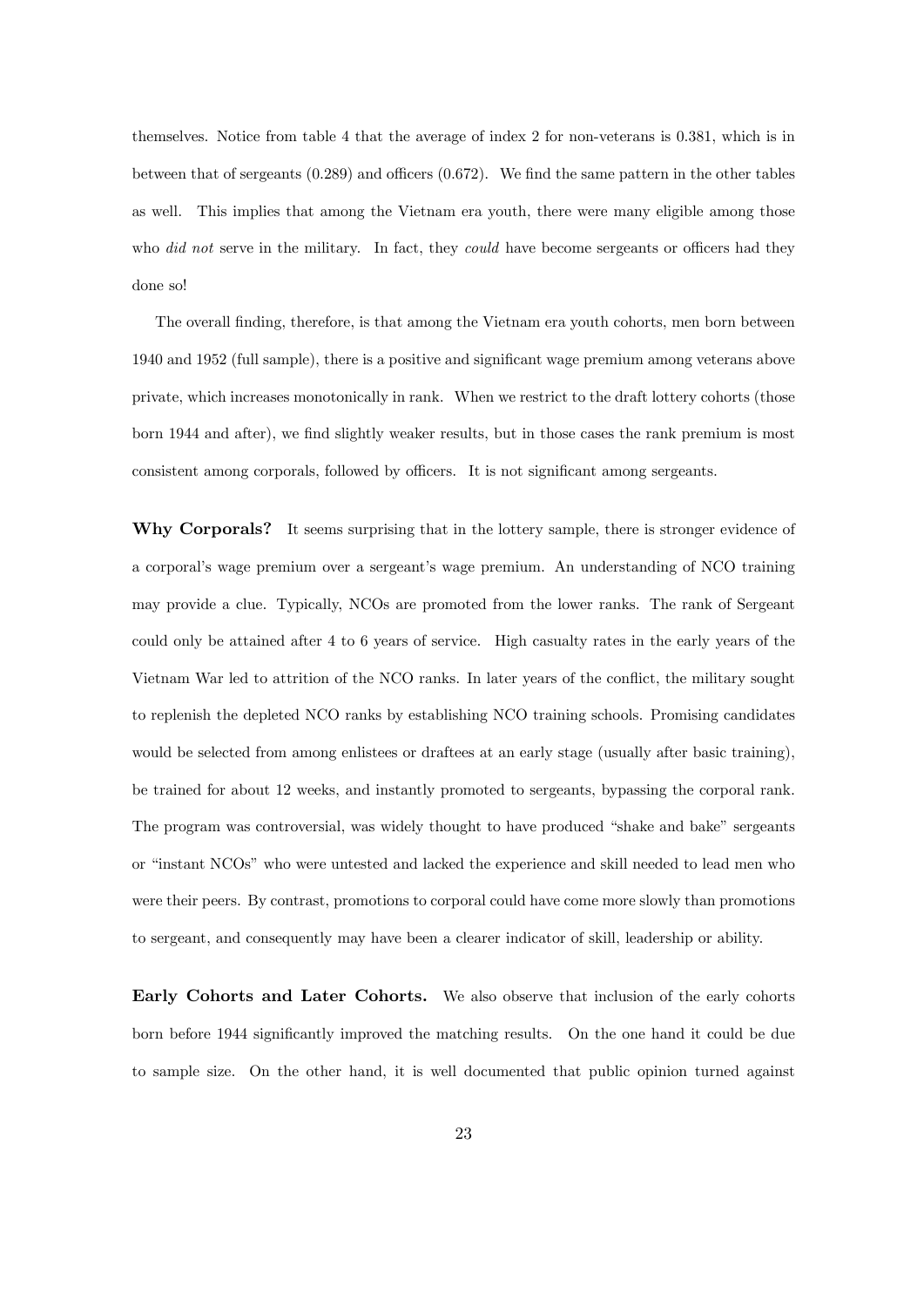the Vietnam war in the later years (1968 onwards). The later cohorts may have faced more of the negative repercussions associated with an taking part in an increasingly unpopular war (for instance, greater incidence of post-traumatic stress disorder and discrimination). The stronger anti-war sentiment faced by the lottery cohorts (draftees in 1969 to 1972) may also explain why the rank premium is weaker among the younger cohorts.

## 6 Conclusion

This paper set out to establish whether there is indeed a premium to leadership experience in the military. We measure this premium using the highest attained rank in the military. To our knowledge, our attempt at quantifying the impact of military leadership is a first in the literature. Our paper applies a parametric method to account for the possibility of non-random selection into the military and selection into the final rank attained. We then applied a nonparametric matching method to avoid parametric "regression function" misspecification.

Our results from the parametric selection correction procedure indicate that after applying the correction terms, the coefficients on the rank dummy variables were no longer significant. But then, we failed to reject the null hypothesis that all correction terms are irrelevant. When we turn to the nonparametric matching estimates, we found more convincing results. Limiting ourselves only to lottery-era cohorts, we found the rank premium strongest among veterans who were corporals. The rank premium for sergeant was less precisely estimated, and the premium of officers was significant and of large magnitude, although the sample size was small. We also found that extending our sample to include pre-lottery cohorts improved the matching estimates significantly. While it could be due to sample size, it could also be that the results reflect the negative repercussions associated stronger anti-war sentiment faced by the later lottery cohorts of 1969 to 1972.

From our findings, we argue that it is rank, not veteran status, that commands a wage premium in the labor market. This is seen from the fact that the wage premium for privates is consistently small and insignificant, but for corporals or above it is positive and significant. We see two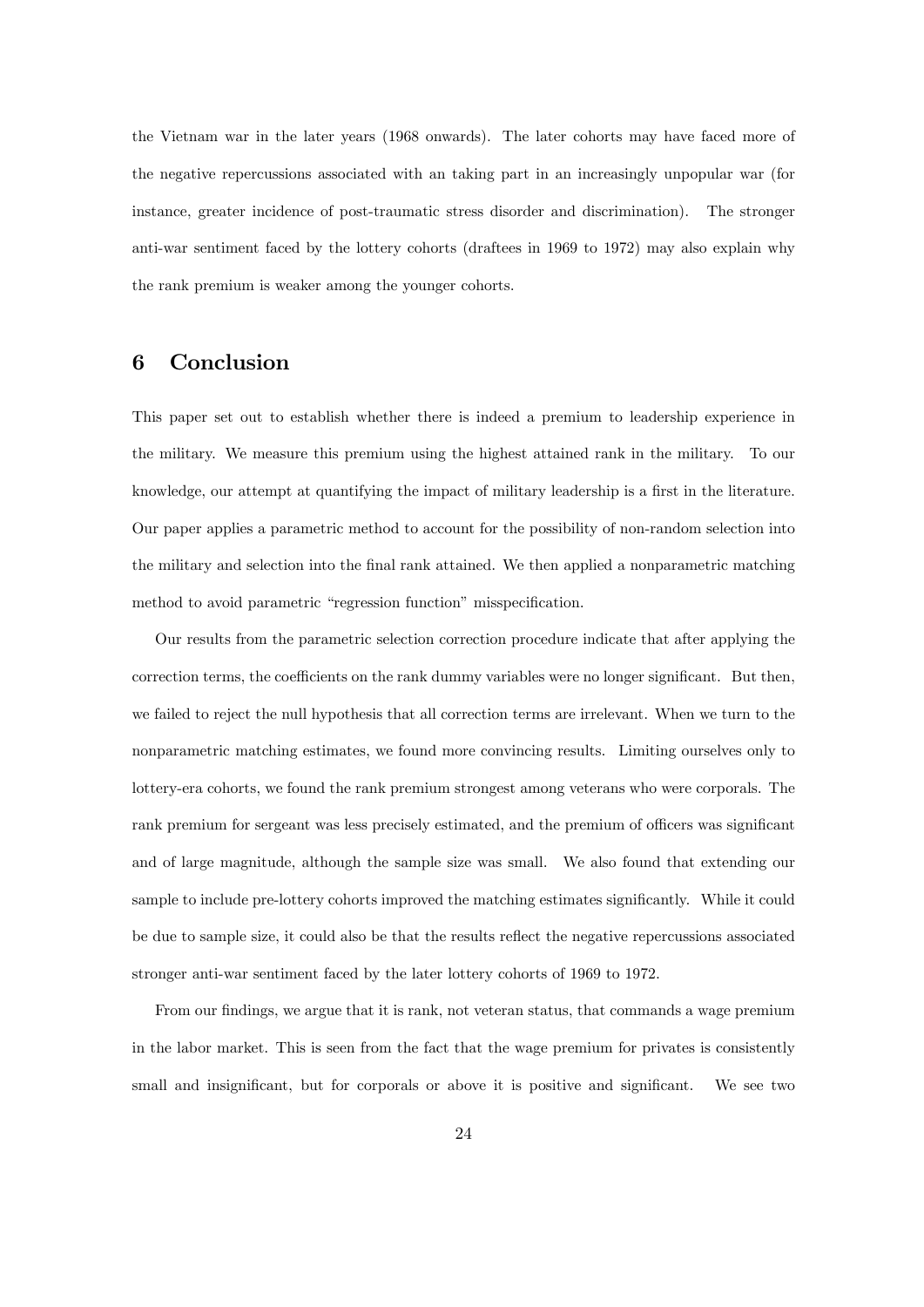implications of this. Firstly, we interpret this as a return to leadership skills, and thus regard this as contributing evidence to there being returns to non-cognitive skills. Secondly, it implies that the veterans' premium (if there is one) is primarily one rewarding leadership, rather than participation in the military. If one joins the military expecting a future wage premium but fails to get promoted in rank, he would be disappointed.

This paper is related to a growing body of work focusing on non-schooling characteristics which have an effect on labor market success. This is a contribution to the existing literature documenting the effects of non-schooling, non-cognitive characteristics on labor market success. We stress in particular the role played by leadership in the military, and not just veteran status. This emerging body of evidence on the role of non-cognitive skills suggests there is much to uncover in the area of pre-market human capital effects.

# 7 Appendix

#### 7.1 Derivation of Likelihood

Observe that the second through the last terms of the log-likelihood function in equation (2) are the likelihood contributions corresponding to being a private, corporal, sergeant and officer respectively:

$$
P(-w'\alpha_1 < \varepsilon_1, \varepsilon_2 < -w'\alpha_2) = P(\varepsilon_2 < -w'\alpha_2) - P(\varepsilon_1 < -w'\alpha_1, \varepsilon_2 < -w'\alpha_2)
$$
  

$$
= \Phi(-w'\alpha_2) - \Psi(-w'\alpha_1, -w'\alpha_2, \rho_{12}) \equiv p_0;
$$

$$
P(-w'\alpha_1 < \varepsilon_1, -w'\alpha_2 < \varepsilon_2 < -w'\alpha_2 + \gamma_2)
$$
  
= 
$$
P(\varepsilon_2 < -w'\alpha_2 + \gamma_2) - P(\varepsilon_1 < -w'\alpha_1, \varepsilon_2 < -w'\alpha_2 + \gamma_2) - P(-w'\alpha_1 < \varepsilon_1, \varepsilon_2 < -w'\alpha_2)
$$
  
= 
$$
\Phi(-w'\alpha + \gamma_2) - \Psi(-w'\alpha_1, -w'\alpha_2 + \gamma_2, \rho_{12}) - p_0 \equiv p_1;
$$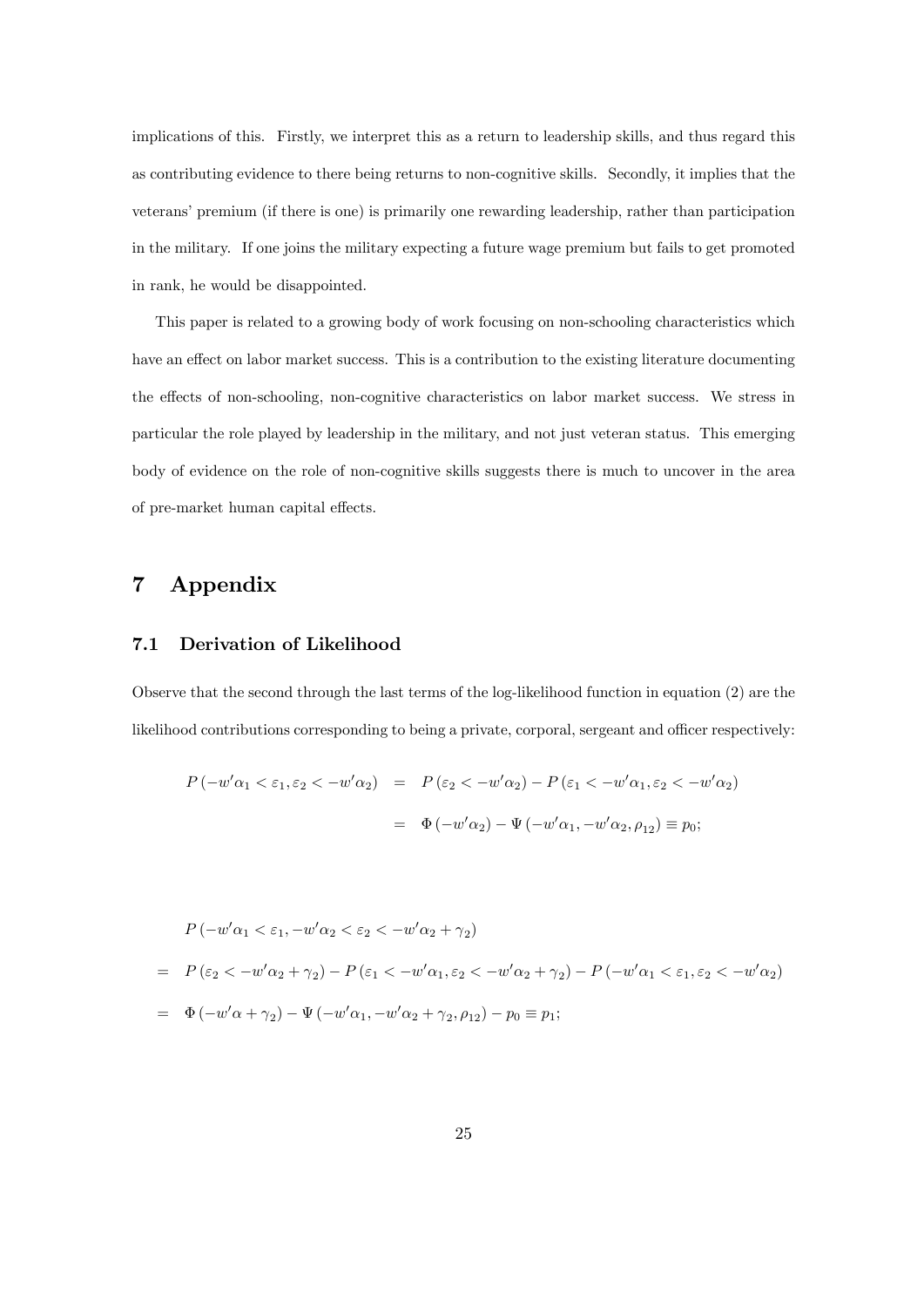$$
P(-w'\alpha_1 < \varepsilon_1, -w'\alpha_2 + \gamma_2 < \varepsilon_2 < -w'\alpha_2 + \gamma_3)
$$
  
=  $P(\varepsilon_2 < -w'\alpha_2 + \gamma_3) - P(\varepsilon_1 < -w'\alpha_1, \varepsilon_2 < -w'\alpha_2 + \gamma_3) - P(-w'\alpha_1 < \varepsilon_1, \varepsilon_2 < -w'\alpha_2 + \gamma_2)$   
=  $\Phi(-w'\alpha_2 + \gamma_3) - \Psi(-w'\alpha_1, -w'\alpha_2 + \gamma_3, \rho_{12}) - (p_0 + p_1);$ 

$$
P(-w'\alpha_1 < \varepsilon_1, -w'\alpha_2 + \gamma_3 < \varepsilon_2)
$$
  
= 
$$
P(-w'\alpha_1 < \varepsilon_1) - P(\varepsilon_2 < -w'\alpha_2 + \gamma_3) + P(\varepsilon_1 < -w'\alpha_1, \varepsilon_2 < -w'\alpha_2 + \gamma_3)
$$
  
= 
$$
\Phi(w'\alpha_1) - \Phi(-w'\alpha_2 + \gamma_3) + \Psi(-w'\alpha_1, -w'\alpha_2 + \gamma_3, \rho_{12}).
$$

The above is made clear by referring to the following diagram, which pictures, for an individual with characteristics w, the thresholds of  $\varepsilon_1$  and  $\varepsilon_2$  that determine his veteran status and rank.

#### $figure A1 about here$

The shaded area below the horizontal line  $-w\alpha_1$  consists of non-veterans. Entry requires that  $\varepsilon_1 \ge -w\alpha_1$ . Among entrants into the military, the thresholds,  $-w\alpha_2$ ,  $-w\alpha_2 + \gamma_2$ , and  $-w\alpha_2 + \gamma_3$ denote the  $\varepsilon_2$  thresholds separating private from corporal, corporal from sergeant, and sergeant from officer respectively. For instance an individual i would be a private if  $-w_i\alpha_1 + \varepsilon_{1i} \geq 0$  and  $-w_i\alpha_2 + \varepsilon_{2i} < 0$ , and so on.

#### 7.2 Second Stage Correction Term

The selection correction terms are derived using the linear projection assumption of  $u|\varepsilon$ . To ease exposition, we will deal with the fourth and first terms, for which closed forms are obtainable. The middle terms will then be examined, for which the correction terms are computed numerically.

Observe, for the fourth term.

$$
E(u|w, d_1 = 1, d_2 = 3) = \theta_1 E(\varepsilon_1|w, -w'\alpha_1 < \varepsilon_1, -w'\alpha_2 + \gamma_3 < \varepsilon_2)
$$

$$
+ \theta_2 E(\varepsilon_2|w, -w'\alpha_1 < \varepsilon_1, -w'\alpha_2 + \gamma_3 < \varepsilon_2).
$$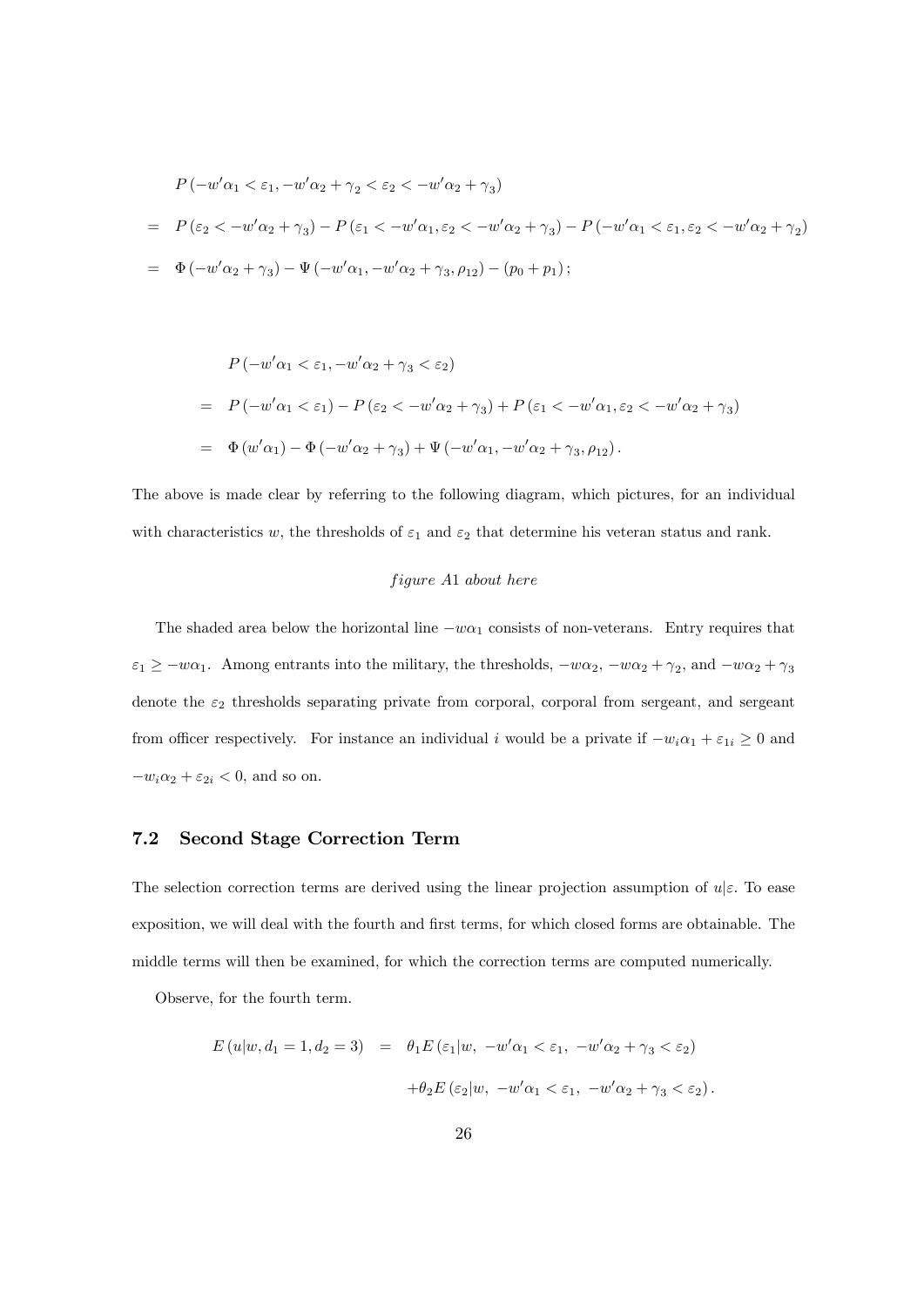Using the moment formulas for truncated bivariate normal distributions (e.g., Maddala (1983, p.368)), the selection correction term is

$$
\theta_1 \Psi_{12}^{-1} \{ \phi(-w'_1 \alpha_1) \Phi(t_1) + \rho_{12} \phi(-w' \alpha_2 + \gamma_3) \Phi(t_2) \}
$$
  
+
$$
\theta_2 \Psi_{12}^{-1} \{ \phi(-w' \alpha_2 + \gamma_3) \Phi(t_2) + \rho_{12} \phi(-w' \alpha_1) \Phi(t_1) \},
$$

where, because the distribution of  $(\varepsilon_1, -\varepsilon_2)$  is the same as that of  $(\varepsilon_1, \varepsilon_2)$  except that  $\rho_{12}$  is replaced by  $-\rho_{12}$ ,

$$
\Psi_{12} \equiv P(-w'\alpha_1 < \varepsilon_1, -w'\alpha_2 + \gamma_3 < \varepsilon_2) = P(-\varepsilon_1 < w'\alpha_1, -\varepsilon_2 < w'\alpha_2 - \gamma_3)
$$
\n
$$
= \Psi(w'\alpha_1, w'\alpha_2 - \gamma_3, -\rho_{12}),
$$
\n
$$
t_1 \equiv \frac{-w'\alpha_2 + \gamma_3 + \rho_{12}w'\alpha_1}{\sqrt{1 - \rho_{12}^2}}, \quad t_2 \equiv \frac{-w'\alpha_1 + \rho_{12}(w'\alpha_2 - \gamma_3)}{\sqrt{1 - \rho_{12}^2}}.
$$

Analogously, for the first term, we get

$$
E(u|w, d_1 = 1, d_2 = 0)
$$
  
=  $\theta_1 E(\varepsilon_1|w, -w'\alpha_1 < \varepsilon_1, \varepsilon_2 < -w'\alpha_2) + \theta_2 E(\varepsilon_2|w, -w'\alpha_1 < \varepsilon_1, \varepsilon_2 < -w'\alpha_2)$   
=  $\theta_1 E(\varepsilon_1|w, -w'\alpha_1 < \varepsilon_1, w'\alpha_2 < -\varepsilon_2) + \theta_2 E(\varepsilon_2|w, -w'\alpha_1 < \varepsilon_1, w'\alpha_2 < -\varepsilon_2).$ 

The selection correction term is

$$
\theta_1\Psi_{12}^{-1}\left\{\phi(-w_1'\alpha_1)\Phi(t_1) - \rho_{12}\phi(w'\alpha_2)\Phi(t_2)\right\} + \theta_2\Psi_{12}^{-1}\left\{\phi(w'\alpha_2)\Phi(t_2) - \rho_{12}\phi(-w'\alpha_1)\Phi(t_1)\right\}
$$

where

$$
\Psi_{12} \equiv P(-w'\alpha_1 < \varepsilon_1, w'\alpha_2 < -\varepsilon_2) = P(-\varepsilon_1 < w'\alpha_1, \varepsilon_2 < -w'\alpha_2)
$$
  
\n
$$
= \Psi(w'\alpha_1, -w'\alpha_2, -\rho_{12}),
$$
  
\n
$$
t_1 \equiv \frac{w'\alpha_2 - \rho_{12}w'\alpha_1}{\sqrt{1 - \rho_{12}^2}}, \quad t_2 \equiv \frac{-w'\alpha_1 + \rho_{12}w'\alpha_2}{\sqrt{1 - \rho_{12}^2}}.
$$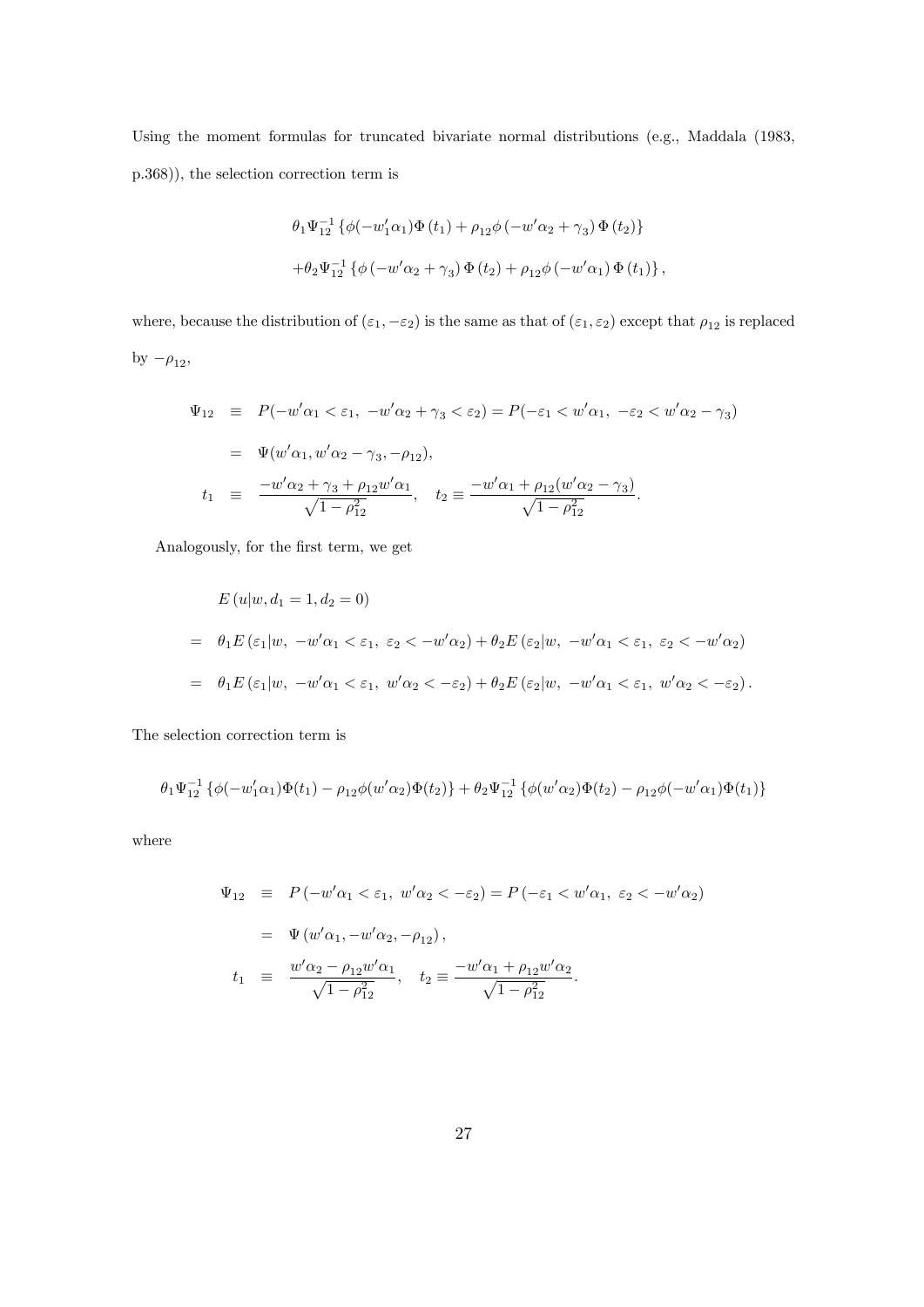Turning to the second term, observe

$$
E(u|w, d_1 = 1, d_2 = 1)
$$
  
=  $\theta_1 E(\varepsilon_1|w, -w'\alpha_1 < \varepsilon_1, -w'\alpha_2 < \varepsilon_2 < -w'\alpha_2 + \gamma_2)$   
 $+ \theta_2 E(\varepsilon_2|w, -w'\alpha_1 < \varepsilon_1, -w'\alpha_2 < \varepsilon_2 < -w'\alpha_2 + \gamma_2).$ 

Differently from the previous two terms, the closed form for this seems difficult to get. Instead, we get the selection correction terms numerically. Observe

$$
E(\varepsilon_1|w, -w'\alpha_1 < \varepsilon_1, -w'\alpha_2 < \varepsilon_2 < -w'\alpha_2 + \gamma_2) = \frac{\int_{-w'\alpha_2}^{-w'\alpha_2 + \gamma_2} \int_{-w'\alpha_1}^{\infty} \varepsilon_1 \psi(\varepsilon_1, \varepsilon_2, \rho_{12}) d\varepsilon_1 d\varepsilon_2}{\int_{-w'\alpha_2}^{-w'\alpha_2 + \gamma_2} \int_{-w'\alpha_1}^{\infty} \psi(\varepsilon_1, \varepsilon_2, \rho_{12}) d\varepsilon_1 d\varepsilon_2},
$$
  

$$
E(\varepsilon_2|w, -w'\alpha_1 < \varepsilon_1, -w'\alpha_2 < \varepsilon_2 < -w'\alpha_2 + \gamma_2) = \frac{\int_{-w'\alpha_2}^{-w'\alpha_2 + \gamma_2} \int_{-w'\alpha_1}^{\infty} \varepsilon_2 \psi(\varepsilon_1, \varepsilon_2, \rho_{12}) d\varepsilon_1 d\varepsilon_2}{\int_{-w'\alpha_2}^{-w'\alpha_2 + \gamma_2} \int_{-w'\alpha_1}^{\infty} \psi(\varepsilon_1, \varepsilon_2, \rho_{12}) d\varepsilon_1 d\varepsilon_2};
$$

which are equations (6) and (7) respectively. For the given estimate for  $(\alpha'_1, \alpha'_2, \rho_{12}, \gamma_2, \gamma_3)$  from the first stage, these integrals can be obtained numerically for each observation in the second stage using a variety of quadrature routines.

As for the third term, observe

$$
E(u|w, d_1 = 1, d_2 = 2) = \theta_1 E(\varepsilon_1|w, -w'\alpha_1 < \varepsilon_1, -w'\alpha_2 + \gamma_2 < \varepsilon_2 < -w'\alpha_2 + \gamma_3)
$$

$$
+ \theta_2 E(\varepsilon_2|w, -w'\alpha_1 < \varepsilon_1, -w'\alpha_2 + \gamma_2 < \varepsilon_2 < -w'\alpha_2 + \gamma_3).
$$

The integrals (8) and (9) then follow. For consistency we use numerical evaluations for all the integrals. Thus we derive the numerical integrals for the first and fourth terms in equations  $(4)$ ,  $(5)$ ,  $(10)$  and  $(11)$  in the same way.

# References

- ABOWD, J. M., F. KRAMARZ, AND D. N. MARGOLIS (1999): "High Wage Workers and High Wage Firms,"  $Econometrica$ , 67(2), 251-333.
- ANDERSON, D. J. (2000): "If You Let me Play: The Effects of Participation in High School Athletics on Students' Behavior and Economic Success," Mimeo, Cornell University.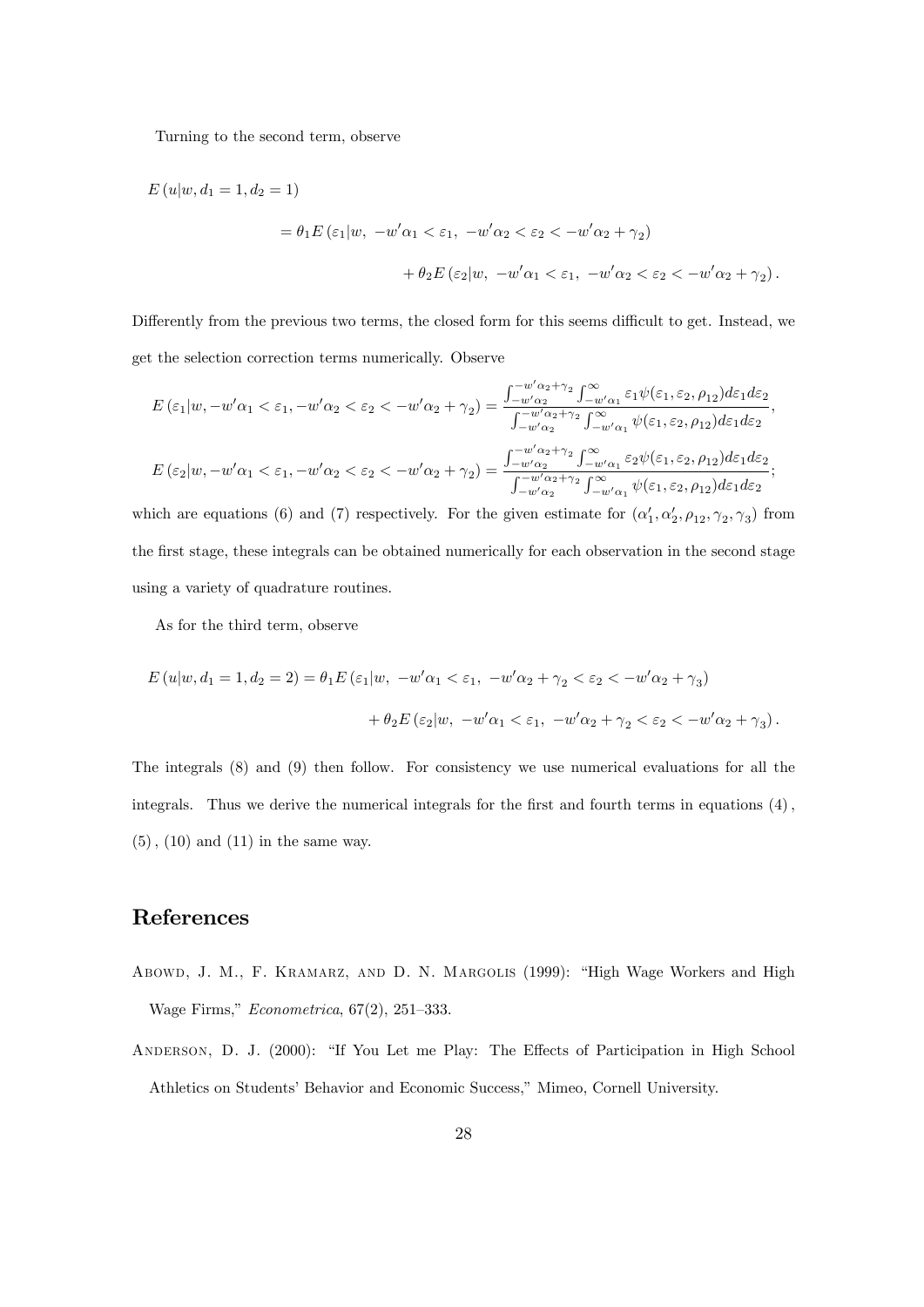- ANGRIST, J. D. (1989): Using the Draft Lottery to Measure the Effect of Military Service on Civilian Labor Market Outcomesvol. 10 of Research in Labor Economics. JAI Press, Inc., Greenwich.
- (1990): "Lifetime Earnings and the Vietnam Era Draft Lottery: Evidence from Social Security Administrative Records," American Economic Review, 80(3), 313-36.
- (1998): "Estimating the Labor Market Impact of Voluntary Military Service Using Social Security Data on Military Applicants,"  $Econometrica$ , 66(2), 249–288.
- ANGRIST, J. D., AND A. KRUEGER (1994): "Why Do World War II Veterans Earn More Than Nonveterans?," Journal of Labor Economics, 12(1), 74-97.
- ARVEY, R., M. ROTUNDO, AND W. JOHNSON (2002): "The Determinants of Leadership: The Role of Genetic, Personality and Cognitive Factors," Mimeo, Carlson School of Management, Minneapolis.
- ARVEY, R., M. ROTUNDO, W. JOHNSON, AND M. MCGUE (2004): "The Determinants of Leadership: The Role of Genetic, Personality and Cognitive Factors," Mimeo, University of Minnesota.
- BARRON, J. M., B. EWING, AND G. WADDELL (2000): "The Effects of High School Athletic Participation on Education and Labor Market Outcomes," Review of Economics and Statistics,  $82(3), 1-13.$
- Baskir, L. A., and W. A. Strauss (1978): Chance and Circumstance: the Draft, the War, and the Vietnam Generation. Alfred A. Knopf, New York.
- BERGER, M. C., AND B. T. HIRSCH (1983): "The Civilian Earnings Experience of Vietnam-Era Veterans," Journal of Human Resources, XVIII(4), 455-479.
- BOWLES, S., H. GINTIS, AND M. OSBORNE (2001): "The Determinants of Earnings: Skills, Preferences and Schooling," Journal of Economic Literature, 39(4), 1137-1176.
- CAWLEY, J., J. J. HECKMAN, AND E. VYTLACIL (2001): "Three Observations on Wages and Measured Cognitive Ability," Labour Economics, 8, 419-442.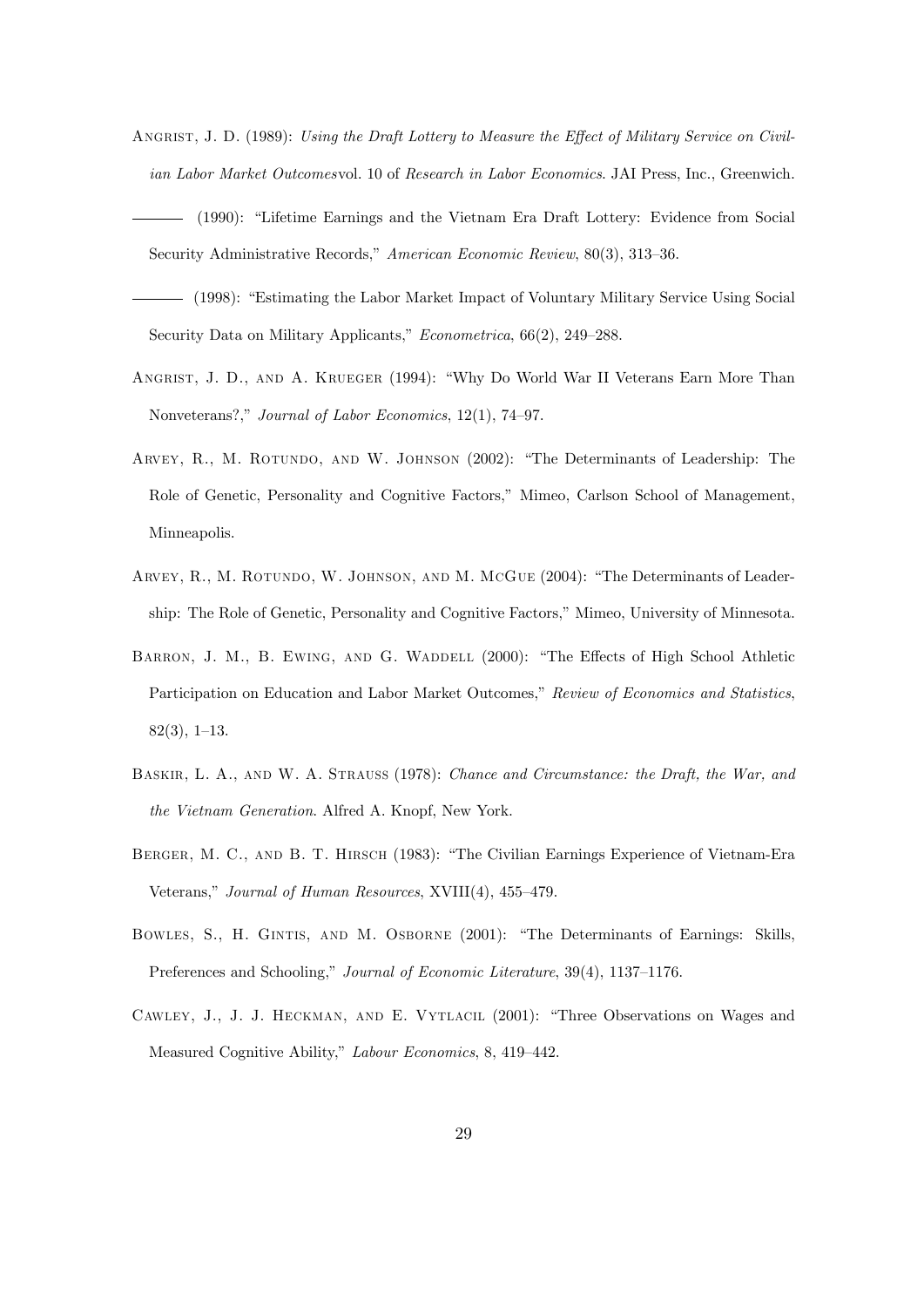- DETRAY, D. (1982): "Veteran Status as a Screening Device," American Economic Review, 72, 133-42.
- DUBIN, J. A., AND D. RIVERS (1989): "Selection bias in linear regression," Sociological Methods and Research, 18, 360-390.
- ECCLES, J., AND B. BARBER (1999): "Student Council, Volunteering, Basketball, or Marching Band: What Kind of Extracurricular Involvement Matters?," Journal of Adolescent Research,  $14(1), 10-43.$
- EIDE, E., AND N. RONAN (2000): "Is Participation in High School Athletics an Investment or Consumption Good? Evidence from High School and Beyond," Mimeo, Brigham Young University.
- Foley, M. S. (2003): Confronting the War Machine: Draft Resistance During the Vietnam War. The University of North Carolina Press, Chapel Hill and London.
- GOLDBERG, M. S., AND J. T. WARNER (1986): "Military Experience, Civilian Experience, and the Earnings of Veterans," Journal of Human Resources,  $XXII(1)$ , 62–81.
- GREEN, F., S. MACHIN, AND D. WILKENSON (1998): "The Meaning and Determinants of Skills Shortages," Oxford Bulletin of Economics and Statistics,  $60(2)$ ,  $165-188$ .
- HAMERMESH, D., AND J. BIDDLE (1994): "Beauty and the Labor Market," American Economic  $Review, 84(5), 1174-94.$
- HECKMAN, J. J. (2000): "Policies to Foster Human Capital," Research in Economics, 54, 3–56.
- HECKMAN, J. J., AND P. CARNEIRO (2004): Human Capital Policy, chap. 2, pp. 77–239, Inequality in America: What Role for Human Capital Policies? MIT Press.
- HIRSCH, B. T., AND S. L. MEHAY (2003): "Evaluating the Labor Market Performance of Veterans Using a Matched Comparison Group Design," Journal of Human Resources, 38(3), 673-700.
- KUHN, P., AND C. WEINBERGER (2005): "Leadership Skills and Wages," Forthcoming, Journal of Labor Economics.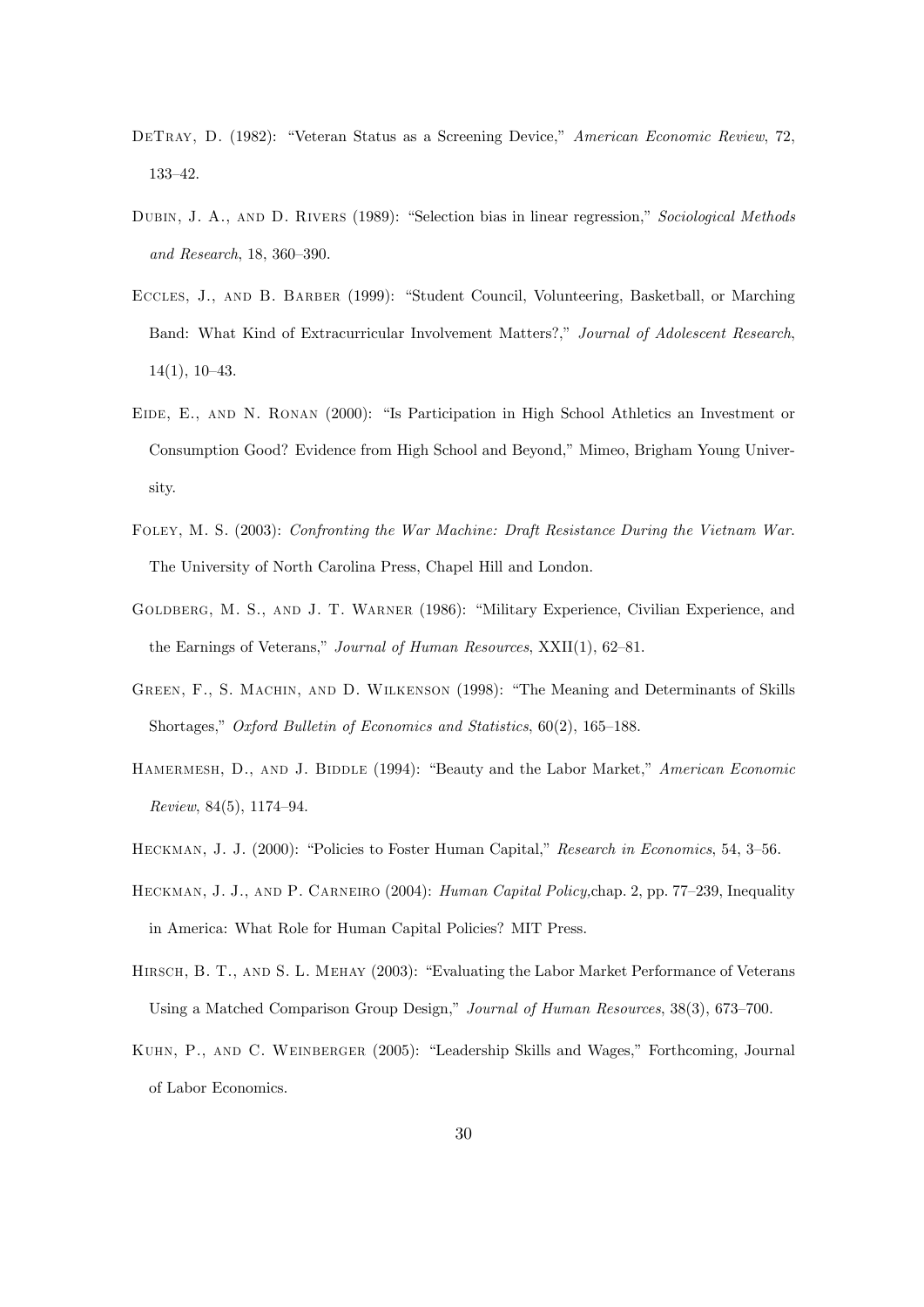- LEE, M.-J. (2005): Micro-econometrics for Policy, Program and Treatment Effects. Oxford University Press.
- MADDALA, G. S. (1983): Limited-dependent and qualitative variables in econometrics. Cambridge University Press.
- MUELLER, U., AND A. MAZUR (1996): "Facial Dominance of West Point Cadets as a Predictor of Later Military Rank," Social Forces, 74(3), 823-850.
- PERSICO, N., A. POSTLEWAITE, AND D. SILVERMAN (2004): "The Effect of Adolescent Experience on Labor Market Outcomes: The Case of Height," Journal of Political Economy, 112(5), 1019-53.
- POSTLEWAITE, A., AND D. SILVERMAN (2005): "Social Isolation and Inequality," Mimeo, University of Pennsylvania.
- PRESS, W., S. A. TEUKOLSKY, W. T. VETTERLING, AND B. P. FLANNERY (1992): Numerical Recipes in Fortran, vol. 1. Cambridge University Press, 2 edn.
- ROSENBAUM, P., AND D. RUBIN (1983): "The central role of the propensity score in observational studies for causal effects,"  $Biometrika$ , 70, 41–55.
- SARGENT, J. D., AND D. G. BLANCHFLOWER (1994): "Obesity and Stature in Adolescence and Earnings in Young Adulthood: Analysis of a British Birth Cohort," Archives Pediatric and  $Adolescent Medicine$ , 148, 681-87.
- TARR, C. W. (1981): By the Numbers: the Reform of the Selective Service System 1970-1972. National Defense University Press, Fort Lesley J. McNair Washington, DC.
- VAN DE VEN, W., AND B. V. PRAAG (1981): "The demand for deductibles in private health insurance," Journal of Econometrics, 17, 229–252.
- WONG, L., P. BLIESE, AND D. McGURK (2003): "Military Leadership: A Context Specific Review," The Leadership Quarterly, 14, 657–692.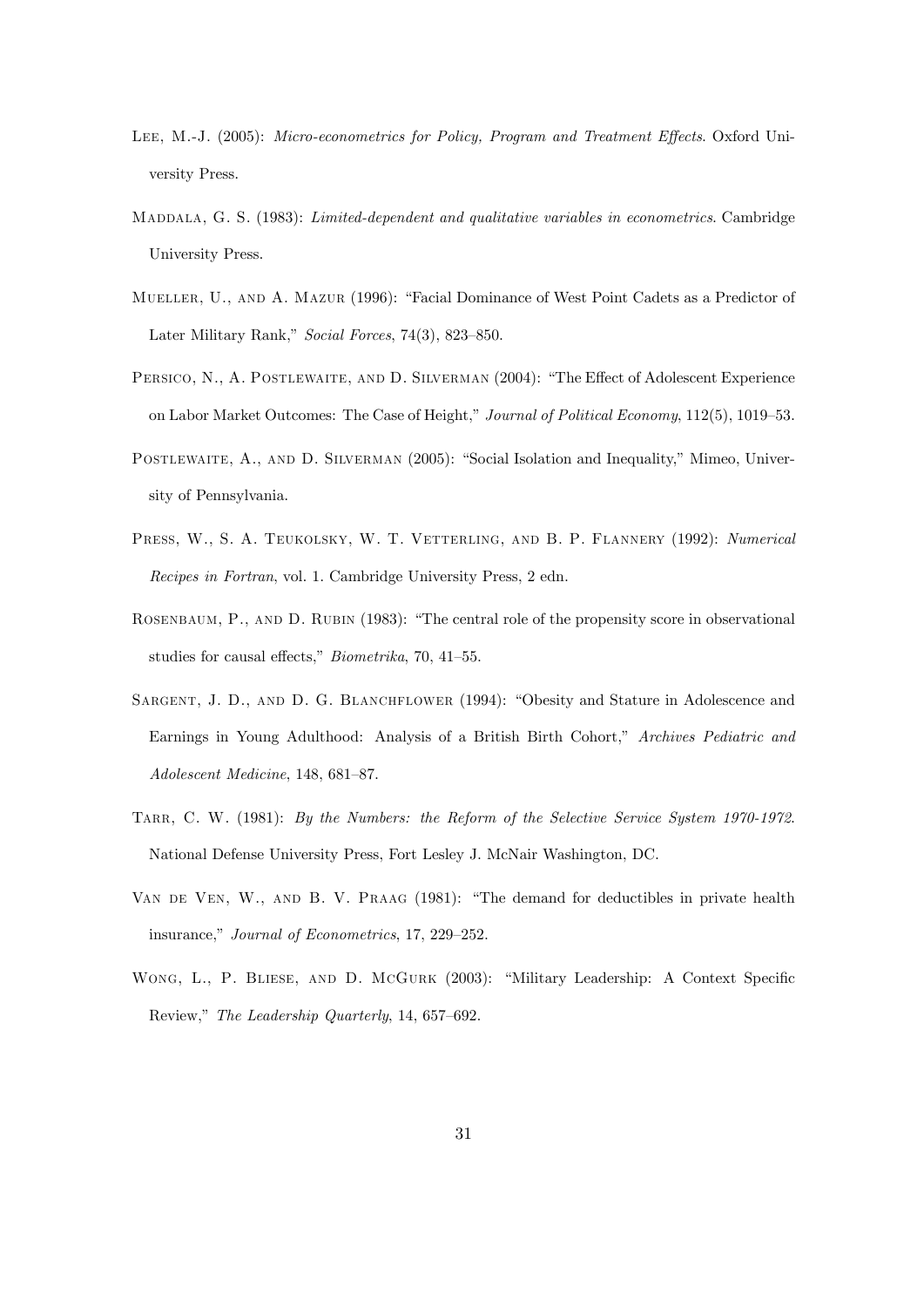|                                    | <b>Non-Veterans</b> |           | <b>Veterans</b> |           |
|------------------------------------|---------------------|-----------|-----------------|-----------|
| Variable                           | <b>Mean</b>         | <b>SD</b> | <b>Mean</b>     | <b>SD</b> |
| <b>Panel A: Summary Statistics</b> |                     |           |                 |           |
| Central                            | 0.32                | 0.47      | 0.34            | 0.47      |
| Noncentral                         | 0.32                | 0.47      | 0.35            | 0.48      |
| <b>Black</b>                       | 0.24                | 0.43      | 0.16            | $0.37 *$  |
| Height                             | 70.62               | 3.34      | 70.67           | 3.31      |
| Socio Economic Index 1966          | 10.03               | 2.39      | 10.29           | $1.96*$   |
| South Residence 1966               | 0.41                | 0.49      | 0.36            | $0.48 *$  |
| Male Labor Market Index 1966       | 0.52                | 0.50      | 0.54            | 0.50      |
| Draft Number *100                  | 1.55                | 1.19      | 1.37            | $1.16*$   |
| Unemployment Rate 1960             | 5.23                | 1.68      | 5.17            | 1.71      |
| Labor Force Size 1960              | 0.57                | 1.06      | 0.55            | 1.02      |
| Father Present at Age 14           | 0.63                | 0.48      | 0.67            | $0.47 *$  |
| Respondent Born US                 | 0.73                | 0.44      | 0.75            | 0.43      |
| Father Alive 1966                  | 0.92                | 0.28      | 0.91            | 0.28      |
| Mother Alive 1966                  | 0.97                | 0.16      | 0.97            | 0.18      |
| Log wage 1980                      | 9.74                | 0.75      | 9.88            | $0.64 *$  |
| Log Wage 1981                      | 9.70                | 0.84      | 9.88            | $0.69*$   |
| Years of Schooling                 | 13.17               | 3.00      | 13.32           | 2.09      |
| SMSA Residence in 1981             | 0.67                | 0.47      | 0.73            | $0.44*$   |
| Private                            |                     |           | 0.32            | 0.46      |
| Corporal                           |                     |           | 0.38            | 0.49      |
| Sergeant                           |                     |           | 0.26            | 0.44      |
| Officer                            |                     |           | 0.05            | 0.22      |
| Number of obs                      | 2605                |           | 1171            |           |
|                                    | 1980                |           | 1981            |           |
| Panel B: Wages by Rank             | Mean                | SD        | <b>Mean</b>     | <b>SD</b> |
| Nonveteran                         | 9.74                | 0.75      | 9.70            | 0.84      |
| Private                            | 9.77                | $0.80\,$  | 9.74            | $0.80\,$  |
| Corporal                           | 9.86                | 0.50      | 9.88            | 0.59      |
| Sergeant                           | 9.97                | 0.59      | 9.97            | 0.67      |
| Officer                            | 10.25               | 0.59      | 10.26           | 0.62      |

**Table 1: Summary Statistics**

\* Significantly different at 5% level.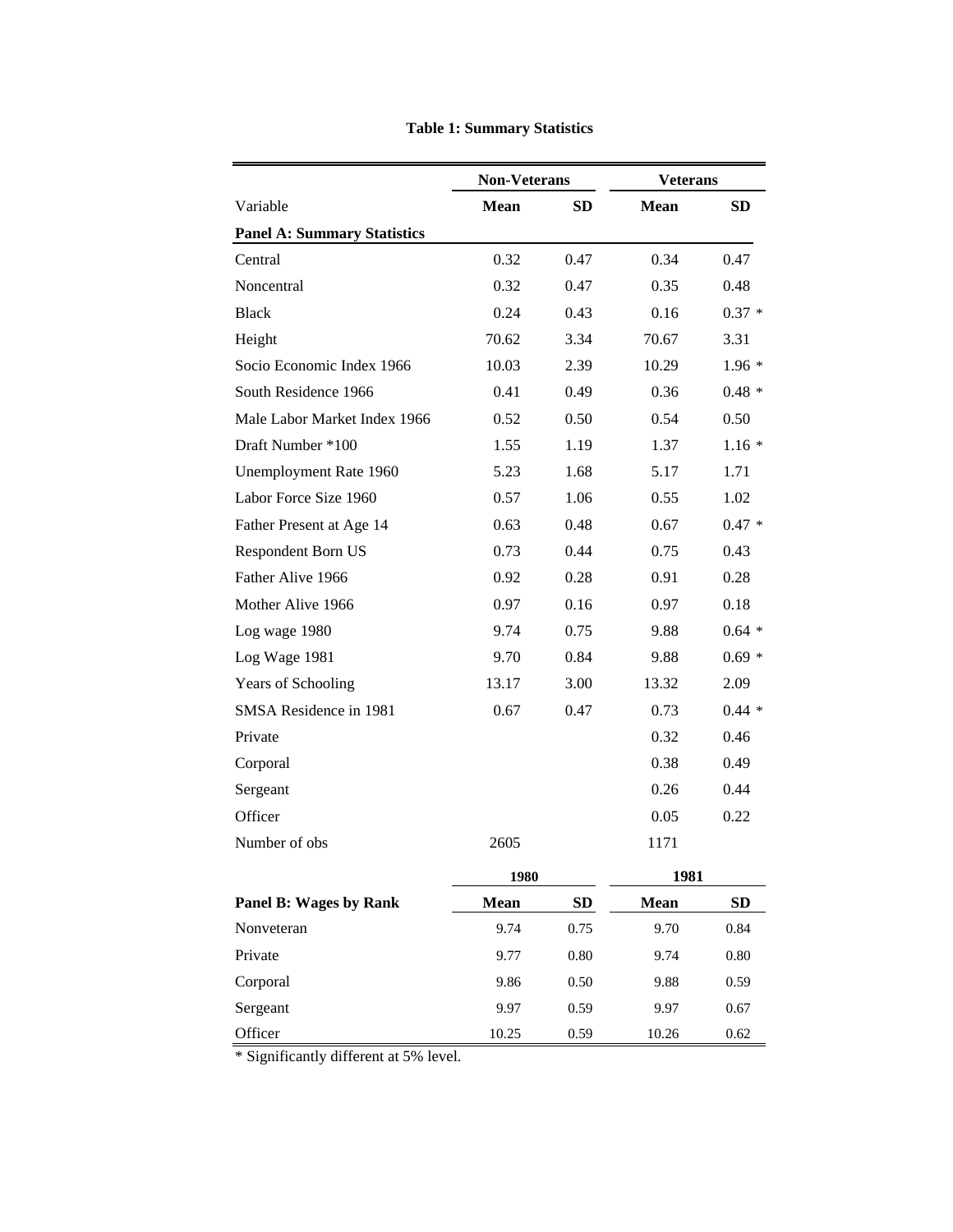|                                   |              | <b>Military Entry Equation</b> |                |              | <b>Rank Equation</b> |                |
|-----------------------------------|--------------|--------------------------------|----------------|--------------|----------------------|----------------|
|                                   | <b>Coeff</b> | Std err                        | <b>T-ratio</b> | <b>Coeff</b> | <b>Std err</b>       | <b>T-ratio</b> |
| Constant                          | 1.231        | 0.755                          | 1.63           | $-1.166$     | 1.229                | $-0.95$        |
| <b>Central MSA</b>                | 0.107        | 0.073                          | 1.47           | 0.090        | 0.273                | 0.33           |
| Noncentral MSA                    | 0.084        | 0.071                          | 1.18           | $-0.039$     | 0.225                | $-0.17$        |
| <b>Black</b>                      | $-0.205$     | 0.074                          | $-2.75$        | $-0.021$     | 0.508                | $-0.04$        |
| Height                            | 0.001        | 0.007                          | 0.08           | 0.024        | 0.013                | 1.84           |
| South Resident in 1966            | $-0.044$     | 0.062                          | $-0.72$        | 0.197        | 0.132                | 1.50           |
| Male Labor Market index in 1966   | $-0.048$     | 0.064                          | $-0.76$        | $-0.125$     | 0.145                | $-0.86$        |
| Draft Sequence Number * 100       | $-0.086$     | 0.024                          | $-3.58$        | $-0.025$     | 0.207                | $-0.12$        |
| Unemployment Rate 1960            | $-0.025$     | 0.015                          | $-1.67$        | $-0.023$     | 0.062                | $-0.38$        |
| Size Of Labor Force 1960          | $-0.035$     | 0.029                          | $-1.21$        | $-0.037$     | 0.093                | $-0.40$        |
| Father In The Household At Age 14 | 0.333        | 0.068                          | 4.88           | 0.251        | 0.794                | 0.32           |
| Respondent Born In The Us         | 0.196        | 0.064                          | 3.06           | $-0.080$     | 0.467                | $-0.17$        |
| Father Alive In 1966              | $-0.364$     | 0.104                          | $-3.50$        | $-0.134$     | 0.862                | $-0.16$        |
| Mother Alive In 1966              | $-0.399$     | 0.162                          | $-2.47$        | 0.018        | 0.932                | 0.02           |
| Socio-Economic Index              | 0.024        | 0.032                          | 0.75           | 0.193        | 0.084                | 2.29           |
| Socio-Economic Index Squared      | $-0.176$     | 0.030                          | $-5.85$        | 0.063        | 0.425                | 0.15           |
| gamma2                            |              |                                |                | 1.074        | 0.052                | 20.53          |
| gamma3                            |              |                                |                | 2.340        | 0.104                | 22.44          |
| rho12                             |              |                                |                | $-0.006$     | 3.352                | 0.00           |
| Cohort Polynomial Included?       |              |                                |                |              |                      | yes            |
| Log Likelihood                    |              |                                |                |              |                      | $-2801.1$      |
| Number of Observations            |              |                                |                |              |                      | 2867           |

**Table 2: First Stage Selection Model**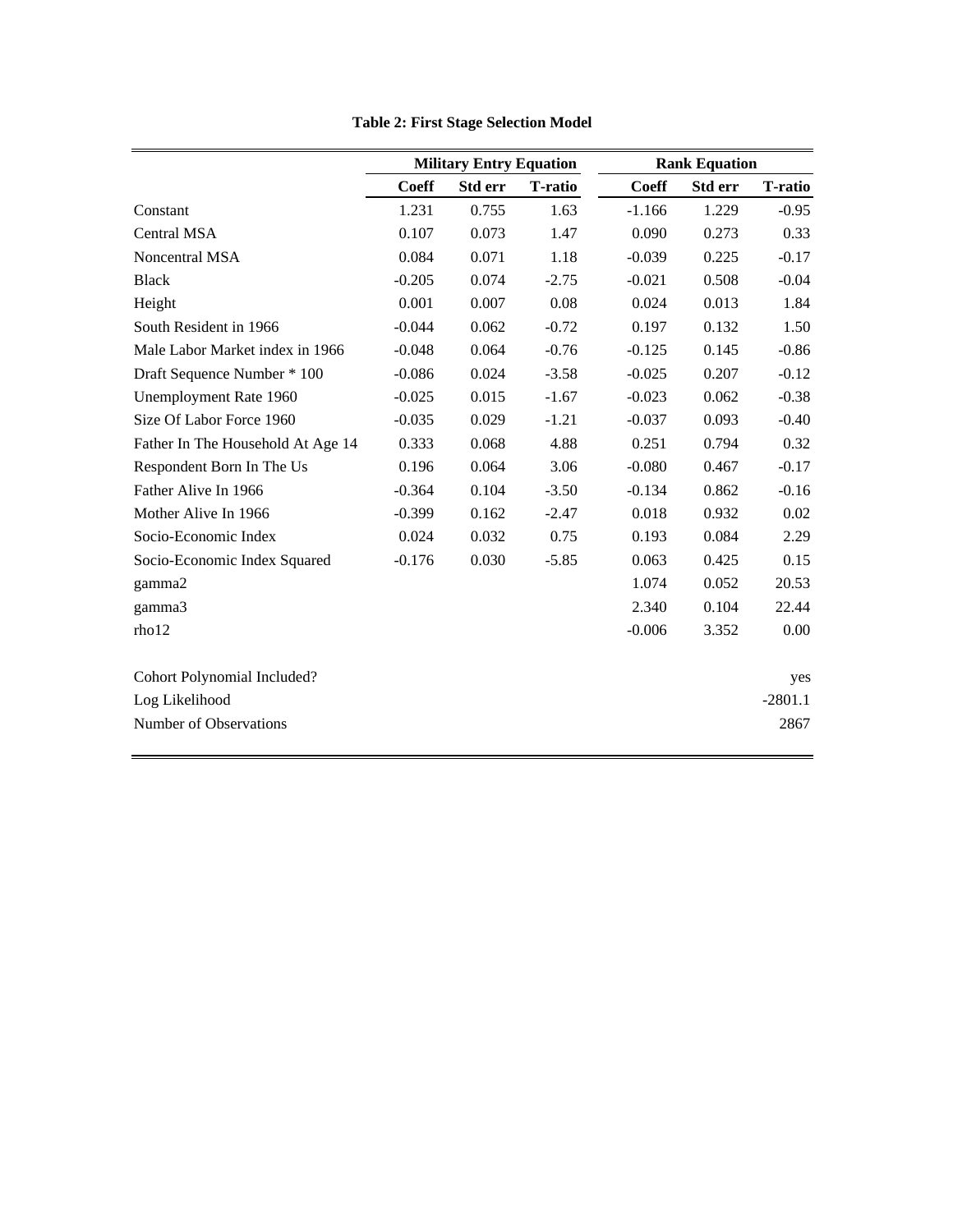|                             | <b>OLS</b>        |             | IV          | <b>OLS</b>  |             | IV          |
|-----------------------------|-------------------|-------------|-------------|-------------|-------------|-------------|
|                             | (1)               | (2)         | (3)         | (4)         | (5)         | (6)         |
|                             | 1 <sub>w</sub> 81 | 1w81        | 1w81        | 1w80        | 1w80        | 1w80        |
| years of schooling          | $0.065***$        | $0.063***$  | $0.084**$   | $0.056***$  | $0.054***$  | $0.082**$   |
|                             | (0.007)           | (0.007)     | (0.036)     | (0.006)     | (0.006)     | (0.032)     |
| In MSA 1981                 | $0.247***$        | $0.250***$  | $0.236***$  | $0.245***$  | $0.247***$  | $0.226***$  |
|                             | (0.038)           | (0.038)     | (0.049)     | (0.034)     | (0.034)     | (0.043)     |
| <b>Black</b>                | $-0.302***$       | $-0.306***$ | $-0.276***$ | $-0.293***$ | $-0.287***$ | $-0.243***$ |
|                             | (0.043)           | (0.046)     | (0.072)     | (0.040)     | (0.043)     | (0.066)     |
| Private                     | 0.008             | $-0.309$    | $-0.257$    | $-0.014$    | $-0.252$    | $-0.116$    |
|                             | (0.061)           | (0.284)     | (0.327)     | (0.055)     | (0.252)     | (0.300)     |
| Corporal                    | $0.179***$        | $-0.029$    | $-0.016$    | $0.143***$  | 0.031       | 0.114       |
|                             | (0.053)           | (0.228)     | (0.246)     | (0.048)     | (0.203)     | (0.227)     |
| Sergeant                    | $0.123**$         | $-0.011$    | $-0.037$    | $0.109**$   | 0.082       | 0.108       |
|                             | (0.061)           | (0.204)     | (0.207)     | (0.055)     | (0.182)     | (0.188)     |
| Officer                     | 0.136             | 0.151       | 0.031       | 0.139       | 0.292       | 0.185       |
|                             | (0.148)           | (0.247)     | (0.290)     | (0.129)     | (0.220)     | (0.249)     |
| lambdac                     |                   | $-0.019$    | $-0.069$    |             | 0.058       | 0.046       |
|                             |                   | (0.156)     | (0.163)     |             | (0.143)     | (0.145)     |
| lambda1                     |                   | 0.111       | 0.107       |             | 0.047       | 0.014       |
|                             |                   | (0.152)     | (0.159)     |             | (0.135)     | (0.143)     |
| lambda2                     |                   | $-0.158$    | $-0.105$    |             | $-0.188*$   | $-0.114$    |
|                             |                   | (0.119)     | (0.152)     |             | (0.106)     | (0.134)     |
| Observations                | 2010              | 2010        | 2001        | 1914        | 1914        | 1908        |
| Adjusted R-squared          | 0.14              | 0.14        | 0.136       | 0.147       | 0.147       | 0.139       |
| P value of F-test ranks=0   |                   | 0.14        | 0.24        |             | 0.05        | 0.14        |
| P-value of F-test lambdas=0 |                   | 0.59        | 0.82        |             | 0.34        | 0.83        |

**Table 3: Second Stage of Parametric Selection Model**

Standard errors in parentheses

\* significant at 10%; \*\* significant at 5%; \*\*\* significant at 1%

All equations include cohort polynomials.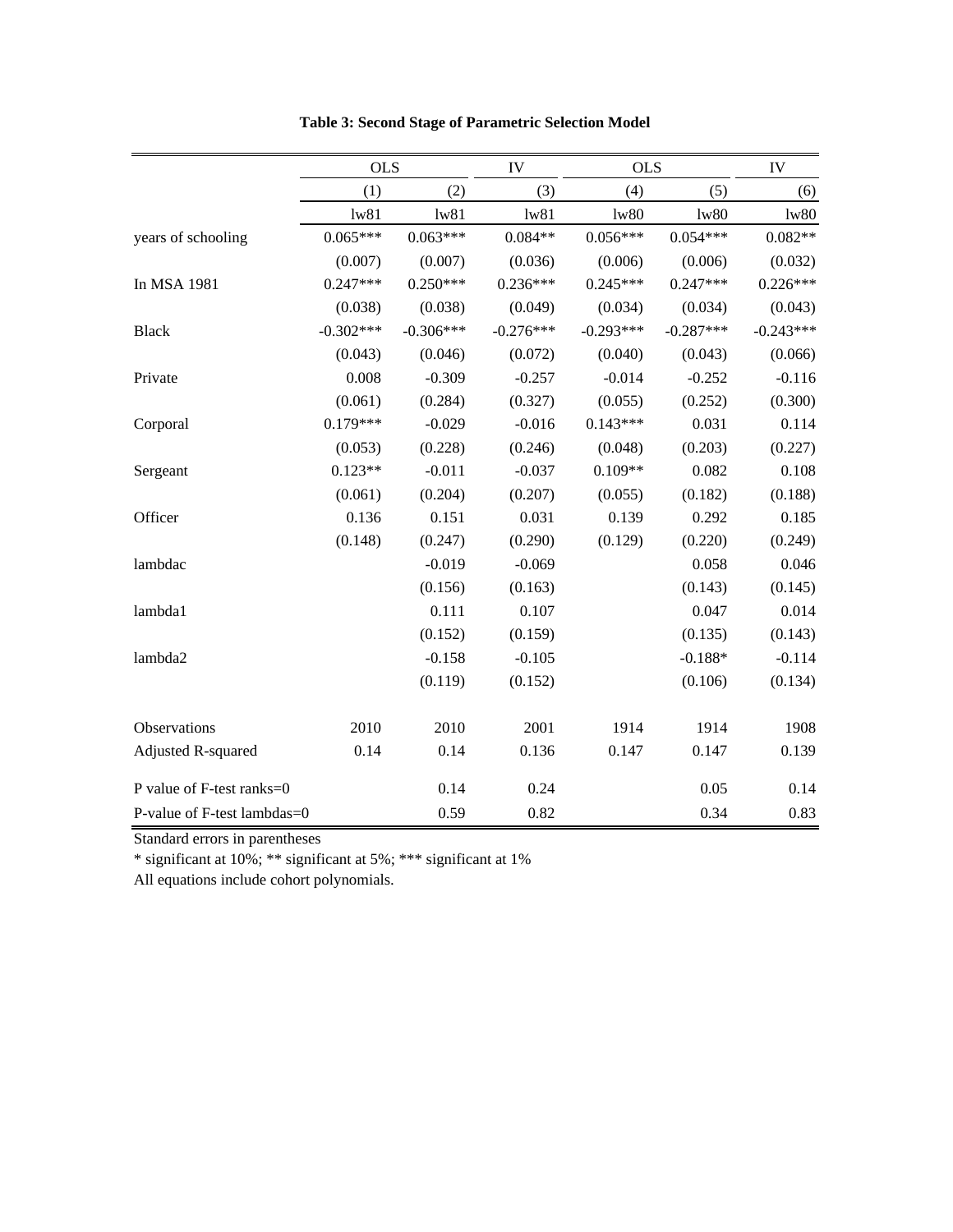|                                |          | 1981      |           |                                           |         |          |           | 1980      |                                           |                   |  |  |
|--------------------------------|----------|-----------|-----------|-------------------------------------------|---------|----------|-----------|-----------|-------------------------------------------|-------------------|--|--|
|                                |          |           |           | Non-vet Private Corporal Sergeant Officer |         |          |           |           | Non-vet Private Corporal Sergeant Officer |                   |  |  |
| # Treated                      | 1369     | 179       | 252       | 182                                       | 28      | 1375     | 183       | 257       | 187                                       | 31                |  |  |
| <b>Panel A: Pairwise</b>       |          |           |           |                                           |         |          |           |           |                                           |                   |  |  |
| Mean ln(wage) difference       |          | 0.012     | 0.082     | 0.098                                     | 0.151   |          | $-0.013$  | 0.118     | 0.054                                     | 0.182             |  |  |
| Std Err                        |          | (0.088)   | (0.061)   | (0.082)                                   | (0.148) |          | (0.079)   | (0.061)   | (0.069)                                   | (0.143)           |  |  |
| T-ratio                        |          | 0.14      | 1.35      | 1.21                                      | 1.03    |          | $-0.16$   | 1.93      | 0.79                                      | 1.27              |  |  |
| Cov. Balance:                  |          |           |           |                                           |         |          |           |           |                                           |                   |  |  |
| Index 1                        |          | 0.0012    | 0.0003    | 0.0043                                    | 0.0022  |          | $-0.0002$ | 0.0019    |                                           | $0.0062 - 0.0031$ |  |  |
| Index 2                        |          | $-0.0011$ | $-0.0012$ | 0.0044                                    | 0.0005  |          | $-0.0024$ | $-0.0012$ |                                           | $0.0060 - 0.0040$ |  |  |
| Panel B: $M=5$                 |          |           |           |                                           |         |          |           |           |                                           |                   |  |  |
| Mean ln(wage) difference       |          | $-0.021$  | 0.143     | 0.090                                     | 0.341   |          | $-0.022$  | 0.096     | 0.081                                     | 0.347             |  |  |
| Std Err                        |          | (0.076)   | (0.060)   | (0.071)                                   | (0.164) |          | (0.076)   | (0.052)   | (0.062)                                   | (0.143)           |  |  |
| T-ratio                        |          | $-0.27$   | 2.38      | 1.26                                      | 2.07    |          | $-0.29$   | 1.85      | 1.30                                      | 2.43              |  |  |
| Cov. Balance:                  |          |           |           |                                           |         |          |           |           |                                           |                   |  |  |
| Index 1                        |          | 0.0025    | 0.0052    | 0.0113                                    | 0.0020  |          | 0.0030    | 0.0052    | 0.0112                                    | 0.0014            |  |  |
| Index 2                        |          | $-0.0019$ | 0.0025    | 0.0073                                    | 0.0138  |          | $-0.0021$ | 0.0026    | 0.0084                                    | 0.0131            |  |  |
| Panel C: $M=10$                |          |           |           |                                           |         |          |           |           |                                           |                   |  |  |
| Mean ln(wage) difference       |          | $-0.010$  | 0.127     | 0.120                                     | 0.329   |          | $-0.021$  | 0.086     | 0.121                                     | 0.347             |  |  |
| Std Err                        |          | (0.071)   | (0.052)   | (0.065)                                   | (0.151) |          | (0.070)   | (0.044)   | (0.056)                                   | (0.132)           |  |  |
| T-ratio                        |          | $-0.14$   | 2.43      | 1.84                                      | 2.17    |          | $-0.30$   | 1.96      | 2.17                                      | 2.63              |  |  |
| Cov. Balance:                  |          |           |           |                                           |         |          |           |           |                                           |                   |  |  |
| Index 1                        |          | 0.0057    | 0.0081    | 0.0136                                    | 0.0186  |          | 0.0057    | 0.0076    | 0.0139                                    | 0.0104            |  |  |
| Index 2                        |          | $-0.0009$ | 0.0040    | 0.0072                                    | 0.0245  |          | $-0.0018$ | 0.0036    | 0.0079                                    | 0.0200            |  |  |
| <b>Balance Before Matching</b> |          |           |           |                                           |         |          |           |           |                                           |                   |  |  |
| Index 1                        | $-0.655$ | 0.170     | 0.263     | 0.361                                     | 0.343   | $-0.647$ | 0.154     | 0.241     | 0.345                                     | 0.305             |  |  |
| Index 2                        | 0.381    | 0.052     | 0.154     | 0.289                                     | 0.672   | 0.384    | 0.037     | 0.136     | 0.281                                     | 0.646             |  |  |

NB: Balance before matching: the number in the "nonvet" column refers to the average of the index among non-veterans.

The next four columns after that refer to difference of the average from non-veterans. For instance, -0.655 is the average value of index 1 among nonvets. For privates, the average value of index 1 is 0.17 higher, and so on.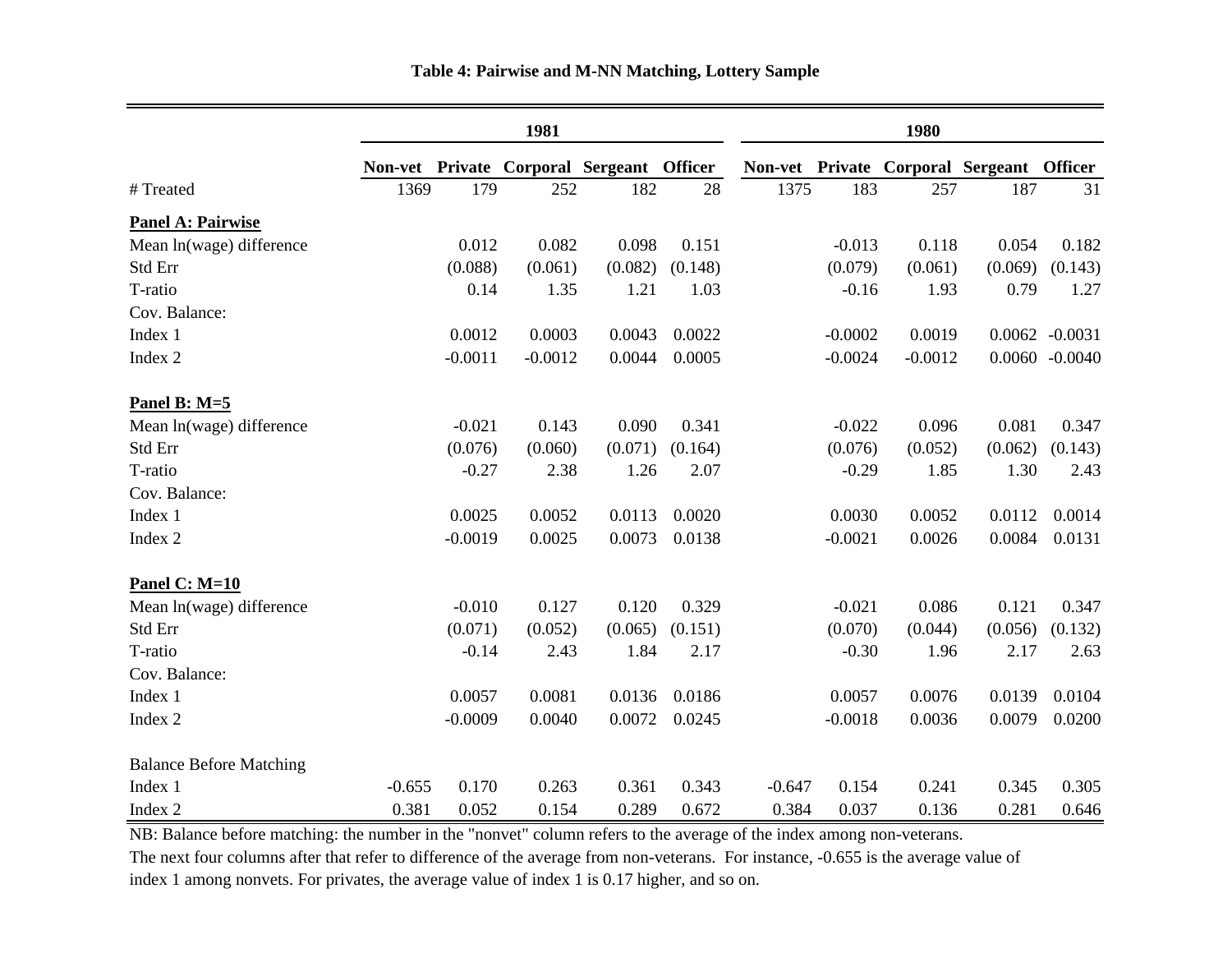|                                             |          | 1981      |           |                  |                   |          |           | 1980                     |                  |           |  |  |
|---------------------------------------------|----------|-----------|-----------|------------------|-------------------|----------|-----------|--------------------------|------------------|-----------|--|--|
|                                             | Non-vet  | Private   | Corporal  | Sergeant Officer |                   |          |           | Non-vet Private Corporal | Sergeant Officer |           |  |  |
| #Treated                                    | 1369     | 179       | 252       | 182              | 28                | 1375     | 183       | 257                      | 187              | 31        |  |  |
| Panel A: Caliper = $0.007$                  |          |           |           |                  |                   |          |           |                          |                  |           |  |  |
| Mean ln(wage) difference                    |          | $-0.054$  | 0.130     | 0.062            | 0.147             |          | $-0.083$  | 0.086                    | 0.086            | 0.183     |  |  |
| Std Err                                     |          | (0.094)   | (0.071)   | (0.091)          | (0.188)           |          | (0.089)   | (0.066)                  | (0.075)          | (0.204)   |  |  |
| T-ratio                                     |          | $-0.58$   | 1.84      | 0.68             | 0.78              |          | $-0.93$   | 1.30                     | 1.15             | 0.90      |  |  |
| Cov. Balance:                               |          |           |           |                  |                   |          |           |                          |                  |           |  |  |
| Index 1                                     |          | $-0.0006$ | 0.0005    |                  | $0.0002 - 0.0021$ |          | $-0.0007$ | 0.0007                   | 0.0009           | $-0.0030$ |  |  |
| Index 2                                     |          | $-0.0024$ | $-0.0001$ | 0.0005           | 0.0004            |          | $-0.0033$ | $-0.0001$                | 0.0008           | 0.0006    |  |  |
| Nonmatched                                  |          | 0.129     | 0.111     | 0.176            | 0.286             |          | 0.148     | 0.128                    | 0.150            | 0.290     |  |  |
| <b>Panel B: Caliper = <math>0.01</math></b> |          |           |           |                  |                   |          |           |                          |                  |           |  |  |
| Mean ln(wage) difference                    |          | $-0.055$  | 0.145     | 0.082            | 0.243             |          | $-0.052$  | 0.110                    | 0.102            | 0.247     |  |  |
| Std Err                                     |          | (0.089)   | (0.063)   | (0.080)          | (0.225)           |          | (0.089)   | (0.059)                  | (0.071)          | (0.211)   |  |  |
| T-ratio                                     |          | $-0.61$   | 2.30      | 1.02             | 1.08              |          | $-0.58$   | 1.85                     | 1.43             | 1.17      |  |  |
| Cov. Balance:                               |          |           |           |                  |                   |          |           |                          |                  |           |  |  |
| Index 1                                     |          | $-0.0006$ | 0.0008    | 0.0009           | 0.0027            |          | $-0.0022$ | 0.0007                   | 0.0014           | $-0.0009$ |  |  |
| Index 2                                     |          | $-0.0019$ | $-0.0010$ | 0.0008           | 0.0054            |          | $-0.0017$ | $-0.0010$                | 0.0009           | 0.0035    |  |  |
| Nonmatched                                  |          | 0.084     | 0.071     | 0.126            | 0.179             |          | 0.087     | 0.090                    | 0.107            | 0.226     |  |  |
| Panel C: Caliper = $0.03$                   |          |           |           |                  |                   |          |           |                          |                  |           |  |  |
| Mean ln(wage) difference                    |          | $-0.009$  | 0.137     | 0.115            | 0.206             |          | $-0.021$  | 0.074                    | 0.143            | 0.323     |  |  |
| Std Err                                     |          | (0.077)   | (0.054)   | (0.066)          | (0.157)           |          | (0.076)   | (0.044)                  | (0.056)          | (0.156)   |  |  |
| T-ratio                                     |          | $-0.12$   | 2.57      | 1.74             | 1.31              |          | $-0.28$   | 1.67                     | 2.56             | 2.08      |  |  |
| Cov. Balance:                               |          |           |           |                  |                   |          |           |                          |                  |           |  |  |
| Index 1                                     |          | 0.0014    | 0.0017    | 0.0030           | 0.0024            |          | 0.0002    | 0.0010                   | 0.0039           | $-0.0010$ |  |  |
| Index 2                                     |          | $-0.0005$ | $-0.0001$ | 0.0018           | 0.0049            |          | $-0.0014$ | $-0.0011$                | 0.0030           | 0.0037    |  |  |
| Nonmatched                                  |          | 0.039     | 0.028     | 0.033            | 0.071             |          | 0.038     | 0.027                    | 0.027            | 0.065     |  |  |
| <b>Balance Before Matching</b>              |          |           |           |                  |                   |          |           |                          |                  |           |  |  |
| Index 1                                     | $-0.655$ | 0.170     | 0.263     | 0.361            | 0.343             | $-0.647$ | 0.154     | 0.241                    | 0.345            | 0.305     |  |  |
| Index 2                                     | 0.381    | 0.052     | 0.154     | 0.289            | 0.672             | 0.384    | 0.037     | 0.136                    | 0.281            | 0.646     |  |  |

NB: Balance before matching: the number in the "nonvet" column refers to the average of the index among non-veterans.

The next four columns after that refer to difference of the average from non-veterans. For instance, -0.655 is the average value of index 1 among nonvets. For privates, the average value of index 1 is 0.17 higher, and so on.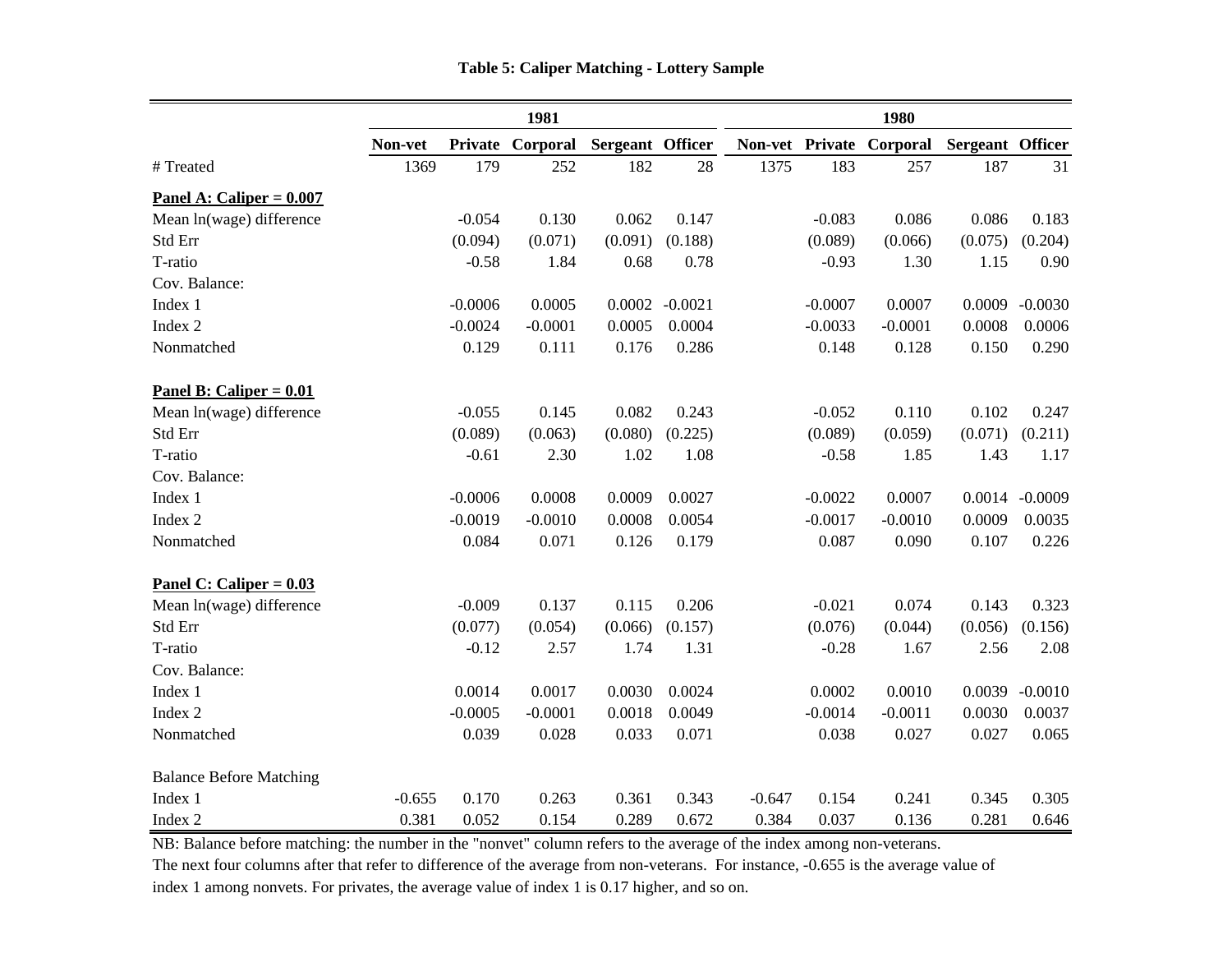|                                |          |           | 1981    |                                   |         | 1980     |           |         |                                           |         |
|--------------------------------|----------|-----------|---------|-----------------------------------|---------|----------|-----------|---------|-------------------------------------------|---------|
|                                | Non vet  |           |         | Private Corporal Sergeant Officer |         |          |           |         | Non vet Private Corporal Sergeant Officer |         |
| # Treated                      | 1665     | 234       | 302     | 222                               | 32      | 1680     | 240       | 309     | 224                                       | 34      |
| <b>Panel A: Pairwise</b>       |          |           |         |                                   |         |          |           |         |                                           |         |
| Mean ln(wage) difference       |          | 0.001     | 0.104   | 0.161                             | 0.297   |          | $-0.020$  | 0.102   | 0.172                                     | 0.389   |
| Std Err                        |          | (0.073)   | (0.051) | (0.067)                           | (0.180) |          | (0.070)   | (0.052) | (0.071)                                   | (0.182) |
| T-ratio                        |          | 0.01      | 2.02    | 2.41                              | 1.65    |          | $-0.28$   | 1.95    | 2.43                                      | 2.14    |
| Cov. Balance:                  |          |           |         |                                   |         |          |           |         |                                           |         |
| Index 1                        |          | 0.0010    | 0.0012  | 0.0037                            | 0.0064  |          | 0.0007    | 0.0021  | 0.0040                                    | 0.0047  |
| Index 2                        |          | $-0.0008$ | 0.0015  | 0.0024                            | 0.0107  |          | $-0.0002$ | 0.0033  | 0.0021                                    | 0.0084  |
| Panel B: M=5                   |          |           |         |                                   |         |          |           |         |                                           |         |
| Mean ln(wage) difference       |          | $-0.0166$ | 0.1297  | 0.1404                            | 0.2796  |          | $-0.018$  | 0.100   | 0.132                                     | 0.307   |
| Std Err                        |          | (0.067)   | (0.051) | (0.063)                           | (0.156) |          | (0.064)   | (0.046) | (0.059)                                   | (0.136) |
| T-ratio                        |          | $-0.25$   | 2.54    | 2.23                              | 1.79    |          | $-0.28$   | 2.18    | 2.23                                      | 2.25    |
| Cov. Balance:                  |          |           |         |                                   |         |          |           |         |                                           |         |
| Index 1                        |          | 0.0026    | 0.0022  | 0.0055                            | 0.0034  |          | 0.0022    | 0.0029  | 0.0044                                    | 0.0087  |
| Index 2                        |          | $-0.0006$ | 0.0017  | 0.0037                            | 0.0117  |          | 0.0002    | 0.0028  | 0.0019                                    | 0.0126  |
| Panel C: $M=10$                |          |           |         |                                   |         |          |           |         |                                           |         |
| Mean ln(wage) difference       |          | $-0.019$  | 0.099   | 0.174                             | 0.368   |          | $-0.028$  | 0.077   | 0.146                                     | 0.311   |
| Std Err                        |          | (0.061)   | (0.045) | (0.056)                           | (0.151) |          | (0.057)   | (0.040) | (0.053)                                   | (0.123) |
| T-ratio                        |          | $-0.31$   | 2.20    | 3.12                              | 2.44    |          | $-0.49$   | 1.95    | 2.74                                      | 2.53    |
| Cov. Balance:                  |          |           |         |                                   |         |          |           |         |                                           |         |
| Index 1                        |          | 0.00      | 0.01    | 0.01                              | 0.01    |          | 0.00      | 0.00    | 0.01                                      | 0.01    |
| Index 2                        |          | 0.00      | 0.00    | 0.01                              | 0.02    |          | 0.00      | 0.00    | 0.01                                      | 0.02    |
| <b>Balance Before Matching</b> |          |           |         |                                   |         |          |           |         |                                           |         |
| Index 1                        | $-0.619$ | 0.174     | 0.226   | 0.312                             | 0.361   | $-0.610$ | 0.163     | 0.209   | 0.296                                     | 0.330   |
| Index 2                        | 0.369    | 0.038     | 0.116   | 0.244                             | 0.594   | 0.372    | 0.026     | 0.093   | 0.243                                     | 0.590   |

### **Table 6: Pairwise and M-NN Matching, Full Sample**

NB: Balance before matching: the number in the "nonvet" column refers to the average of the index among non-veterans.

The next four columns after that refer to difference of the average from non-veterans. For instance, -0.619 is the average value of index 1 among nonvets. For privates, the average value of index 1 is 0.174 higher, and so on.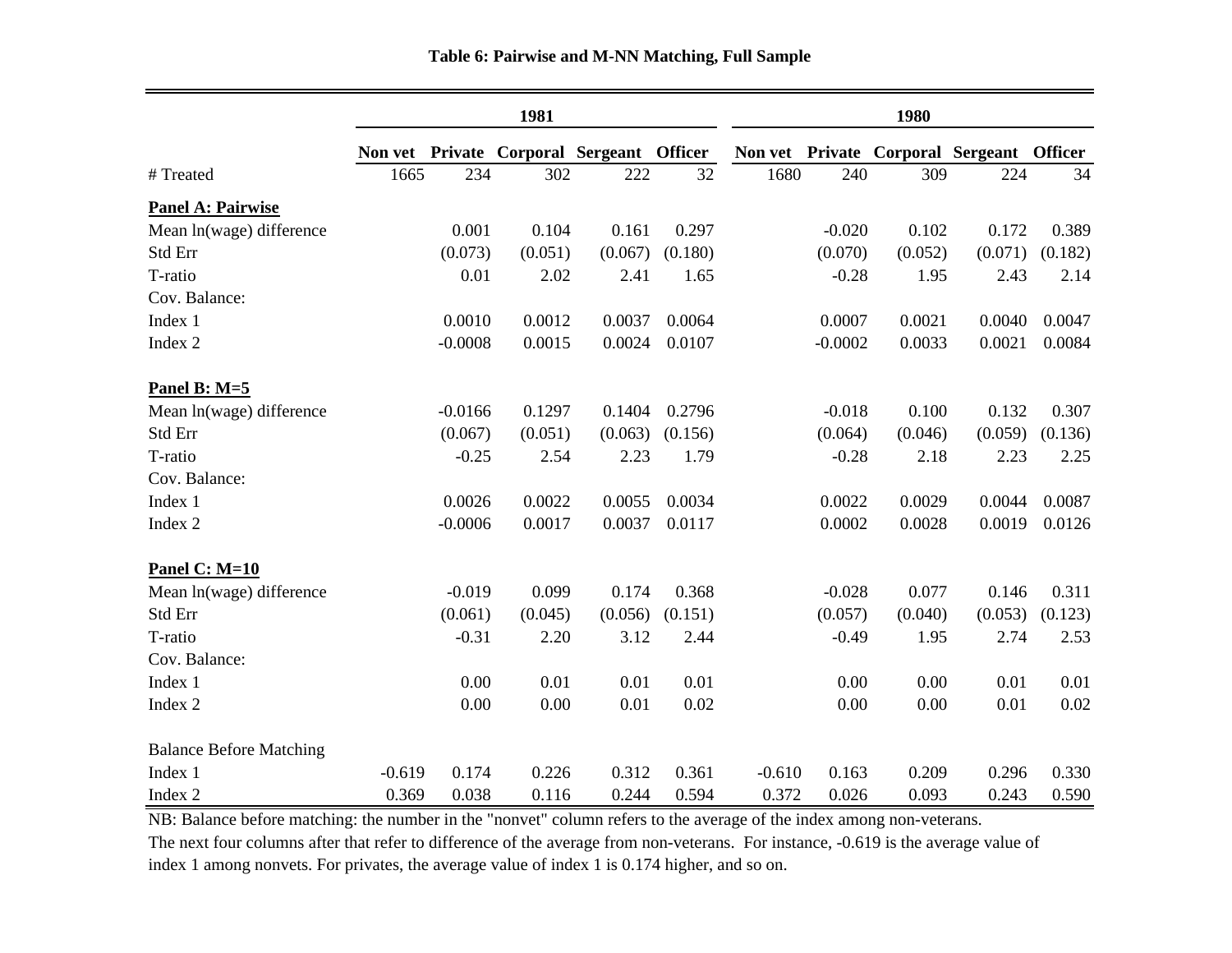|                   |      |           | 1981    |                                                                                   | 1980    |      |           |         |         |                  |
|-------------------|------|-----------|---------|-----------------------------------------------------------------------------------|---------|------|-----------|---------|---------|------------------|
|                   |      |           |         | Nonvet Private Corporal Sergeant Officer Nonvet Private Corporal Sergeant Officer |         |      |           |         |         |                  |
|                   | 1665 | 234       | 302     | 222                                                                               | 32      | 1680 | 240       | 309     | 224     | $\mathfrak{Z}$   |
| $Caliper = 0.007$ |      |           |         |                                                                                   |         |      |           |         |         |                  |
| age) difference   |      | $-0.015$  | 0.095   | 0.167                                                                             | 0.187   |      | $-0.0282$ | 0.1169  | 0.1955  | 0.227            |
|                   |      | (0.079)   | (0.055) | (0.069)                                                                           | (0.167) |      | (0.071)   | (0.060) | (0.076) | (0.170)          |
|                   |      | $-0.19$   | 1.72    | 2.40                                                                              | 1.12    |      | $-0.40$   | 1.96    | 2.57    | 1.3 <sup>5</sup> |
| nce:              |      |           |         |                                                                                   |         |      |           |         |         |                  |
|                   |      | $-0.0005$ | 0.0005  | 0.0012                                                                            | 0.0020  |      | $-0.0002$ | 0.0004  | 0.0015  | 0.002            |
|                   |      | $-0.0010$ | 0.0000  | 0.0001                                                                            | 0.0042  |      | 0.0006    | 0.0006  | 0.0001  | 0.004            |
| ed                |      | 0.120     | 0.099   | 0.077                                                                             | 0.125   |      | 0.146     | 0.123   | 0.085   | 0.17             |
|                   |      |           |         |                                                                                   |         |      |           |         |         |                  |

|                                | TOHACL   | <b>r</b> fivate |         | Corporal Sergeam | <b>OHICEL</b> |          |           | <b>NOTIVEL LETTVALE COLLEGIAL SELECTRIC</b> |         | <b>OHICE</b> |
|--------------------------------|----------|-----------------|---------|------------------|---------------|----------|-----------|---------------------------------------------|---------|--------------|
| #Treated                       | 1665     | 234             | 302     | 222              | 32            | 1680     | 240       | 309                                         | 224     | 34           |
| Panel A: Caliper = $0.007$     |          |                 |         |                  |               |          |           |                                             |         |              |
| Mean ln(wage) difference       |          | $-0.015$        | 0.095   | 0.167            | 0.187         |          | $-0.0282$ | 0.1169                                      | 0.1955  | 0.2279       |
| Std Err                        |          | (0.079)         | (0.055) | (0.069)          | (0.167)       |          | (0.071)   | (0.060)                                     | (0.076) | (0.170)      |
| T-ratio                        |          | $-0.19$         | 1.72    | 2.40             | 1.12          |          | $-0.40$   | 1.96                                        | 2.57    | 1.34         |
| Cov. Balance:                  |          |                 |         |                  |               |          |           |                                             |         |              |
| Index 1                        |          | $-0.0005$       | 0.0005  | 0.0012           | 0.0020        |          | $-0.0002$ | 0.0004                                      | 0.0015  | 0.0026       |
| Index 2                        |          | $-0.0010$       | 0.0000  | 0.0001           | 0.0042        |          | 0.0006    | 0.0006                                      | 0.0001  | 0.0044       |
| Nonmatched                     |          | 0.120           | 0.099   | 0.077            | 0.125         |          | 0.146     | 0.123                                       | 0.085   | 0.177        |
| Panel B: Caliper = $0.01$      |          |                 |         |                  |               |          |           |                                             |         |              |
| Mean ln(wage) difference       |          | 0.001           | 0.139   | 0.167            | 0.232         |          | $-0.040$  | 0.096                                       | 0.187   | 0.274        |
| Std Err                        |          | (0.072)         | (0.054) | (0.066)          | (0.165)       |          | (0.070)   | (0.052)                                     | (0.075) | (0.169)      |
| T-ratio                        |          | 0.02            | 2.57    | 2.53             | 1.41          |          | $-0.57$   | 1.85                                        | 2.51    | 1.62         |
| Cov. Balance:                  |          |                 |         |                  |               |          |           |                                             |         |              |
| Index 1                        |          | $-0.0001$       | 0.0017  | 0.0015           | 0.0008        |          | 0.0000    | 0.0014                                      | 0.0012  | 0.0011       |
| Index 2                        |          | $-0.0005$       | 0.0012  | 0.0012           | 0.0037        |          | 0.0000    | 0.0017                                      | 0.0007  | 0.0037       |
| Nonmatched                     |          | 0.077           | 0.060   | 0.050            | 0.125         |          | 0.096     | 0.078                                       | 0.054   | 0.177        |
| Panel C: Caliper = $0.03$      |          |                 |         |                  |               |          |           |                                             |         |              |
| Mean ln(wage) difference       |          | $-0.001$        | 0.128   | 0.185            | 0.326         |          | $-0.020$  | 0.088                                       | 0.159   | 0.329        |
| Std Err                        |          | (0.062)         | (0.044) | (0.060)          | (0.163)       |          | (0.060)   | (0.039)                                     | (0.051) | (0.144)      |
| T-ratio                        |          | $-0.02$         | 2.87    | 3.11             | 2.00          |          | $-0.34$   | 2.24                                        | 3.08    | 2.28         |
| Cov. Balance:                  |          |                 |         |                  |               |          |           |                                             |         |              |
| Index 1                        |          | 0.0016          | 0.0024  | 0.0024           | 0.0024        |          | 0.0017    | 0.0022                                      | 0.0027  | 0.0033       |
| Index 2                        |          | 0.0007          | 0.0021  | 0.0029           | 0.0029        |          | 0.0007    | 0.0024                                      | 0.0026  | 0.0049       |
| Nonmatched                     |          | 0.043           | 0.013   | 0.014            | 0.031         |          | 0.029     | 0.013                                       | 0.013   | 0.088        |
| <b>Balance Before Matching</b> |          |                 |         |                  |               |          |           |                                             |         |              |
| Index 1                        | $-0.619$ | 0.174           | 0.226   | 0.312            | 0.361         | $-0.610$ | 0.163     | 0.209                                       | 0.296   | 0.330        |
| Index 2                        | 0.369    | 0.038           | 0.116   | 0.244            | 0.594         | 0.372    | 0.026     | 0.093                                       | 0.243   | 0.590        |
|                                |          |                 |         |                  |               |          |           |                                             |         |              |

NB: Balance before matching: the number in the "nonvet" column refers to the average of the index among non-veterans. The next four columns after that refer to difference of the average from non-veterans. For instance, -0.619 is the average value of index 1 among nonvets. For privates, the average value of index 1 is 0.174 higher, and so on.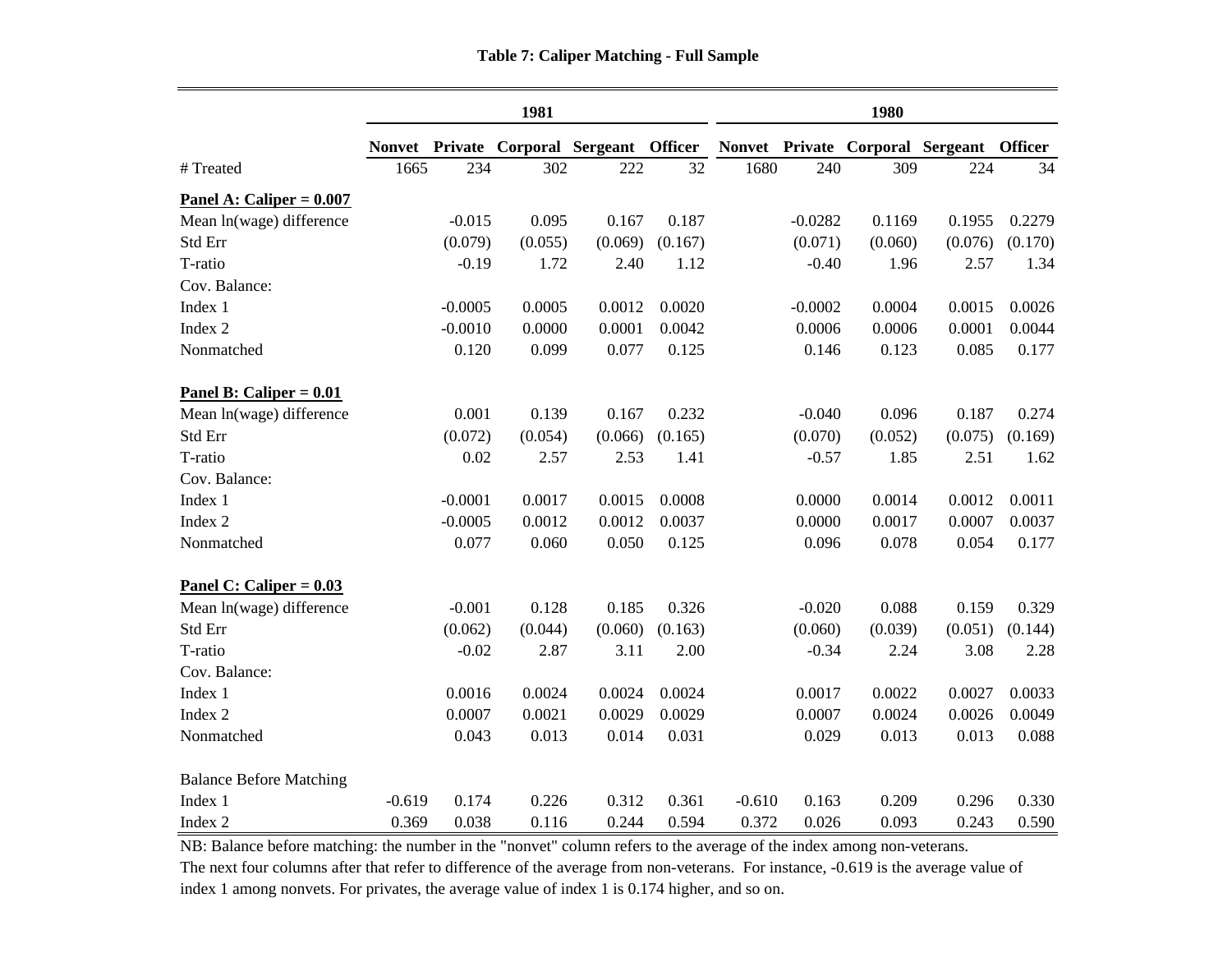| <b>Table A1: First Stage Selection Model - Full Sample</b> |
|------------------------------------------------------------|
|                                                            |

|                                   |              | <b>Military Entry Equation</b> |                |              | <b>Rank Equation</b> |                |
|-----------------------------------|--------------|--------------------------------|----------------|--------------|----------------------|----------------|
|                                   | <b>Coeff</b> | Std err                        | <b>T-ratio</b> | <b>Coeff</b> | <b>Std err</b>       | <b>T-ratio</b> |
| Constant                          | $-0.206$     | 0.511                          | $-0.40$        | $-1.509$     | 3.346                | $-0.45$        |
| <b>Central MSA</b>                | 0.174        | 0.065                          | 2.67           | 0.014        | 0.422                | 0.03           |
| Noncentral MSA                    | 0.145        | 0.063                          | 2.29           | $-0.106$     | 0.362                | $-0.29$        |
| <b>Black</b>                      | $-0.237$     | 0.066                          | $-3.56$        | $-0.034$     | 0.588                | $-0.06$        |
| Height                            | $-0.003$     | 0.006                          | $-0.42$        | 0.026        | 0.013                | 1.96           |
| South Resident in 1966            | $-0.035$     | 0.055                          | $-0.64$        | 0.178        | 0.113                | 1.57           |
| Male Labor Market index in 1966   | $-0.043$     | 0.057                          | $-0.76$        | $-0.135$     | 0.129                | $-1.05$        |
| Draft Sequence Number * 100       | $-0.088$     | 0.024                          | $-3.67$        | $-0.029$     | 0.213                | $-0.14$        |
| unemployment rate 1960            | $-0.009$     | 0.013                          | $-0.65$        | $-0.012$     | 0.028                | $-0.41$        |
| size of labor force 1960          | $-0.029$     | 0.025                          | $-1.16$        | $-0.025$     | 0.080                | $-0.31$        |
| Father in the household at age 14 | 0.296        | 0.058                          | 5.10           | 0.180        | 0.714                | 0.25           |
| Respondent born in the US         | 0.201        | 0.056                          | 3.57           | $-0.079$     | 0.489                | $-0.16$        |
| Father alive in 1966              | $-0.233$     | 0.086                          | $-2.72$        | $-0.070$     | 0.566                | $-0.12$        |
| Mother alive in 1966              | $-0.313$     | 0.138                          | $-2.27$        | $-0.066$     | 0.757                | $-0.09$        |
| socio-economic index              | 0.045        | 0.028                          | 1.58           | 0.214        | 0.129                | 1.66           |
| socio-economic index squared      | $-0.179$     | 0.026                          | $-6.82$        | 0.070        | 0.444                | 0.16           |
| lottery sample                    | 0.238        | 0.193                          | 1.23           | 0.335        | 0.622                | 0.54           |
| gamma2                            |              |                                |                | 1.046        | 0.043                | 24.05          |
| gamma3                            |              |                                |                | 2.293        | 0.085                | 27.06          |
| rho12                             |              |                                |                | $-0.001$     | 3.406                | 0.00           |
| cohort polynomial included?       |              |                                |                |              |                      | yes            |
| log likelihood                    |              |                                |                |              |                      | $-3538.9$      |
| Number of observations            |              |                                |                |              |                      | 3554           |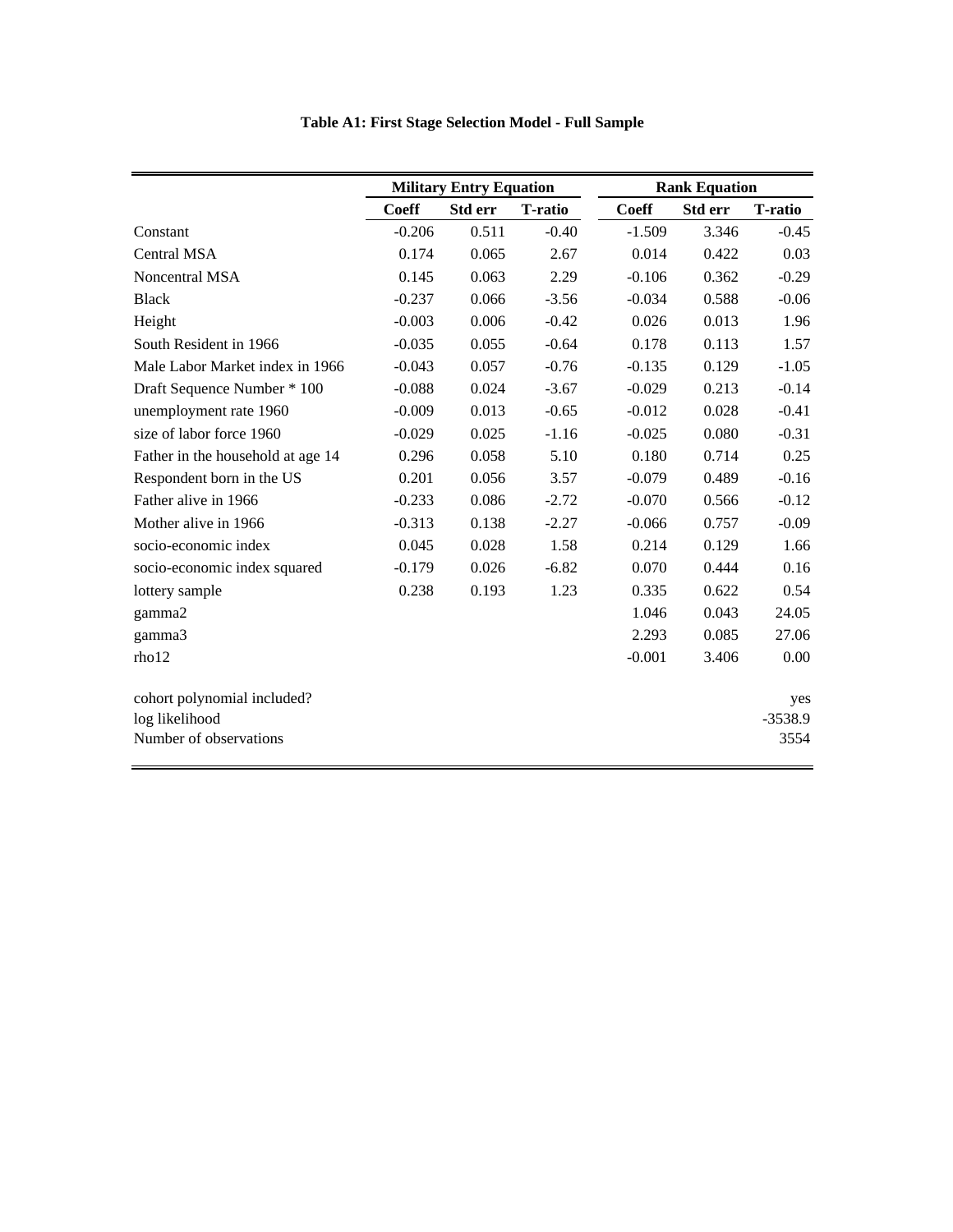|                             | <b>OLS</b>  |             | IV          | <b>OLS</b>  |             | IV          |
|-----------------------------|-------------|-------------|-------------|-------------|-------------|-------------|
|                             | (1)         | (2)         | (3)         | (4)         | (5)         | (6)         |
|                             | 1w81        | 1w81        | 1w81        | 1w80        | 1w80        | 1w80        |
| years of schooling          | $0.068***$  | $0.067***$  | $0.091***$  | $0.058***$  | $0.056***$  | $0.097***$  |
|                             | (0.006)     | (0.006)     | (0.029)     | (0.005)     | (0.005)     | (0.026)     |
| cohort1                     | $-0.134***$ | $-0.136***$ | $-0.144***$ | $-0.125***$ | $-0.126***$ | $-0.136***$ |
|                             | (0.015)     | (0.018)     | (0.020)     | (0.014)     | (0.017)     | (0.018)     |
| cohort2                     | $-0.015$    | $-0.014$    | $-0.018$    | $-0.02$     | $-0.018$    | $-0.02$     |
|                             | (0.015)     | (0.019)     | (0.019)     | (0.014)     | (0.017)     | (0.017)     |
| cohort3                     | 0.008       | 0.005       | 0.002       | 0.015       | 0.012       | 0.01        |
|                             | (0.017)     | (0.018)     | (0.018)     | (0.015)     | (0.017)     | (0.017)     |
| In MSA 1981                 | $0.250***$  | $0.254***$  | $0.234***$  | $0.263***$  | $0.269***$  | $0.230***$  |
|                             | (0.032)     | (0.033)     | (0.043)     | (0.030)     | (0.030)     | (0.039)     |
| black                       | $-0.324***$ | $-0.330***$ | $-0.297***$ | $-0.325***$ | $-0.330***$ | $-0.266***$ |
|                             | (0.037)     | (0.041)     | (0.059)     | (0.035)     | (0.038)     | (0.056)     |
| private                     | $-0.008$    | $-0.273$    | $-0.219$    | $-0.007$    | $-0.269$    | $-0.116$    |
|                             | (0.051)     | (0.237)     | (0.255)     | (0.047)     | (0.214)     | (0.237)     |
| corporal                    | $0.156***$  | $-0.015$    | $-0.017$    | $0.116***$  | $-0.026$    | 0.035       |
|                             | (0.046)     | (0.192)     | (0.195)     | (0.042)     | (0.174)     | (0.181)     |
| sergeant                    | $0.127**$   | 0.007       | $-0.036$    | $0.108**$   | 0.024       | 0.011       |
|                             | (0.053)     | (0.180)     | (0.183)     | (0.048)     | (0.164)     | (0.166)     |
| officer                     | 0.15        | 0.124       | $-0.021$    | 0.126       | 0.159       | $-0.029$    |
|                             | (0.131)     | (0.221)     | (0.269)     | (0.118)     | (0.201)     | (0.234)     |
| lambda_c                    |             | $-0.028$    | $-0.091$    |             | $-0.04$     | $-0.099$    |
|                             |             | (0.141)     | (0.155)     |             | (0.130)     | (0.137)     |
| lambda_1                    |             | 0.112       | 0.107       |             | 0.073       | 0.036       |
|                             |             | (0.134)     | (0.136)     |             | (0.121)     | (0.125)     |
| lambda_2                    |             | $-0.112$    | $-0.051$    |             | $-0.144$    | $-0.038$    |
|                             |             | (0.097)     | (0.122)     |             | (0.088)     | (0.110)     |
| Observations                | 2455        | 2455        | 2444        | 2349        | 2349        | 2341        |
| <b>Adjusted R-squared</b>   | 0.175       | 0.175       | 0.169       | 0.18        | 0.18        | 0.161       |
| P value of F-test ranks=0   |             | 0.15        | 0.32        |             | 0.14        | 0.41        |
| P value of F-test lambdas=0 |             | 0.66        | 0.8         |             | 0.39        | 0.83        |

**Table A2: Second Stage of Parametric Selection Model - Full Sample**

Standard errors in parentheses

\* significant at 10%; \*\* significant at 5%; \*\*\* significant at 1%

All equations include cohort polynomials.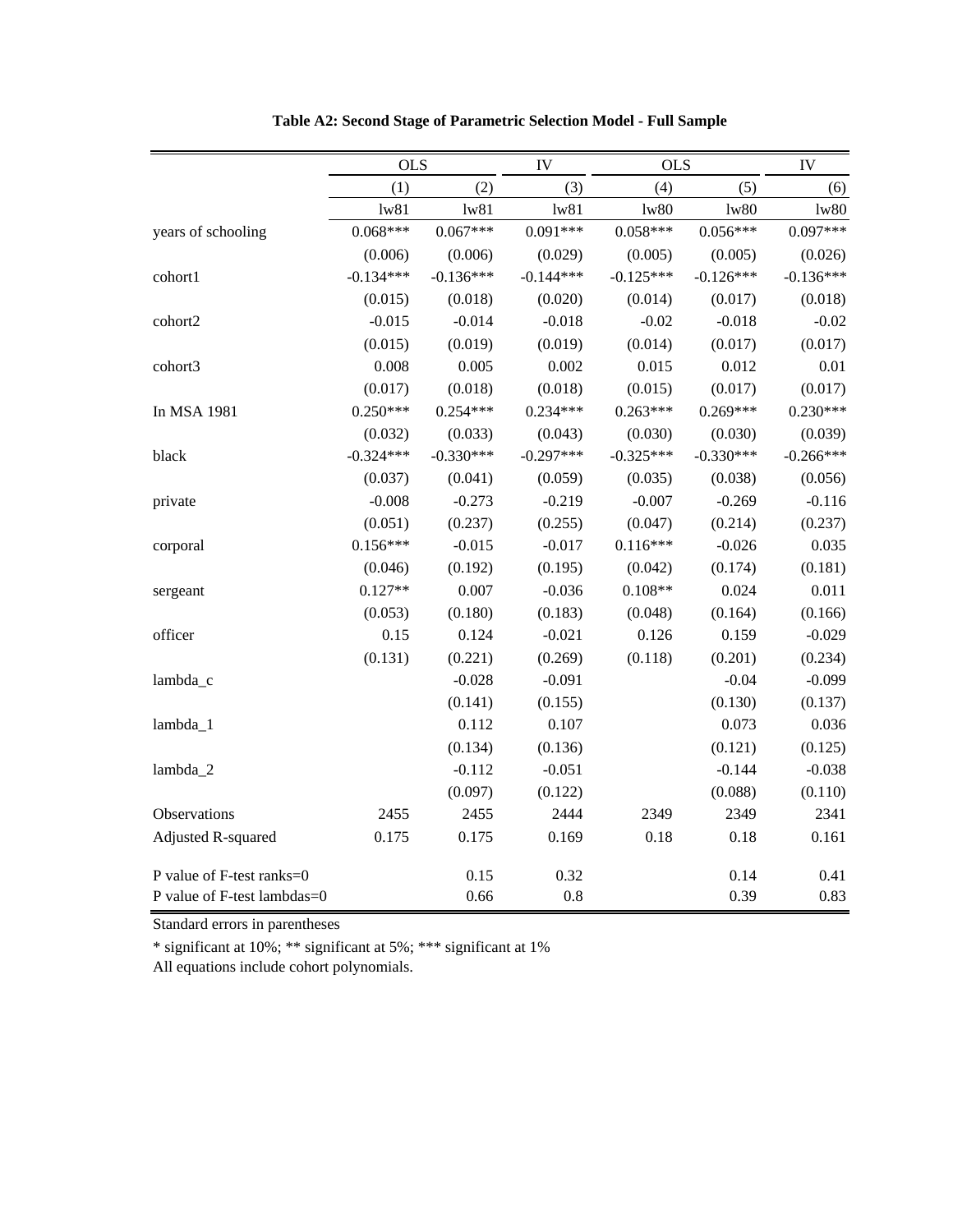